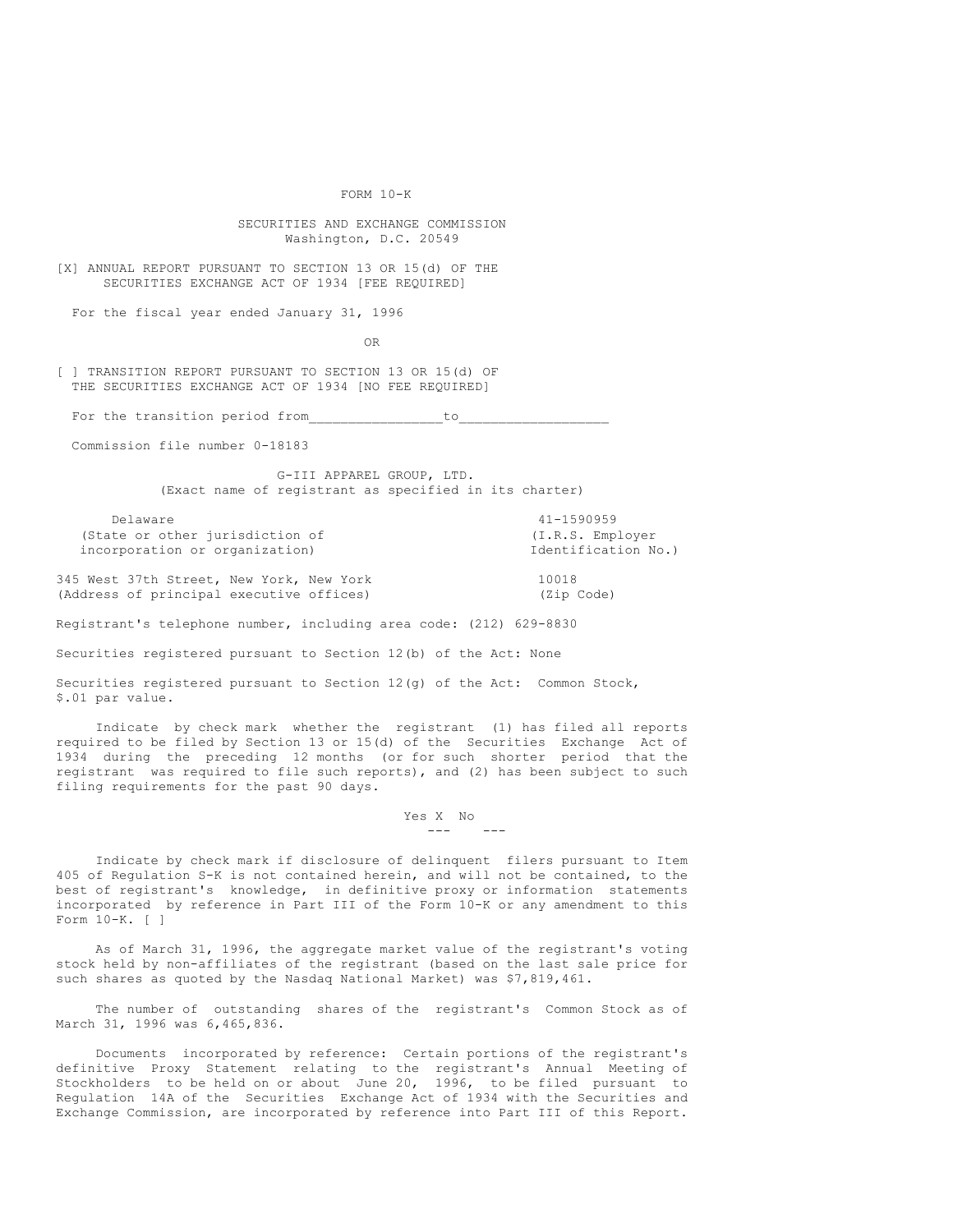ITEM 1. BUSINESS

General

G-III Apparel Group, Ltd. (the "Company") designs, manufactures, imports and markets an extensive range of leather and non-leather apparel including coats, jackets, pants, skirts and other sportswear items under its "G-III"`TM', "Siena"`TM', "Siena Studio"`TM', "Colebrook and Co."`TM' and "J.L. Colebrook"`TM' labels, and under private retail and licensed labels. The Company commenced operations in 1974, initially selling moderately priced women's leather coats and jackets under its G-III label. The Company has continuously expanded its product lines and began selling higher priced, more fashion oriented women's leather apparel under its Siena and "Cayenne"`TM' (now called Siena Studio) labels in 1981 and 1988, respectively. In 1988, the Company introduced a line of men's leather apparel, presently consisting primarily of jackets and coats sold under the G-III label. In 1990, the Company formed a textile division, which designs, imports and markets a moderately priced line of women's textile outerwear and sportswear under the J.L. Colebrook label. The Company replaced the Cayenne label with the Siena Studio label for its mid-priced line of women's leather apparel during 1991 and introduced a men's textile apparel line in the fall of 1992. In 1993, the Company formed a Woolen Coat Division which designs, manufactures, imports and markets a moderately priced line of women's coats and rainwear. In 1993, the Company entered into a licensing agreement with NFL Properties to market a line of outerwear apparel with NFL team logos. The Company believes that the sale of licensed products will help it to expand its business and, in 1995, the Company entered into a licensing agreement with Kenneth Cole Productions to design and market a line of women's leather and woven outerwear under the Kenneth Cole label.

Sales of moderately priced women's leather apparel accounted for approximately 44% of the Company's net sales in the fiscal year ended January 31, 1996, compared to 46% in the fiscal year ended January 31, 1995. The Company sells to approximately 2,500 customers, including nationwide chains of department and specialty retail stores, price clubs and individual specialty boutiques.

During 1995, the Company continued the implementation of its restructuring program started in 1994 which was intended to strengthen the Company's core product lines, improve long-term profitability and enhance shareholder value. In 1995, the Company consolidated merchandise divisions, closed certain manufacturing and other facilities, reduced inventory, decreased borrowing levels and lowered its personnel and administrative expenses. In March 1996, the Company sub-leased one of its warehouses to a third party, thereby consolidating its warehouse operations into one location and reducing its warehouse and distribution expenses.

In the fiscal year ended January 31, 1996, substantially all the Company's products were manufactured for the Company by foreign independent contractors, located principally in South Korea, China and Indonesia and, to a lesser extent, in India, Philippines, Hong Kong and Eastern Europe. A select number of garments were also manufactured for the Company by independent contractors located in the New York City area.

 $-2-$ 

References to the Company include the operations of all the Company's subsidiaries.

# Products - Development and Design

The Company manufactures and markets a full line of women's leather apparel in "junior," "missy," and "half sizes" and an outerwear line of men's leather apparel at a wide range of retail sales prices. The Company's product offerings also include textile outerwear, woolen coats and sportswear.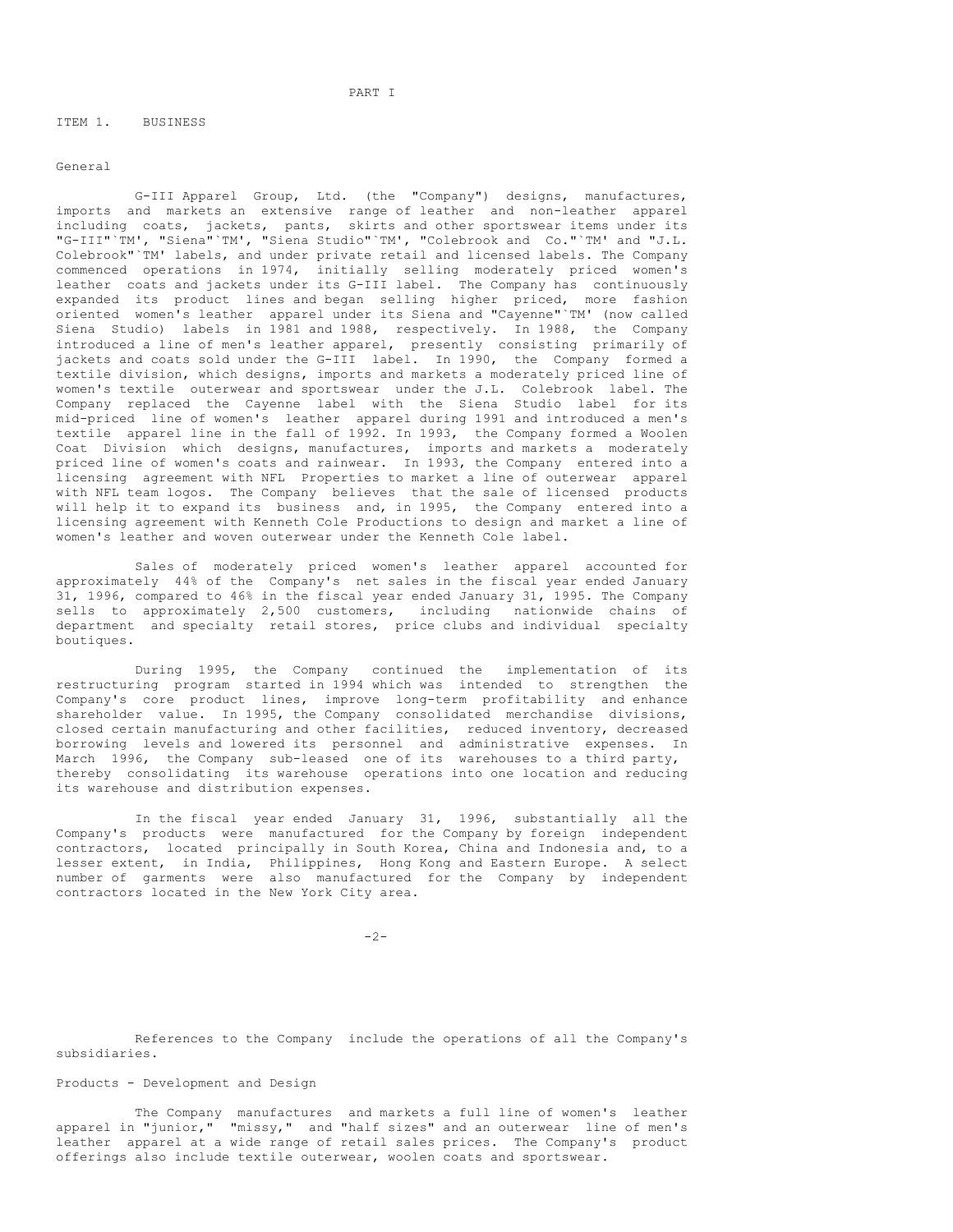The G-III line of women's apparel consists of moderately priced women's leather apparel, which typically sells at retail prices from \$30 for sportswear items to \$400 for coats. The Siena line of apparel, which caters to the higher priced, more fashion-conscious female consumer, typically has retail prices from \$200 for sportswear items to \$1,000 for coats. Siena Studio, the Company's bridge-priced line of fashion oriented women's leather apparel, primarily consists of jackets and skirts with retail prices from \$100 for skirts to \$500 for outerwear. Products in the men's line of leather outerwear, sold under the G-III label, typically have retail prices between \$75 and \$400. The moderately priced line of women's textile outerwear and sportswear, sold under the J.L. Colebrook label, has retail prices in the range of \$70 to \$120. The men's textile apparel line, consisting of moderately priced outerwear, has retail prices ranging from \$50 to \$175. The moderately priced line of women's coats, sold under the Vision label, has retail prices in the range of \$100 to \$200.

The Company works with retail chains in developing product lines sold under private retail labels. With regard to private label sales, the Company meets frequently with buyers who custom order products by color, fabric and style. These buyers may provide samples to the Company or may select styles already available in the Company's showrooms. The Company has established a reputation among such buyers for the ability to arrange for manufacture of apparel on a reliable, expeditious and cost-effective basis.

The Company's in-house designers are responsible for the design and look of the Company's products. The Company responds to style changes in the apparel industry by maintaining a continuous program of style, color and type of leather and fabric selection. In designing new products and styles, the Company attempts to incorporate current trends and consumer preferences in the Company's traditional product offerings. The Company seeks to design products in response to anticipated trends in consumer preferences, rather than to attempt to establish market trends and styles.

Design personnel meet regularly with the Company's sales and merchandising departments to review market trends, sales results and the popularity of the Company's latest products. In addition, representatives of the Company regularly attend trade and fashion shows and shop at fashion forward stores in the United States, Europe and the Far East, and present sample items to the Company along with their evaluation of the styles expected to be in demand in the United States. The Company also seeks input from selected customers with respect to product design. The Company believes that its sensitivity to the needs of its retail customers, coupled with the flexibility of its production capabilities and its continual monitoring of the retail

-3-

market, enables the Company to modify designs and order specifications in a timely fashion.

The Company's arrangements with selected overseas factories for textile apparel enables it to conduct test-marketing, in cooperation with specialty retailers and department stores, prior to full manufacturing and marketplace introduction of certain styles and products. Testmarketing typically involves introducing a new style into approximately 20 to 30 store locations in certain major markets. If the Company finds acceptance of the product on a consumer level, the Company proceeds with full-scale manufacturing and market introduction.

## Leather Apparel

# Manufacturing

Substantially all the Company's products are imported from independent manufacturers located primarily in South Korea, Indonesia and China and, to a lesser extent, in India, the Philippines and Hong Kong. A selected number of garments are also manufactured for the Company by independent contractors located in the New York City area. In addition, the Company owns 100% and 39% of two factories in Asia where leather garments are being manufactured for the Company.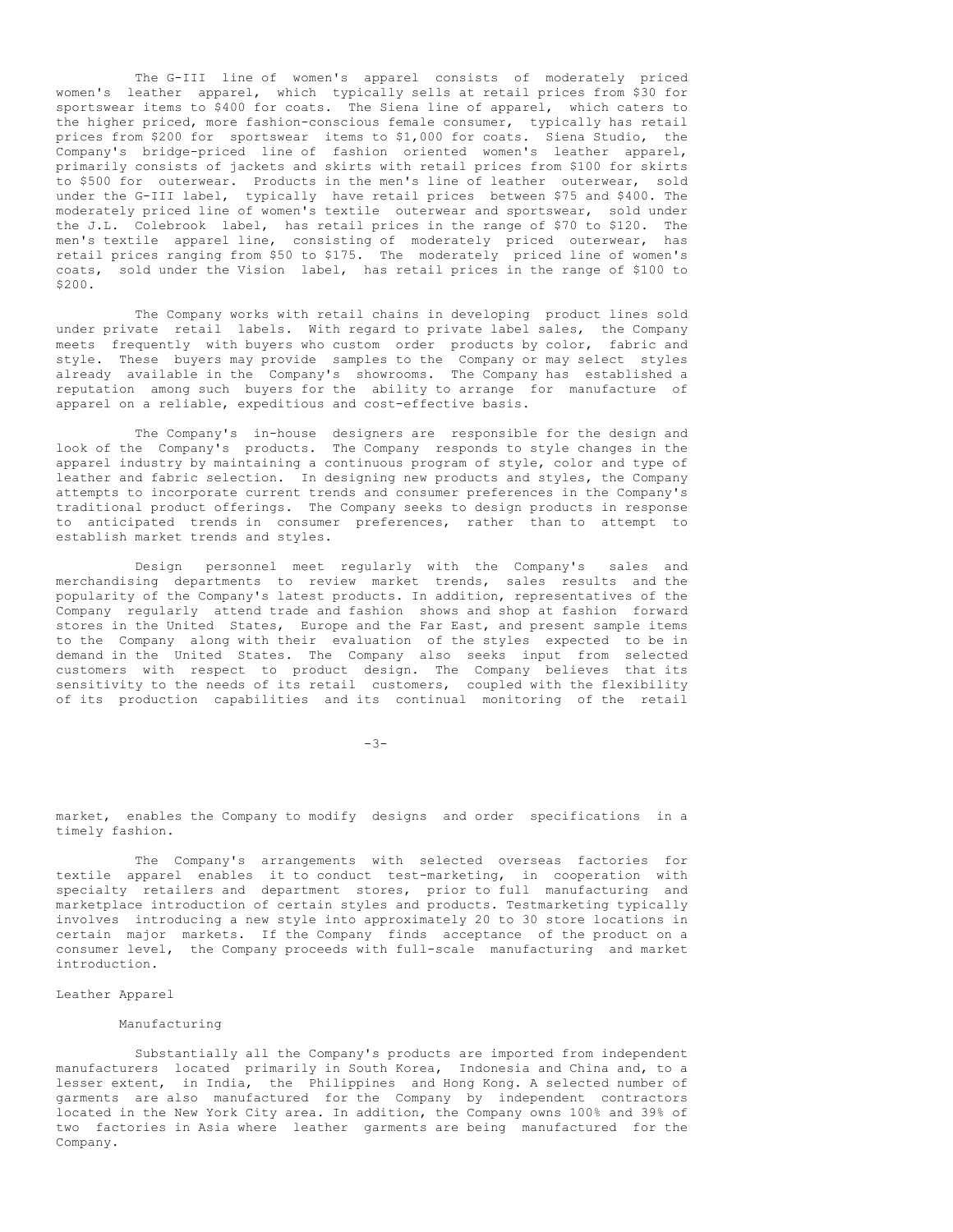The Company has a branch office in Seoul, South Korea, which acts as a liaison between the Company and the various manufacturers located throughout South Korea, Indonesia and China used to produce the Company's leather and woven garments. Upon receipt from the Company's headquarters of production orders stating the number, quality and types of garments needed to be produced, this liaison office negotiates and places orders with one or more South Korean, Indonesian and Chinese manufacturers. In allocating production among independent suppliers, the Company considers a number of criteria, including quality, availability of production capacity, pricing and ability to meet changing production requirements. At January 31, 1996, the South Korean office employed 15 persons.

In connection with the foreign manufacture of the Company's leather apparel, manufacturers purchase skins and necessary "submaterials" (such as linings, zippers, buttons and trimmings) according to parameters specified by the Company. Prior to commencing the manufacture of garments, samples of the skins and submaterials are sent to the South Korean liaison office and the Company's New York offices for approval. Employees of the liaison office regularly inspect and supervise the manufacture of the products for the Company in order to ensure timely delivery, maintain quality control, monitor compliance with Company manufacturing specifications and inspect finished apparel.

Because of the nature of leather skins, the manufacture of leather apparel is performed manually. A pattern is used in cutting hides to panels which are assembled in the factory. All submaterials are also added at this time. Products are inspected throughout this process to insure that design and quality specifications of the order, as provided by the Company, are being maintained as the garment is assembled. After pressing, cleaning and final inspection, the garment is labeled and hung awaiting shipment. A final random inspection occurs when the garments are packed for shipment.

 $-4-$ 

The Company arranges for the production of apparel on a purchase order basis, with each order to a foreign manufacturer generally backed by an irrevocable international letter of credit. Substantially all letters of credit arranged by the Company require as a condition of release of funds to the manufacturer, among others, that an inspection certificate be signed by a representative of the Company. Accordingly, if an order is not filled by a foreign manufacturer, the letter of credit is not paid and the Company does not bear the risk of liability for the goods being manufactured. The Company assumes the risk of loss on an F.O.B. basis when goods are delivered to a shipper and is insured against casualty losses arising during shipping.

As is customary in the leather industry, the Company has not entered into any long-term contractual arrangement with any contractor or manufacturer. In order to provide for more efficient communications and operations with certain of the larger leather apparel manufacturers, in addition to utilizing its South Korean branch office, the Company has historically placed orders for leather apparel with two of its largest manufacturers through an established buying agent located in New York City. The buying agent, under the supervision of Company personnel located in the United States and South Korea, is responsible for procuring sufficient contract production capacity from these manufacturers to meet the forecasted demand for the Company's products. For the fiscal years ended January 31, 1994, 1995 and 1996, approximately 26%, 16% and 13%, respectively, of the Company's products were produced by manufacturers working through the Company's buying agent. The Company believes that the production capacity of foreign manufacturers with which it has developed or is developing a relationship is adequate to meet the Company's leather apparel production requirements for the foreseeable future. The Company believes that alternative foreign leather apparel manufacturers are readily available and that the loss of any manufacturer or the buying agent would not materially adversely affect the Company's operations.

The Company's arrangements with foreign manufacturers of its apparel are subject to the usual risks of doing business abroad, including currency fluctuations, political instability and potential import restrictions. Although the Company's operations have not been materially affected by any of such factors to date, due to the significant portion of the Company's garments which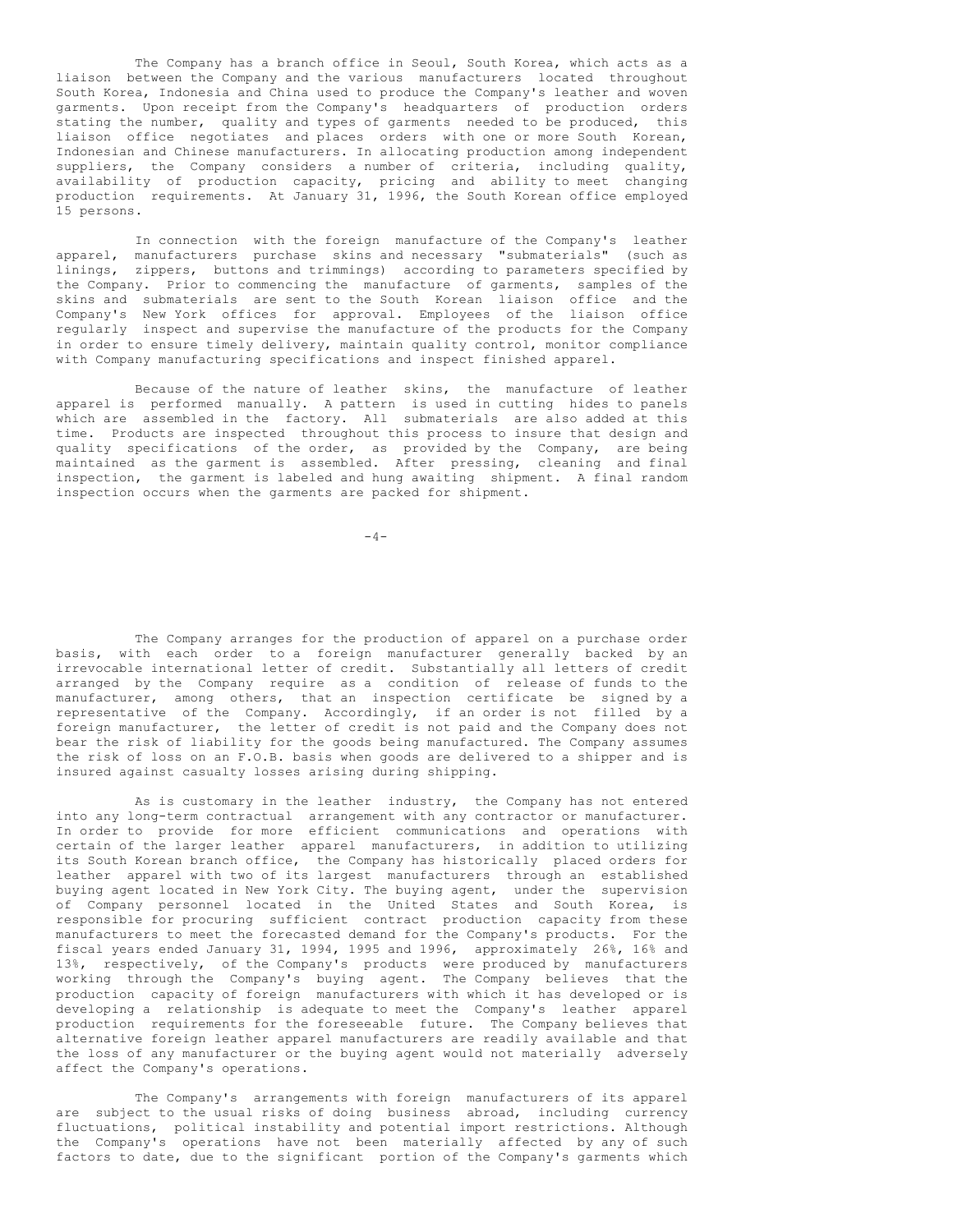are produced abroad, any substantial disruption of its relationships with foreign manufacturers could adversely affect the Company's operations. In addition, since the Company negotiates its purchase orders with its foreign manufacturers in United States dollars, if the value of the United States dollar against local currencies was to go down, these manufacturers might increase the United States dollar prices charged to the Company for products. Virtually all the Company's imported leather products and raw materials are subject to United States Customs duties of approximately 6%.

A majority of all finished goods manufactured abroad are shipped to the Company's New Jersey warehouse and distribution facility for final inspection and allocation and reshipment to customers. The goods are delivered to the Company and its customers by independent shippers, choosing the form of shipment (principally ship, truck or air) based upon a customer's needs and cost and time considerations.

 $-5-$ 

#### Marketing and Distribution

The Company's products are sold primarily to department, specialty and mass merchant retail stores in the United States. The Company sells to approximately 2,500 customers, ranging from national and regional chains of specialty retail and department stores, whose annual purchases from the Company exceed \$1,000,000, to small specialty stores whose annual purchases from the Company are less than \$1,000. No customer accounted for more than 10% of the Company's net sales in the fiscal years ended January 31, 1995 or 1996.

Almost all of the Company's sales to date have been made in the United States. The Company has also marketed its products in Canada and Mexico.

Retail sales of outerwear apparel have traditionally been seasonal in nature. Although the Company sells its apparel products throughout the year, net sales in the months of June through November accounted for approximately 74% and 82% of Company net sales during the fiscal years ended January 31, 1995 and 1996, respectively. The June through November time frame is expected to continue to provide a disproportionate amount of the Company's net sales.

Along with the Company's foreign offices, the Company's trading company subsidiary, Global International Trading Company, located in Seoul, Korea, assists in providing services to the Company's customers. As of January 31, 1996, Global International Trading Company employed 26 persons.

The Company's products are sold primarily through a direct employee sales force which consisted of 22 employees as of January 31, 1996. The Company's principal executives are also actively involved in sales of its products. A limited amount of the Company's products are also sold by various retail buying offices located throughout the country. Final authorization of all sales of products is solely through the Company's New York showroom, enabling the Company's management to deal directly with, and be readily accessible to, major customers, as well as to control more effectively the Company's selling operations.

The Company primarily relies on its reputation and relationships in the industry to generate business. The Company believes it has developed a significant customer following and positive reputation in the industry, as a result of, among other things, standards of quality control, on-time delivery, competitive pricing and willingness and ability to assist customers in their merchandising of the Company's products. In addition, the Company has, to a limited extent, advertised its products and engaged in cooperative ad programs with retailers. The Company believes it has developed brand awareness, despite the absence of general advertising, primarily through its reputation, consumer acceptance and the fashion press.

In late December 1990, the Company opened its first retail outlet store in Secaucus, New Jersey. The outlet store was intended to assist the Company in determining sales trends of various styles, colors and skin and fabric types and enable the Company to sell damaged merchandise which cannot be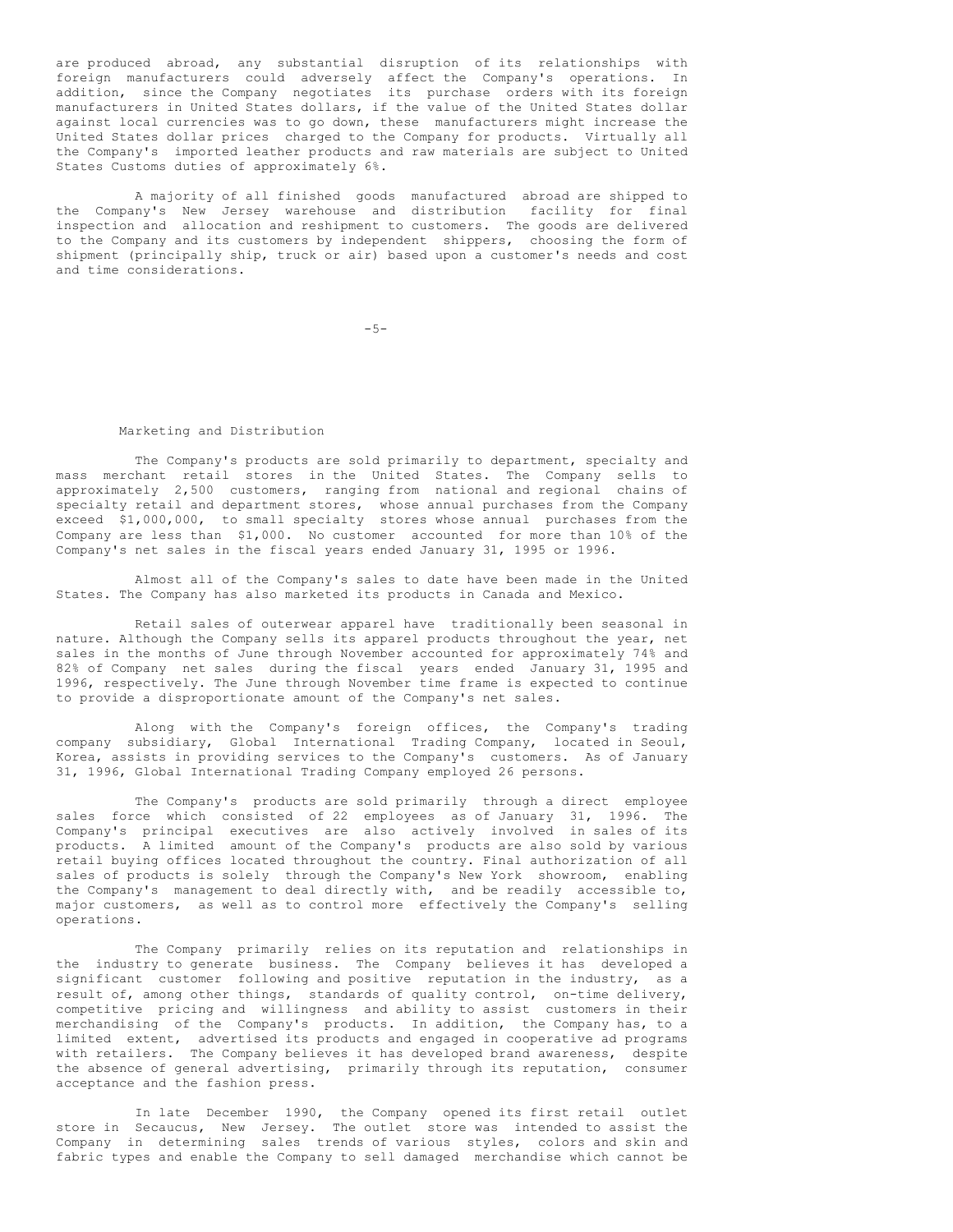resold at regular prices. During fiscal 1994, the Company opened four new retail outlet stores and added two additional stores during fiscal 1995. The performance of these outlet stores has resulted in the decision by the Company to discontinue operations at several locations. The

Company expects to close at least three of these locations during fiscal 1997, one of which was closed in March 1996. The Company believes that there will be no material affect on the financial statements or operations of the Company as a result of implementing these actions. No additional stores are planned to be opened during fiscal 1997. Company product represents approximately 85% of the products offered in its outlet stores. The balance of the products offered are accessories.

#### Licensing

The Company presently has license agreements with Kenneth Cole Productions, National Football League Properties, NASCAR and several universities located in the United States. The Company plans to seek other opportunities to enter into trademark license agreements in order to expand its product offerings under nationally recognized labels.

#### Raw Materials

Most products manufactured for the Company are purchased by the Company on a finished goods basis. Raw materials used in the production of the Company's leather apparel are available from numerous sources and are in adequate supply. The Company is not aware of any manufacturer of the Company's apparel not being able to satisfy its requirements for any such raw materials due to an inadequacy of supply.

The leather apparel industry competes with manufacturers of other leather products for the supply of leather. Leather skins are a byproduct. Accordingly, raw material costs are impacted by changes in meat consumption worldwide as well as by the popularity of leather products.

#### Textile Apparel

The Company also produces outerwear from a variety of textiles such as wools, cottons and synthetic blends, suitable for leisure and active wear. The Company designs, imports and markets a moderately priced line of women's textile outerwear and sportswear under the J.L. Colebrook label, with retail prices ranging from \$70 for a spring jacket to \$120 for a fall jacket. The Coat Division markets moderately priced women's woolen coats and raincoats, sold under the Vision label, with retail prices ranging from \$100 to \$200. The men's textile apparel line consists of moderately priced outerwear.

The Company's development and design process as well as its marketing and distribution strategies for textile apparel are similar to those employed for its leather apparel. See "Products-Development and Design" and "Leather Apparel -- Marketing and Distribution" of this Item 1 above. Textile outerwear is manufactured for the Company by several independent contractors located primarily in the Far East and Eastern Europe and, to a lesser extent, domestically. Manufacturers produce finished garments in accordance with production samples approved by the Company and obtain necessary quota allocations and other requisite customs clearances.

-7-

To facilitate better service for the Company's textile and leather apparel customers and accommodate and control the volume of manufacturing in the Far East, the Company has an office in Hong Kong. Similar to the Seoul office, the Hong Kong office acts as a liaison between the Company and the various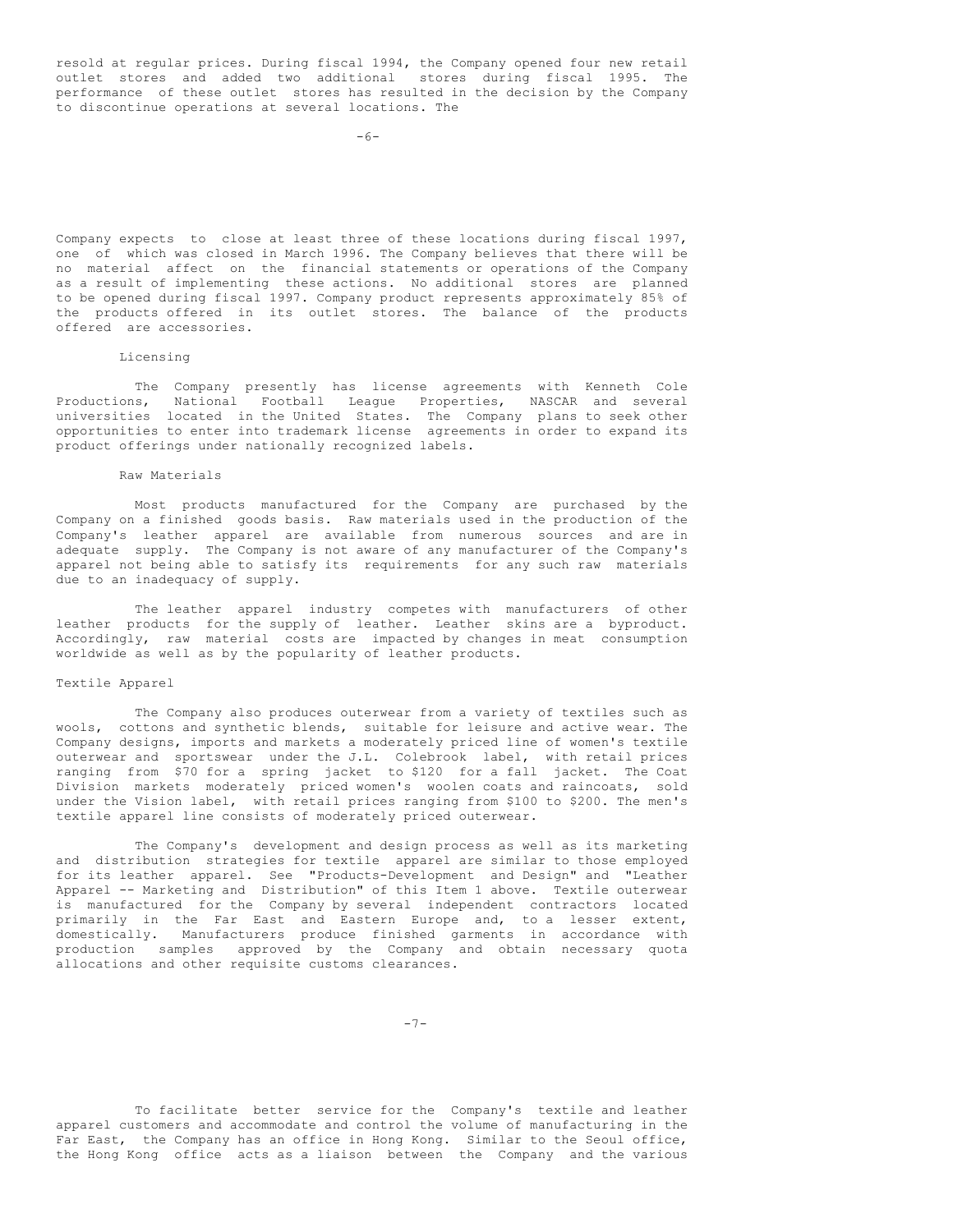manufacturers of textile and leather apparel located in Hong Kong and China. The Company utilizes its domestic and Hong Kong office employees to monitor production at each manufacturer's facility to ensure quality control, compliance with the Company's specifications and timely delivery of finished garments to the Company's distribution facilities or customers. The Hong Kong office employed 12 persons as of January 31, 1996.

The Company's arrangements with its textile manufacturers and suppliers are subject to the risks attendant to doing business abroad, including the availability of quota and other requisite customs clearances for textile apparel, the imposition of export duties, political and social instability and currency fluctuations. United States customs duties on the Company's textile apparel presently range from 5% to 30%, depending upon the type of fabric used and how the garment is constructed. The Company monitors duty, tariff and quota-related developments and seeks to minimize its potential exposure to quota-related risks through, among other measures, geographical diversification of its manufacturing sources and shifts of production among countries and manufacturers.

#### Backlog

A significant portion of the Company's orders are short-term purchase orders from customers who place orders on an as-needed basis. The amount of unfilled orders at any time has not been indicative of future sales. Information relative to open purchase orders at any date may also be materially affected by, among other things, the timing of the initial showing of apparel to the trade, as well as by the timing of recording of orders and shipments. As a result, the Company does not believe that the amount of its unfilled customer orders at any time is meaningful.

#### Trademarks

Several trademarks have been granted federal trademark protection through registration with the U.S. Patent and Trademark Office, including G-III, Registration No. 1,620,028, Avalanche, Registration No. 1,717,128, J.L. Colebrook, Registration No. 1,662,115, Laura Renee, Registration No. 1,639,803, Laura Jeffries, Registration No. 1,760,704, Colebrook Kids, Registration No. 1,769,358, Urban Cowboy, Registration No. 1,814,466, Cayenne, Registration No. 1,573,488, G-III Outerwear Company Store, Registration No. 1,854,354, JLC (& design), Registration No. 1,916,591, JLC Outerwear (& design), Registration No. 1,936,763, J.L.C. (& design), Registration No. 1,915,105 and Last Resort, Registration No. 1,656,870.

G-III has applications for registrations pending before the U.S. Patent and Trademark Office for G-IV.

-8-

The following foreign trademarks have been granted trademark protection in other countries including G-III in France, Registration No. 93/465340, G-III in Canada, Registration No. 426,770, J.L. Colebrook in Germany, Registration No. 2,057,353, J.L. Colebrook in Canada, Registration No. 433,107, J.L. Colebrook, in France, Registration No. 93/465,341, J.L. Colebrook in Great Britain, Registration No. B1533687, and J.L. Colebrook in Benelux, Registration No. 530,517.

The following foreign trademark applications are pending including J.L.C. (& design) in Canada and JLC (& design) in Canada.

Although the Company regards its trademarks as valuable assets and intends to vigorously enforce its trademark rights, the Company does not believe that any failure to obtain federal trademark registrations for which it has applied would have a material adverse effect on the Company.

#### Competition

The apparel business is highly competitive. The Company has numerous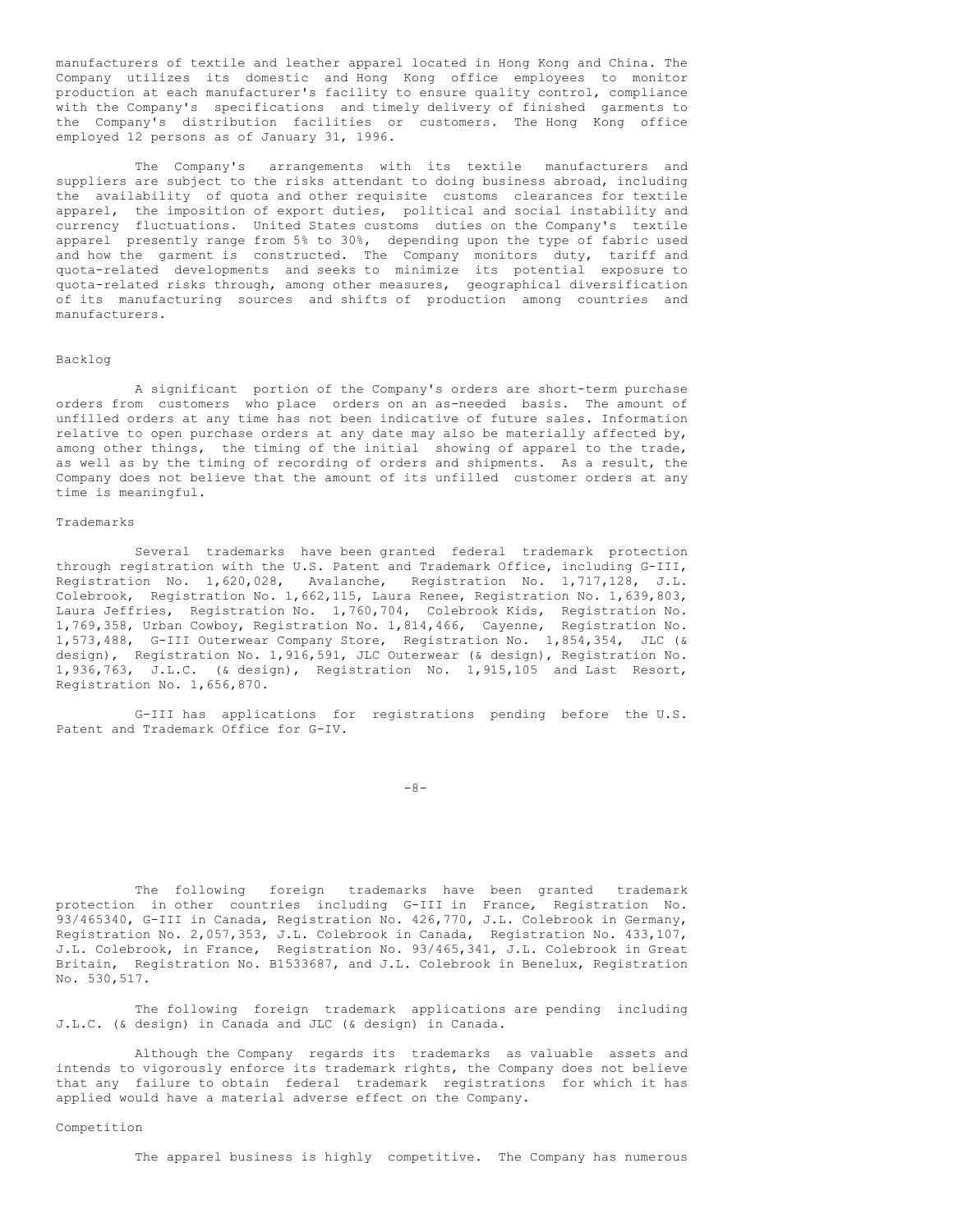competitors with respect to the sale of leather and textile apparel, including distributors that import leather apparel from abroad and domestic retailers with established foreign manufacturing capabilities. Sales of the Company's products are affected by style, price, quality and general fashion trends. The Company may also be deemed to compete with vertically-integrated apparel manufacturers that also own retail stores. In addition, the Company competes for supplies of raw materials and manufacturing and tanning capacity.

#### Employees

As of January 31, 1996, the Company had 275 full-time employees, of whom 63 worked in executive, administrative or clerical capacities, 101 worked in design and manufacturing, 68 worked in warehouse facilities, 22 worked in sales and 21 worked in the Retail Outlet Division. The Company employs both union and non-union personnel and believes that the Company's relations with its employees are good. The Company has never experienced any interruption of any of its operations due to a labor disagreement with its employees.

The Company is a party to an agreement with the Amalgamated Clothing and Textile Workers Union (the "Union"), covering approximately 59 full-time employees as of January 31, 1996. This agreement, which is currently in effect through October 30, 1996, automatically renews on an annual basis thereafter unless terminated by the Company or the Union prior to August 30 of that year.

-9-

#### EXECUTIVE OFFICERS OF THE REGISTRANT

The following table sets forth certain information with respect to the executive officers and significant employees of the Company.

|                         |         |                                                                                            | Executive<br>Officer or<br>Significant<br>Employee |
|-------------------------|---------|--------------------------------------------------------------------------------------------|----------------------------------------------------|
| Name                    | Age     | Position                                                                                   | Since                                              |
|                         | $- - -$ |                                                                                            |                                                    |
| Morris Goldfarb         | 45      | President and Chief Executive<br>Officer, Director                                         | 1974                                               |
| Aron Goldfarb           | 73      | Chairman of the Board, Director                                                            | 1974                                               |
| Alan Feller             | 54      | Executive Vice President, Chief<br>Operating Officer, Treasurer and<br>Secretary, Director | 1990                                               |
| Carl Katz               | 55      | Executive Vice President of<br>Siena, Director                                             | 1981                                               |
| Jeanette Nostra-Katz    | 44      | Executive Vice President                                                                   | 1981                                               |
| Frances Boller-Krakauer | 30      | Vice President - Men's Sales of<br>$G-III$                                                 | 1993                                               |
| Edward Goldstein        | 47      | Vice President - JL Colebrook<br>Division of G-III                                         | 1994                                               |
| Deborah Huffman         | 41      | Vice President - Women's Sales<br>$of$ $G-TTT$                                             | 1989                                               |
| Keith Sutton Jones      | 47      | Vice President - Foreign<br>Manufacturing of G-III                                         | 1989                                               |
| Michael Laskau          | 40      | Vice President - JL Colebrook<br>Division of G-III                                         | 1994                                               |
| Karen Wells             | 31      | Vice President - Fashion Design<br>and Imports of G-III                                    | 1990                                               |

Morris Goldfarb is the President and Chief Executive Officer of the Company, as well as one of its directors. He has served as either President or Vice President of G-III Leather Fashions, Inc. ("G-III") since its formation in 1974 and as President of the Siena division since its formation in 1981. Mr. Goldfarb is responsible for the foreign manufacture, marketing, merchandising and financing of the G-III line of apparel. He also has overall responsibility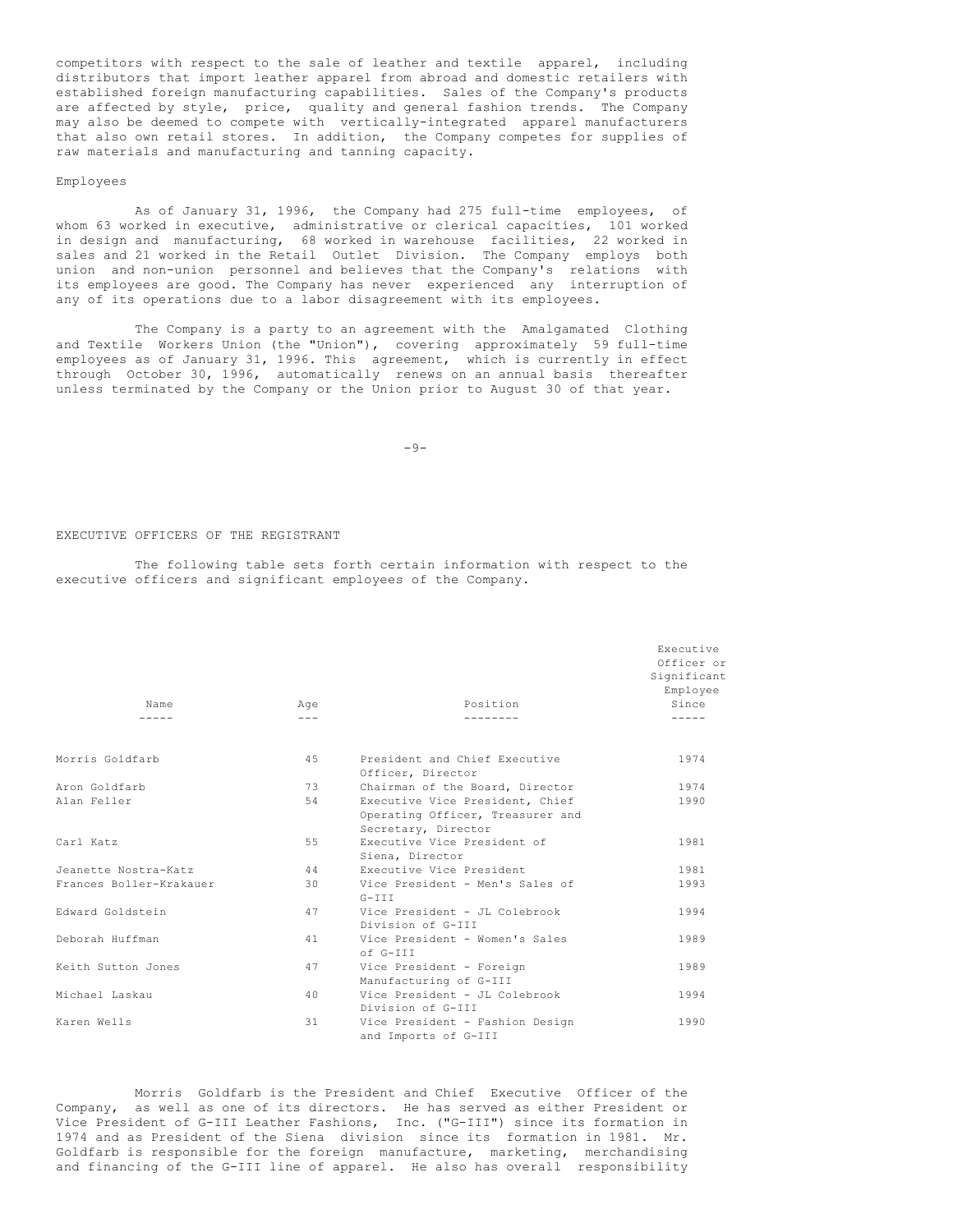for developing selling programs, customer relations and administration of the Company. Mr. Goldfarb is also a director of Grand Casinos, Inc.

Aron Goldfarb is Chairman of the Board of the Company, and its founder. Mr. Goldfarb served as either President or Vice President of G-III and as a Vice

 $-10-$ 

President of Siena since their respective formations and, since January 1995, has served as a consultant to the Company.

Alan Feller has been employed by the Company as its Chief Financial Officer since January 1990 and was elected the Vice President of Administration and Finance, Treasurer and Secretary of the Company in March 1990 and Executive Vice President and Chief Operating Officer in June 1995. Mr. Feller was elected a Director of the Company in April 1995.

Carl Katz has been employed as an Executive Vice President of Siena since August 1989 and, prior thereto, as a Vice President of Siena since 1981. Mr. Katz supervises the merchandising and designs, as well as production and pattern and sample making, for the Siena and Licensing divisions. Mr. Katz is also a director of the Company.

Jeanette Nostra-Katz has been the Executive Vice President of the Company since March 1992. Ms. Nostra-Katz's responsibilities for the Company include sales for the Women's Leather Division, marketing, public relations, and operations as they relate to sales. Since August 1989, she has served as an Executive Vice President of Siena. Ms. Nostra-Katz has been employed by the Company since 1981 in various capacities.

Frances Boller-Krakauer is Vice President -- Men's Sales of G-III and has held the position since February 1993. Prior to February 1993, she held various sales positions in the Men's Division. Ms. Krakauer joined the Company in March 1989.

Deborah Huffman is the Vice President -- Women's Sales of G-III. Ms. Huffman is responsible for sales and marketing of the women's leather apparel line. She served previously as Vice President, Imports since June 1989, coordinating production and merchandising.

Edward Goldstein is a Vice President -- JL Colebrook Division of G-III and has been employed in such capacity since June 1994. His responsibilities include the coordination of the sales organization as well as product development and administration of the division. For seven years prior to joining G-III, Mr. Goldstein was Vice President of the outerwear product line for Lerner New York, a division of The Limited Inc.

Keith Sutton Jones is the Vice President -- Foreign Manufacturing of G-III and has been employed in such capacity since January 1989. His responsibilities include coordinating and controlling all aspects of the Company's Far Eastern sourcing and production.

Michael Laskau is a Vice President -- JL Colebrook Division of G-III and has been employed in such capacity since July 1994. His responsibilities include coordinating the production and merchandising of the Company's textile apparel. For the 18 years prior to joining the Company, Mr. Laskau was in charge of production and sourcing at Junior Gallery, an importer of apparel.

 $-11-$ 

Karen Wells is the Vice President -- Fashion Design and Imports of G-III and has been employed in such capacity since March 1992. Her responsibilities include the sourcing of factories, coordination of production and merchandising and design supervision for the Women's Division. Ms. Wells also manages the Company's private label and special order programs. For the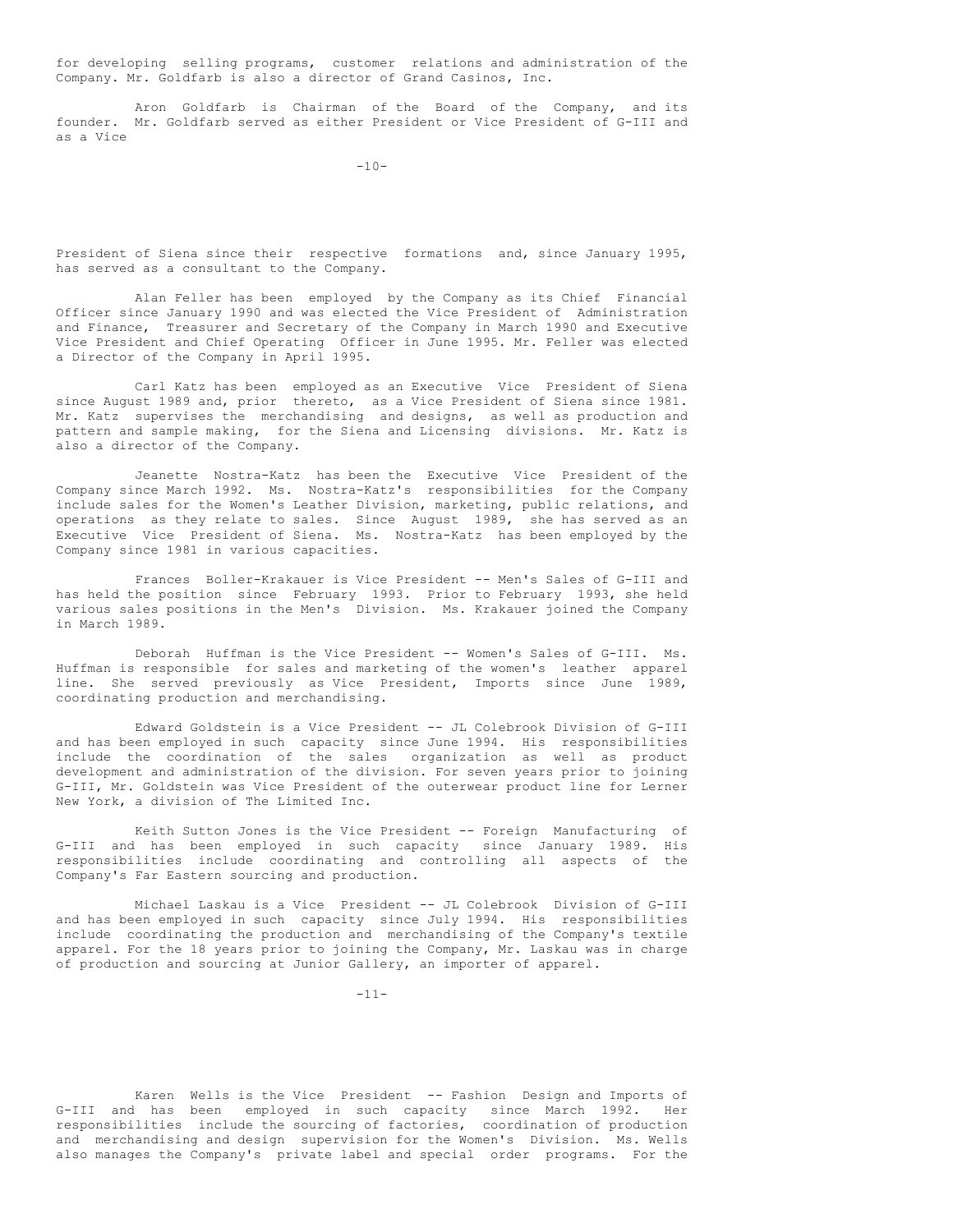four years prior to March 1992, Ms. Wells was the Fashion Designer of women's apparel for G-III.

Aron Goldfarb and Morris Goldfarb are father and son, respectively. Carl Katz and Jeanette Nostra Katz are married to each other.

#### ITEM 2. PROPERTIES

The Company's executive offices and office support departments are located in a five story 32,000 square foot building at 345 West 37th Street in New York City. This property is leased pursuant to a sublease from a corporation owned by Morris Goldfarb and Aron Goldfarb, the Company's President and Chairman of the Board, respectively, for which the Company pays rent monthly, plus real estate taxes. For the fiscal years ended January 31, 1995 and 1996, the total payments for the premises were approximately \$334,000 and \$327,000, respectively.

During January 1994, the Company moved its G-III Women's, Siena, Siena Studio and JL Colebrook showrooms and support staff to two floors at 512 Seventh Avenue, which is one of the leading outerwear apparel buildings in New York City. The Men's Leather Division, Colebrook Men's Division and Licensing Division were also moved to 512 Seventh Avenue in March 1995. The Company leases an aggregate of approximately 31,800 square feet in this building through January 31, 2003 at a current aggregate annual rental of approximately \$486,000.

The Company's warehouse and distribution facility, located in Secaucus, New Jersey, contains approximately 107,000 square feet, plus a 3,000 square foot retail outlet store. This facility is leased through March, 2000 at an annual rent of approximately \$482,000. The lease provides for two option renewal terms of five years each with rental for the renewal term based on market rates. A majority of the Company's finished goods are shipped to the New Jersey distribution facilities for final reshipment to customers.

In March 1996, the Company subleased its other warehouse and distribution facility in Secaucus, New Jersey to an unaffiliated third party and consolidated all of its warehouse and distribution operations at one location. The sub-lease is co-extensive with the lease term, which extends through March 2000, although the sub-lessee has the right to terminate the sub-lease at any time on six months notice. The sub-lease provides for the sub-lessee to pay rent of approximately \$700,000 per year to the Company and for the Company to pay all operating costs of the facility except for utilities and internal maintenance. The Company's annual rent obligation to the lessor of this facility increases from approximately \$750,000 to \$937,000 during the term of the sub-lease.

 $-12-$ 

The Company has a 700 square foot showroom located in the California Apparel Mart in Los Angeles. The facility is leased through February 28, 1997, at a rent of approximately \$36,000 per year.

The Company leases five retail outlet stores in addition to the store at its distribution facility. These leases terminate between June 1996 and March 2000 and generally require payment of fixed rent plus a percentage of sales above a pre-determined level. The Company expects to close three stores during 1996, one of which was closed in March 1996. Aggregate rental expense for the five retail outlet stores (plus the store closed in March 1996) during the fiscal year ended January 31, 1996 was approximately \$281,000.

Leases with provisions for increasing rents have been expensed and accrued on a straight-line basis over the life of the lease.

ITEM 3. LEGAL PROCEEDINGS

None.

ITEM 4. SUBMISSION OF MATTERS TO A VOTE OF SECURITY HOLDERS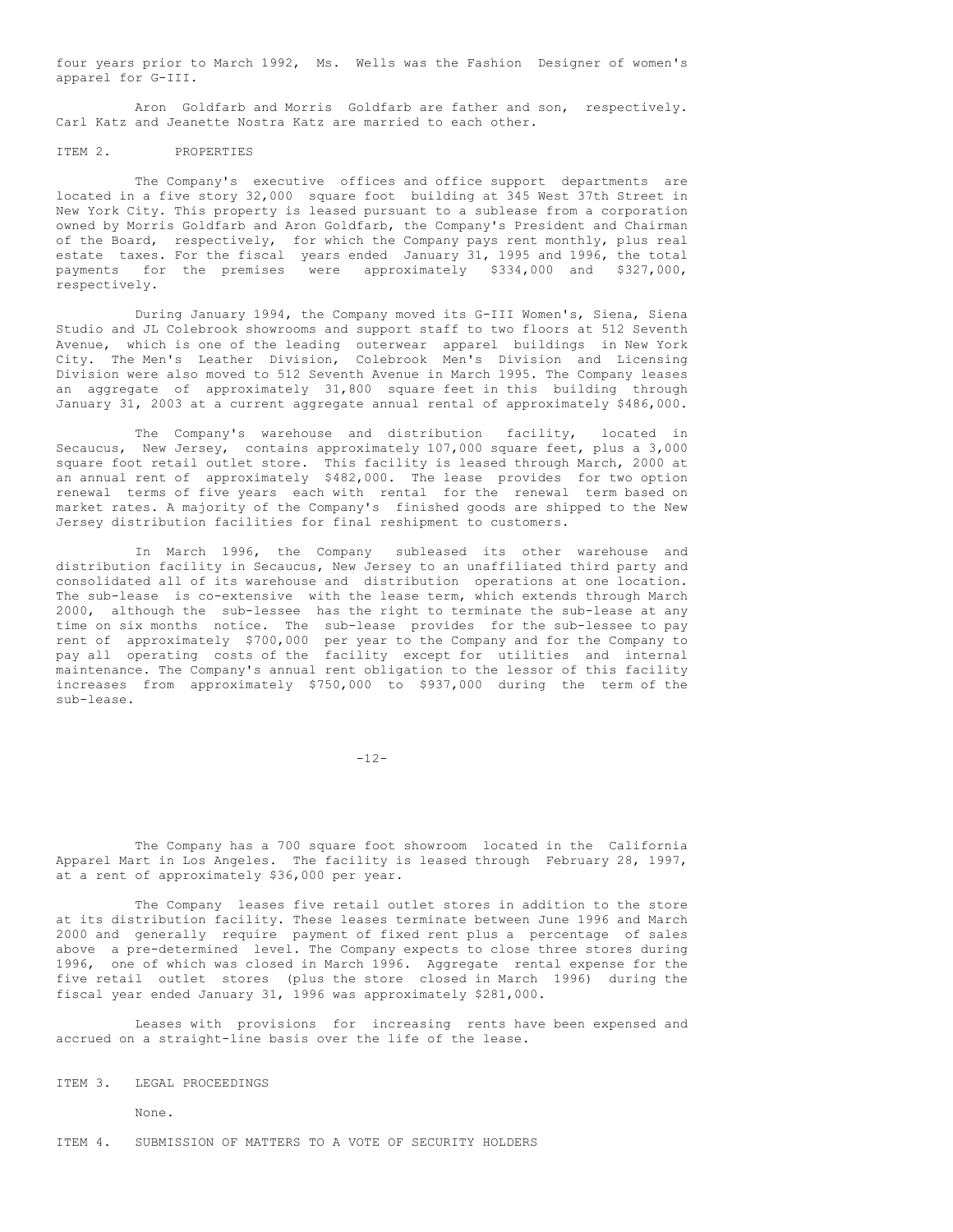-13-

# PART II

#### ITEM 5. MARKET FOR THE REGISTRANT'S COMMON EQUITY AND RELATED STOCKHOLDER MATTERS

#### Market For Common Stock

The Common Stock is publicly traded in the over-the-counter market and is quoted on the Nasdaq National Market System under the trading symbol "G-III". The following table sets forth, for the fiscal periods shown, the high and low last sales prices for the Common Stock, as reported by the Nasdaq National Market.

|                                                                |                 | High Prices Low Prices |
|----------------------------------------------------------------|-----------------|------------------------|
|                                                                |                 |                        |
| Fiscal 1995                                                    |                 |                        |
|                                                                |                 |                        |
| Fiscal Quarter ended April 30, 1994                            | \$6 1/2         | $$4\;3/8$              |
| Fiscal Quarter ended July 31, 1994                             | $5 - 5$         | $3 \frac{3}{8}$        |
| Fiscal Ouarter ended October 31, 1994                          | 4 3/8           | $\mathcal{B}$          |
| Fiscal Ouarter ended January 31, 1995                          | $3 \frac{1}{2}$ | $1 \t1/4$              |
| Fiscal 1996                                                    |                 |                        |
| Fiscal Quarter ended April 30, 1995                            | \$2 5/16        | \$1 11/32              |
| Fiscal Quarter ended July 31, 1995                             | 2 9/16          | $1 \t1/4$              |
| Fiscal Quarter ended October 31, 1995                          | 4 5/8           | $1\,5/8$               |
| Fiscal Quarter ended January 31, 1996                          | 3 7/8           | $2 \frac{1}{4}$        |
| Fiscal 1997                                                    |                 |                        |
| First Quarter ended April 30, 1996<br>(through March 31, 1996) | \$3,3/16        | $$2\;1/4$              |

The last sales price of the Common Stock as reported by the Nasdaq National Market on March 31, 1996 was \$2.5625 per share.

On March 31, 1996, there were 98 holders of record and, the Company believes, approximately 1,600 beneficial owners of the Common Stock.

#### Dividend Policy

The Board of Directors currently intends to follow a policy of retaining any earnings to finance the continued growth and development of the Company's business and does not anticipate paying cash dividends in the foreseeable future. Any future determination as to the payment of cash dividends will be dependent upon the Company's financial condition, results of operations and other factors deemed relevant by the Board of Directors. Certain agreements related to the financing of the building containing the Company's executive offices prohibit the payment of cash dividends without consent. In addition, the Company's loan agreement prohibits the payment of cash dividends without the consent of the banks. See "Management's Discussion and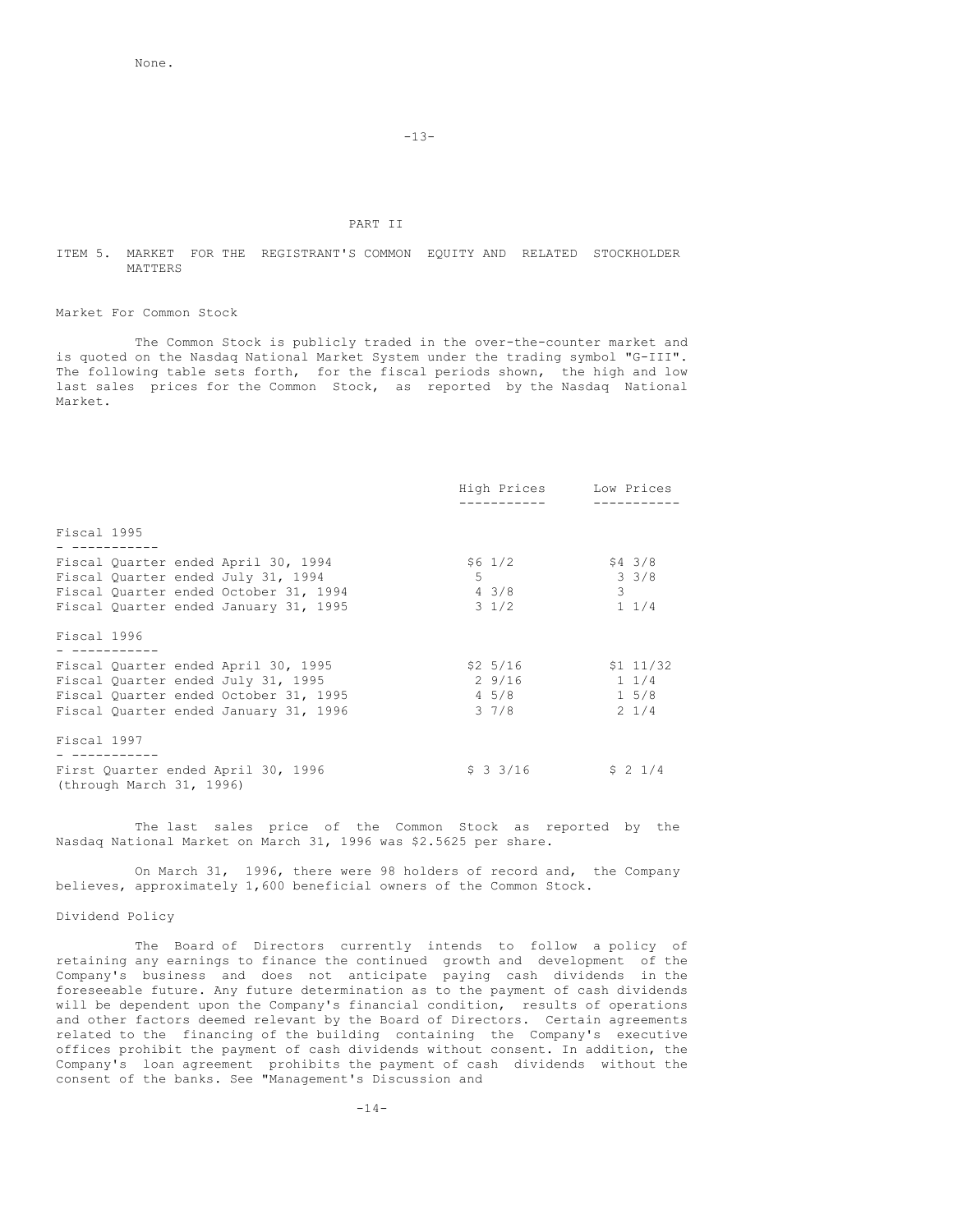Analysis of Financial Condition and Results of Operations -- Liquidity and Capital Resources" in Item 7 below.

# ITEM 6. SELECTED CONSOLIDATED AND COMBINED FINANCIAL DATA

In January 1993, the Company and each of its subsidiaries changed their fiscal year-end from July 31 to January 31. The selected consolidated and combined financial data set forth below for each of the two years ended July 31, 1992, for the six-month transition period ended January 31, 1993 and the years ended January 31, 1994, 1995 and 1996 have been derived from the audited consolidated and combined financial statements of the Company. The audited financial statements for the years ended July 31, 1991 and 1992 and six months ended January 31, 1993 are not included in this filing. The information for the twelve month period ended January 31, 1993 is unaudited and is included for comparative purposes only. The selected consolidated and combined financial data set forth below for the twelve months ended January 31, 1993 are unaudited and, in the opinion of the Company, reflect all adjustments (consisting only of normal recurring adjustments) necessary for a fair presentation thereof. The selected consolidated and combined financial data should be read in conjunction with "Management's Discussion and Analysis of Financial Condition and Results of Operations" (Item 7 of this Report) and the audited consolidated financial statements and related notes thereto included elsewhere herein.

 $-15-$ 

(In thousands, except share and per share data)

|                                                                                     |          |                                                                                                                                                                                                                                                                                                                                                                                                                                                                                        |                                                                       | Twelve                                                           |                 |                                    |                 |
|-------------------------------------------------------------------------------------|----------|----------------------------------------------------------------------------------------------------------------------------------------------------------------------------------------------------------------------------------------------------------------------------------------------------------------------------------------------------------------------------------------------------------------------------------------------------------------------------------------|-----------------------------------------------------------------------|------------------------------------------------------------------|-----------------|------------------------------------|-----------------|
|                                                                                     |          |                                                                                                                                                                                                                                                                                                                                                                                                                                                                                        | Six Months                                                            |                                                                  |                 |                                    |                 |
|                                                                                     |          |                                                                                                                                                                                                                                                                                                                                                                                                                                                                                        | Months Ended                                                          |                                                                  |                 |                                    |                 |
|                                                                                     |          |                                                                                                                                                                                                                                                                                                                                                                                                                                                                                        | Ended January                                                         |                                                                  |                 |                                    |                 |
|                                                                                     |          |                                                                                                                                                                                                                                                                                                                                                                                                                                                                                        | Year Ended July 31, (1) January 31, 31, Year Ended January 31,        |                                                                  |                 |                                    |                 |
|                                                                                     |          |                                                                                                                                                                                                                                                                                                                                                                                                                                                                                        |                                                                       |                                                                  |                 |                                    |                 |
|                                                                                     |          |                                                                                                                                                                                                                                                                                                                                                                                                                                                                                        | 1991 1992 1993 1993 1994 1995 1996                                    |                                                                  |                 |                                    |                 |
| Income Statement Data:                                                              |          |                                                                                                                                                                                                                                                                                                                                                                                                                                                                                        |                                                                       |                                                                  |                 |                                    |                 |
| Net Sales                                                                           |          |                                                                                                                                                                                                                                                                                                                                                                                                                                                                                        | \$141,973 \$175,478 \$116,208 \$195,731 \$208,877 \$171,441 \$121,663 |                                                                  |                 |                                    |                 |
| Cost of goods sold                                                                  | -------- | <u> annonce</u>                                                                                                                                                                                                                                                                                                                                                                                                                                                                        | 124,628 153,014 98,283 167,660 181,270 146,484 97,769                 |                                                                  |                 |                                    |                 |
| Gross profit 17,345 22,464 17,925 28,071 27,607 24,957 23,894<br>Selling, general & |          |                                                                                                                                                                                                                                                                                                                                                                                                                                                                                        |                                                                       |                                                                  |                 |                                    |                 |
| administrative expenses 13,717 15,555<br>Unusual or non-                            |          |                                                                                                                                                                                                                                                                                                                                                                                                                                                                                        |                                                                       |                                                                  |                 | 10,794 18,853 22,869 25,823 21,769 |                 |
| recurring charges 0                                                                 |          | $\sim$ 0                                                                                                                                                                                                                                                                                                                                                                                                                                                                               | $\bigcirc$                                                            | $\sim$ 0<br>--------                                             | $\circ$         | 11,320 0                           |                 |
| Operating profit (loss). 3,628 6,909 7,131 9,218 4,738 (12,186) 2,125               |          |                                                                                                                                                                                                                                                                                                                                                                                                                                                                                        |                                                                       |                                                                  |                 |                                    |                 |
| Interest expense 1,303 1,305 1,019 1,879 2,339 3,959 2,433                          | -------- | ________                                                                                                                                                                                                                                                                                                                                                                                                                                                                               | ________                                                              |                                                                  |                 | --------                           | $- - - - - - -$ |
| Income before                                                                       |          |                                                                                                                                                                                                                                                                                                                                                                                                                                                                                        |                                                                       |                                                                  |                 |                                    |                 |
| income taxes (loss) 2,325 5,604 6,112 7,339 2,399 (16,145) (308)                    |          |                                                                                                                                                                                                                                                                                                                                                                                                                                                                                        |                                                                       |                                                                  |                 |                                    |                 |
| Income taxes (benefit) 982 2,283 2,619 3,081 1,064 (4,087) 89                       | -------- | --------                                                                                                                                                                                                                                                                                                                                                                                                                                                                               | --------                                                              | --------                                                         | -------         | --------                           |                 |
| Net income (loss)                                                                   |          |                                                                                                                                                                                                                                                                                                                                                                                                                                                                                        |                                                                       |                                                                  |                 |                                    |                 |
| before minority interest 1,343 3,321 3,493 4,258 1,335 (12,058) (397)               |          |                                                                                                                                                                                                                                                                                                                                                                                                                                                                                        |                                                                       |                                                                  |                 |                                    |                 |
| Minority interest 0 0                                                               |          | $\begin{array}{cccccccccc} \multicolumn{2}{c}{} & \multicolumn{2}{c}{} & \multicolumn{2}{c}{} & \multicolumn{2}{c}{} & \multicolumn{2}{c}{} & \multicolumn{2}{c}{} & \multicolumn{2}{c}{} & \multicolumn{2}{c}{} & \multicolumn{2}{c}{} & \multicolumn{2}{c}{} & \multicolumn{2}{c}{} & \multicolumn{2}{c}{} & \multicolumn{2}{c}{} & \multicolumn{2}{c}{} & \multicolumn{2}{c}{} & \multicolumn{2}{c}{} & \multicolumn{2}{c}{} & \multicolumn{2}{c}{} & \multicolumn{2}{c}{} & \mult$ | --------                                                              | $\begin{array}{ccccccc}\n0 & 0 & 0 & 0\n\end{array}$<br>-------- | $- - - - - - -$ | --------                           | $324$ 0         |
|                                                                                     |          |                                                                                                                                                                                                                                                                                                                                                                                                                                                                                        |                                                                       |                                                                  |                 |                                    |                 |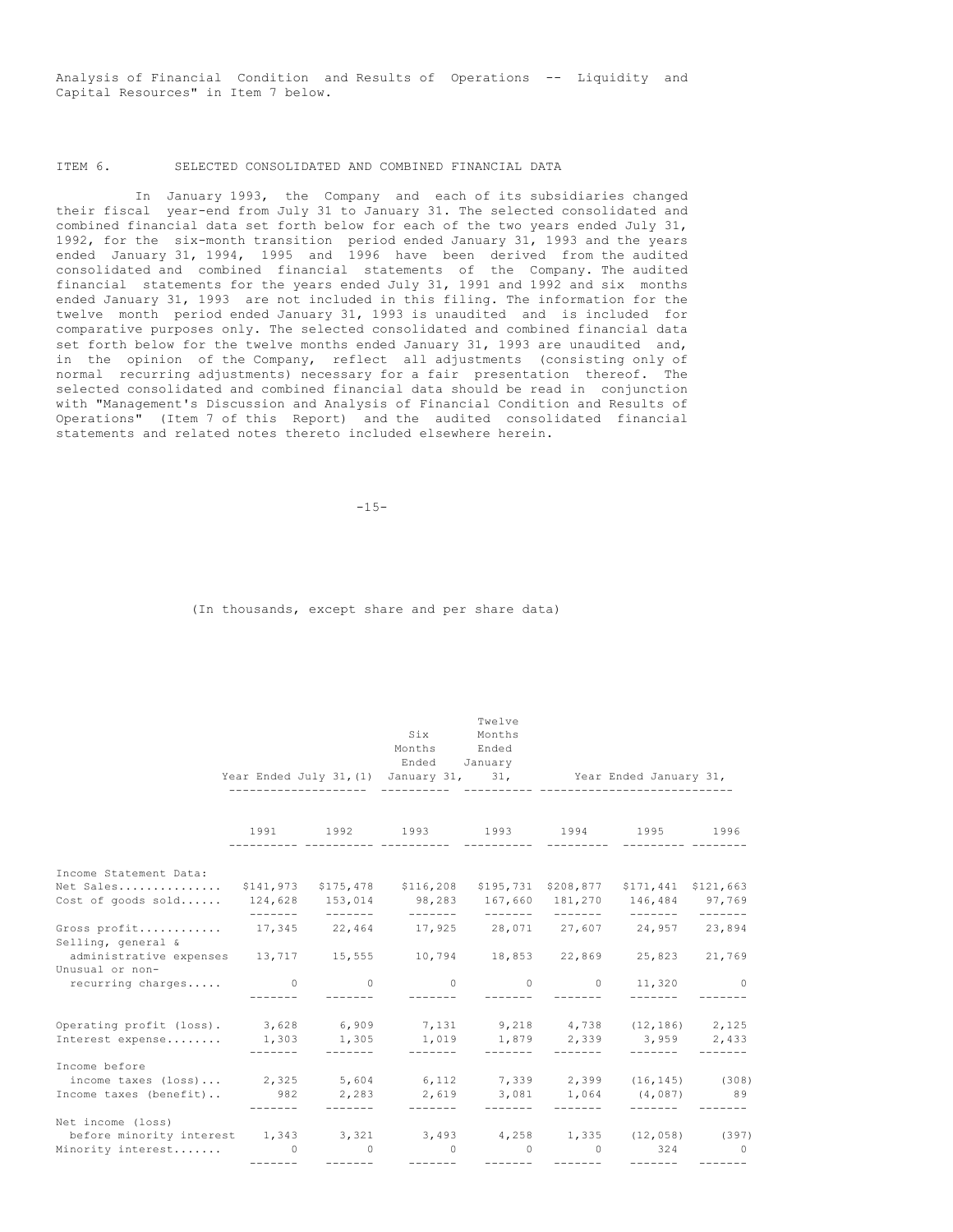| Net income (loss) \$ 1,343 \$ 3,321 \$ 3,493 \$ 4,258 \$ 1,335 \$ (11,734) (397)                               |  |  |  |  |
|----------------------------------------------------------------------------------------------------------------|--|--|--|--|
|                                                                                                                |  |  |  |  |
|                                                                                                                |  |  |  |  |
| Primary:<br>Net income (loss)                                                                                  |  |  |  |  |
| per common share (2) \$0.21 \$0.51 \$0.53 \$0.65 \$0.20 \$(1.82) \$(0.06)                                      |  |  |  |  |
|                                                                                                                |  |  |  |  |
|                                                                                                                |  |  |  |  |
| Weighted average                                                                                               |  |  |  |  |
| shares outstanding(2). 6,451,631 6,511,565 5,574,450 6,514,750 6,600,692 6,459,381 6,459,975<br>Fully Diluted: |  |  |  |  |
| Net income (loss)                                                                                              |  |  |  |  |
| per common share (2) \$0.21 \$0.51 \$0.53 \$0.65 \$0.20 \$(1.82) \$(0.06)                                      |  |  |  |  |
|                                                                                                                |  |  |  |  |
|                                                                                                                |  |  |  |  |
| Weighted average                                                                                               |  |  |  |  |
| shares outstanding(2). 6,451,631 6,511,565 6,662,067 6,529,750 6,600,692 6,459,381 6,459,975                   |  |  |  |  |

|                            | As of July 31, (1) |          |          | As of January 31, |          |          |
|----------------------------|--------------------|----------|----------|-------------------|----------|----------|
|                            | 1991               | 1992     | 1993     | 1994              | 1995     | 1996     |
| Balance Sheet Data:        |                    |          |          |                   |          |          |
| Working capital            | \$29,449           | \$31,882 | \$35,055 | \$31,494          | \$22,602 | \$22,224 |
| Total assets               | 60,085             | 88,837   | 57,522   | 67,571            | 54,572   | 41,257   |
| Short-term debt            | 19,666             | 43,874   | 10,078   | 13,179            | 13,480   | 3,551    |
| Long-term debt,            |                    |          |          |                   |          |          |
| excluding current portion  | 897                | 1,073    | 988      | 794               | 1,479    | 919      |
| Total stockholders' equity | 33,651             | 36,972   | 40,465   | 41,835            | 30,101   | 29,716   |

- (1) Effective January 31, 1993, the Company and its subsidiaries adopted a January 31 fiscal year-end.
- (2) Net income per common share for the six and twelve months ended January 31, 1993, and for the years ended July 31, 1991 and 1992, has been calculated based on a weighted average number of outstanding common shares and common stock equivalents, and gives effect to a 5% stock dividend paid in February 1993.

 $-16-$ 

ITEM 7. MANAGEMENT'S DISCUSSION AND ANALYSIS OF FINANCIAL CONDITION AND RESULTS OF OPERATIONS

References to fiscal years refer to the year ended January 31 of that year.

Results of Operations

The following table sets forth selected operating data of the Company as a percentage of net sales for the periods indicated below:

> Year Ended January 31, --------------------------------- 1994 1995 1996<br>-------- -------- ---------------- -------- --------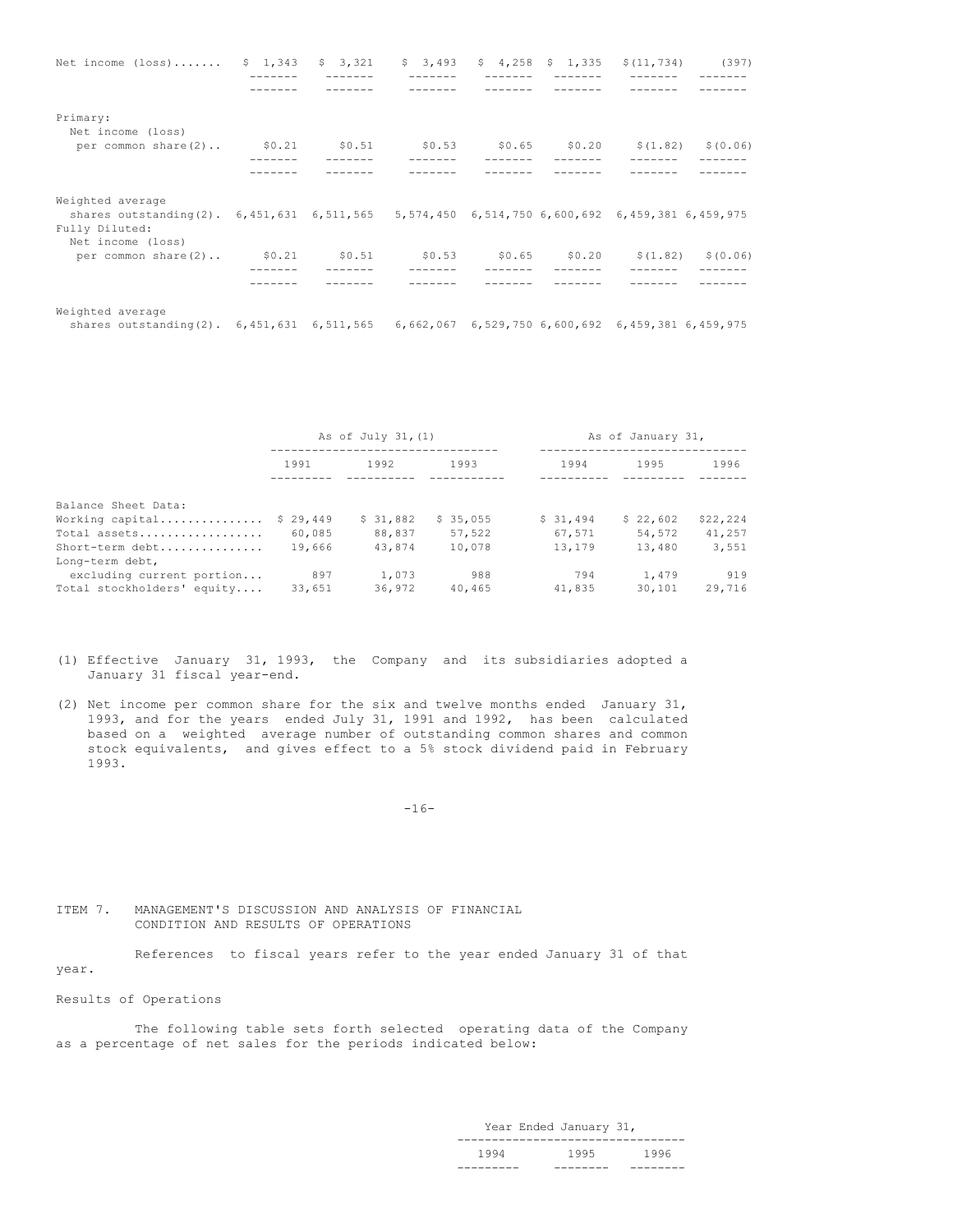|                                                        |     | 100.0% 100.0% 100.0%           |      |
|--------------------------------------------------------|-----|--------------------------------|------|
|                                                        |     |                                |      |
|                                                        |     |                                | 19.6 |
| Selling, general and administrative expenses 10.9 15.1 |     |                                | 17.9 |
|                                                        |     | __________  _________  _______ |      |
|                                                        |     |                                |      |
|                                                        |     |                                |      |
|                                                        |     |                                |      |
|                                                        |     |                                |      |
| Income (loss) before income taxes                      | 1.2 | $(9.4)$ $(0.3)$                |      |
| Income taxes (benefit) before minority interest        |     | $0.5$ $(2.4)$ $0.0$            |      |
|                                                        |     |                                |      |
|                                                        |     |                                |      |
|                                                        |     |                                |      |

#### General

As part of the Company's efforts to reduce operating costs, and as a result of its increasing use of customer letter of credit transactions where finished goods are shipped directly to the customer, the Company carried lower levels of inventory during fiscal 1996. Carrying lower levels of inventory reduced the Company's inventory exposure as retailers remained cautious in their ordering patterns and resulted in reduced bank borrowings and lower interest expense during fiscal 1996. The ability to operate with lower inventory levels enabled the Company to sublet one of its distribution facilities in March 1996, which will reduce warehouse and distribution expenses.

The weak retail environment adversely impacted the Company's sales volume in fiscal 1995 and 1996. In addition, a significant portion of the decrease in net sales was attributable to the recognition by the Company of only commission income on certain types of sales ("customer letter of credit transactions") where the Company's

-17-

customer provided a letter of credit which was transferred by the Company directly to the overseas manufacturer or where the Company's customer provided a letter of credit directly to the overseas manufacturer. Prior to the middle of fiscal 1995, the customer usually provided a letter of credit to the Company and the Company opened a letter of credit to the manufacturer. Accounting rules require the Company to recognize only commission income with respect to transactions where the Company does not open a letter of credit. Although customer letter of credit transactions result in reporting lower net revenues, the gross margin on such transactions is generally the same as when the Company's credit is utilized for these types of transactions and the full amount of the sale is reported. The Company expects that it will increase its utilization of these types of customer letter of credit transactions in fiscal 1997.

The Company recognized \$11.3 million of unusual or non-recurring charges in fiscal 1995. As a result of the unusually warm fall of 1994, which adversely affected the sales of outerwear apparel at the retail level, the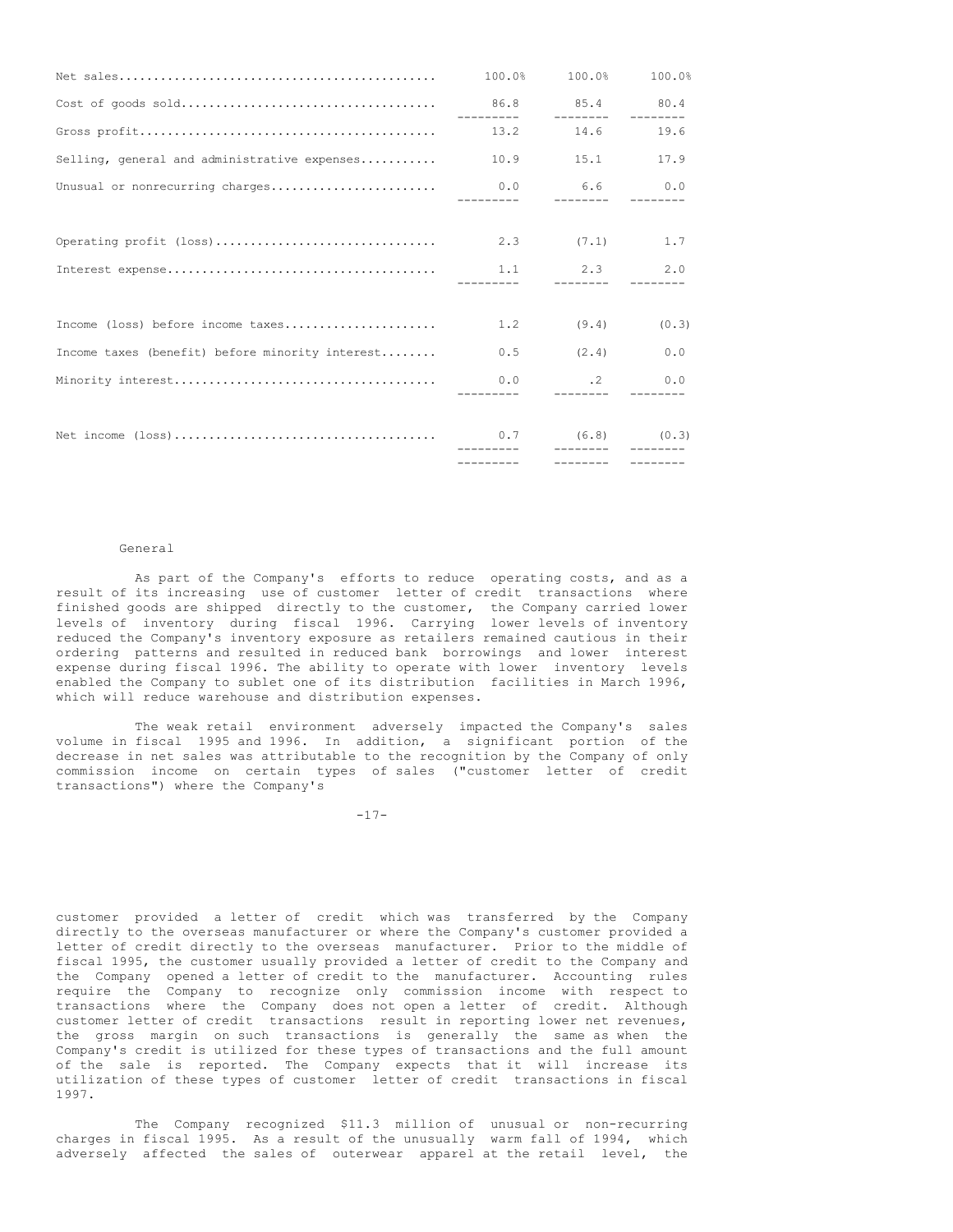Company's receipt of reorders from its customers was below expectations in fiscal 1995. The Company reviewed its inventory levels and salability as of October 31, 1994 and determined that its markdown reserve should be increased by \$5.7 million as of that date. In addition, as the result of lower than expected shipments during the fourth quarter of fiscal 1995, an additional reserve of \$476,000 was provided as of January 31, 1995. In addition, a restructuring reserve of an aggregate of \$5.1 million was established as of January 31, 1995 to provide for the potential loss of the Company's investment in a leather garment factory (\$2.5 million), the write-off of unamortized leasehold fixtures due to the closing of the Company's domestic factory and relocation of its showrooms (\$1.7 million), certain other fixed asset write-offs (\$581,000) and the severance agreement with the Chairman of the Board who retired January 1, 1995 (\$334,000).

Year Ended January 31, 1996 ("fiscal 1996") Compared to Year Ended January 31, 1995 ("fiscal 1995")

Net sales were \$121.7 million in fiscal 1996 compared to \$171.4 million in fiscal 1995. Approximately \$31.3 million of the decrease in net sales in fiscal 1996 was due to the continued weakness in the retail business environment, primarily lower sales of leather outerwear (a decrease of \$16.2 million) and non-leather outerwear (a decrease of \$10.1 million). The balance of the decrease (approximately \$18.4 million) was the result of the Company recognizing only commission income with respect to customer letter of credit transactions. If the Company had recognized the full amount of sales from customer letter of credit transactions in fiscal 1995 and 1996, net sales would have been \$163.6 million in fiscal 1996 compared to \$195.0 million in fiscal 1995.

Gross profit was \$23.9 million in fiscal 1996 compared to \$25.0 million in fiscal 1995. As a percentage of net sales, gross profit was 19.6% in fiscal 1996 compared to 14.6% in fiscal 1995. While the use of customer letter of credit transactions does not impact gross profit dollars, it does affect gross profit as a percentage of net sales since net revenues recognized from such transactions are lower. Had the Company recognized the full amount of sales from customer letter of credit transactions, gross profit as a percentage of net sales in fiscal 1996 would have been 14.6% compared to 12.8% in fiscal 1995. This increase in the gross profit percentage

 $-18-$ 

was a result of improved margins in a majority of product lines, as well as cost reductions resulting from closure of the Company's domestic manufacturing facilities.

Selling, general and administrative expenses of \$21.8 million in fiscal 1996 were approximately \$4.0 million lower than the \$25.8 million in fiscal 1995. As a percentage of net sales, selling, general and administrative expenses were 17.9% in fiscal 1996 compared to 15.1% in fiscal 1995. This increase as a percentage of net sales was attributable to the lower reported net sales in fiscal 1996. The decrease in selling, general and administrative expenses was the result of the implementation of a cost reduction program which began in the second half of fiscal 1995. This program resulted in reduced expenses from the implementation of a salary reduction for mid-level and senior executives and a reduction in the number of employees (\$1.6 million), consolidating the operations of certain divisions (\$783,000), lower advertising and other marketing expenditures (\$675,000) and lower shipping costs related to lower warehouse volume (\$535,000). The Company will continue to monitor its levels of selling, general and administrative expenses and expects certain increases in these expenses in fiscal 1997 primarily related to the increased offering of licensed product.

Interest expense was \$2.4 million in fiscal 1996 compared to \$4.0 million in fiscal 1995. This decrease is attributable to lower direct bank debt balances as the result of lower inventory levels maintained during fiscal 1996.

As a result of the foregoing, the Company incurred a loss before income taxes of \$308,000 in fiscal 1996 compared to \$16.1 million in fiscal 1995. As discussed above, fiscal 1995 results included nonrecurring or unusual charges of \$11.3 million.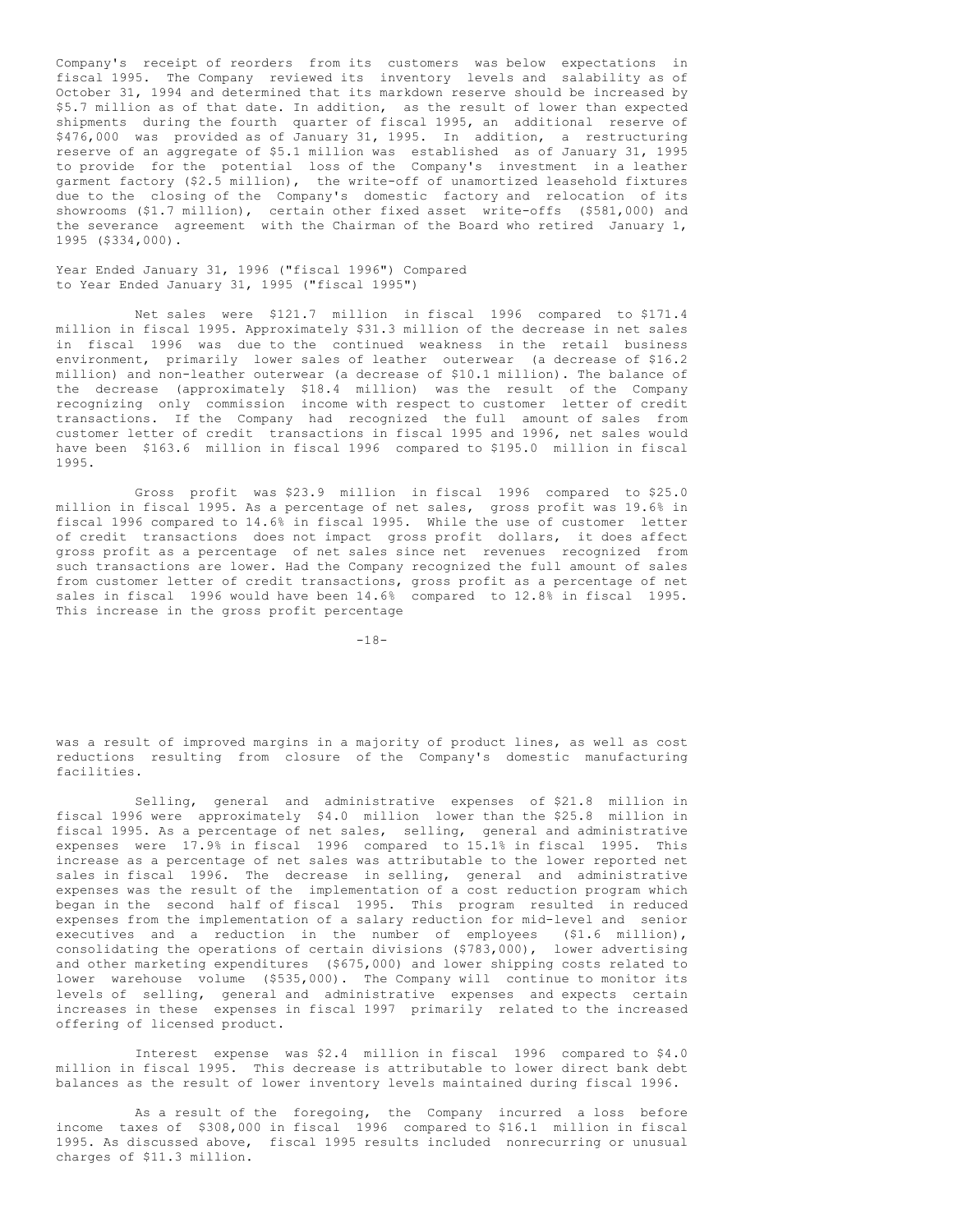Despite incurring a loss in fiscal 1996, the Company had tax expense of \$89,000 due to foreign income taxes and resolution of a Federal tax examination, compared to a tax benefit of \$4.1 million in fiscal 1995.

The Company incurred a net loss of \$397,000, or \$.06 per share, in fiscal 1996 compared to a net loss of \$11.7 million, or \$1.82 per share, in fiscal 1995.

Year Ended January 31, 1995 Compared to Year Ended January 31, 1994 ("fiscal 1994")

Net sales were \$171.4 million in fiscal 1995 compared to \$208.9 million in fiscal 1994. Approximately \$23.6 million of the decrease in net sales during fiscal 1995 resulted from the recognition by the Company of only commission income with respect to customer letter of credit transactions which were first utilized in the middle of fiscal 1995. If the Company recognized the full amount of sales from customer letter of credit transactions, net sales in fiscal 1995 would have been approximately \$195.0 million compared to \$208.9 million in fiscal 1994. This decrease in net sales was primarily attributable to a decrease of sales relating to the Company's women's apparel business.

Gross profit was \$25.0 million in fiscal 1995 compared to \$27.6 million in fiscal 1994. As a percentage of net sales, gross profit was 14.6% in fiscal 1995

-19-

compared to 13.2% in fiscal 1994. The use of customer letter of credit transactions caused the increase in gross profit as a percentage of sales since net sales recognized from such transactions were lower. Had the Company recognized the full amount of such sales, gross profit as a percentage of net revenues in fiscal 1995 would have been 12.8% compared to 13.2% in fiscal 1994. The reduction in the gross margin percentage was the result of lower margins in the fourth quarter of fiscal 1995 as the Company reduced its selling prices, both in response to the lack of product demand caused by the unusually mild fall and early winter seasons and as part of its strategy to reduce inventory levels.

Selling, general and administrative expenses of \$25.8 million in fiscal 1995 were approximately \$2.9 million higher than the \$22.9 million in fiscal 1994. As a percentage of net sales, selling, general and administrative expenses were 15.1% in fiscal 1995 compared to 10.9% in fiscal 1994. In part, this increase as a percentage of net sales was the result of lower reported net sales. The increase in these expenses resulted in part from expenses associated with the Company's new divisions, retail (\$934,000), licensing (\$501,000) and woolen coats (\$130,000), which were in the start up phase in fiscal 1994, and three new product lines in fiscal 1995 (\$660,000). In addition, increased overseas operating costs (\$350,000) and general and administrative expenses (\$900,000) accounted for the balance of the increase. In the second half of fiscal 1995, the Company began to implement policies to reduce its overall levels of selling, general and administrative expenses. The Company reduced personnel levels, implemented a salary reduction for mid-level and senior executives and discontinued or consolidated several merchandise divisions.

Interest expense of \$4.0 million in fiscal 1995 was \$1.7 million higher than the \$2.3 million in interest expense in fiscal 1994. The increase is attributable to higher interest rates charged the Company, as well as higher loan balances.

The effective income tax benefit rate in fiscal 1995 was 25.3%, compared to an effective income tax rate of 44.4% in fiscal 1994. The lower tax benefit rate in 1995 was due to the availability of certain state and local tax benefits related to the taxable loss in fiscal 1995 and the non-recurring charge which, in accordance with the criteria set forth in Financial Accounting Standards Board Statement No. 109, were not recognized.

As a result of the foregoing, including unusual or nonrecurring charges described in "General" above which resulted in an after-tax charge to earnings of \$8.5 million, the Company incurred a net loss of \$11.7 million, or \$1.82 per share, in fiscal 1995 compared to reporting net income of \$1.3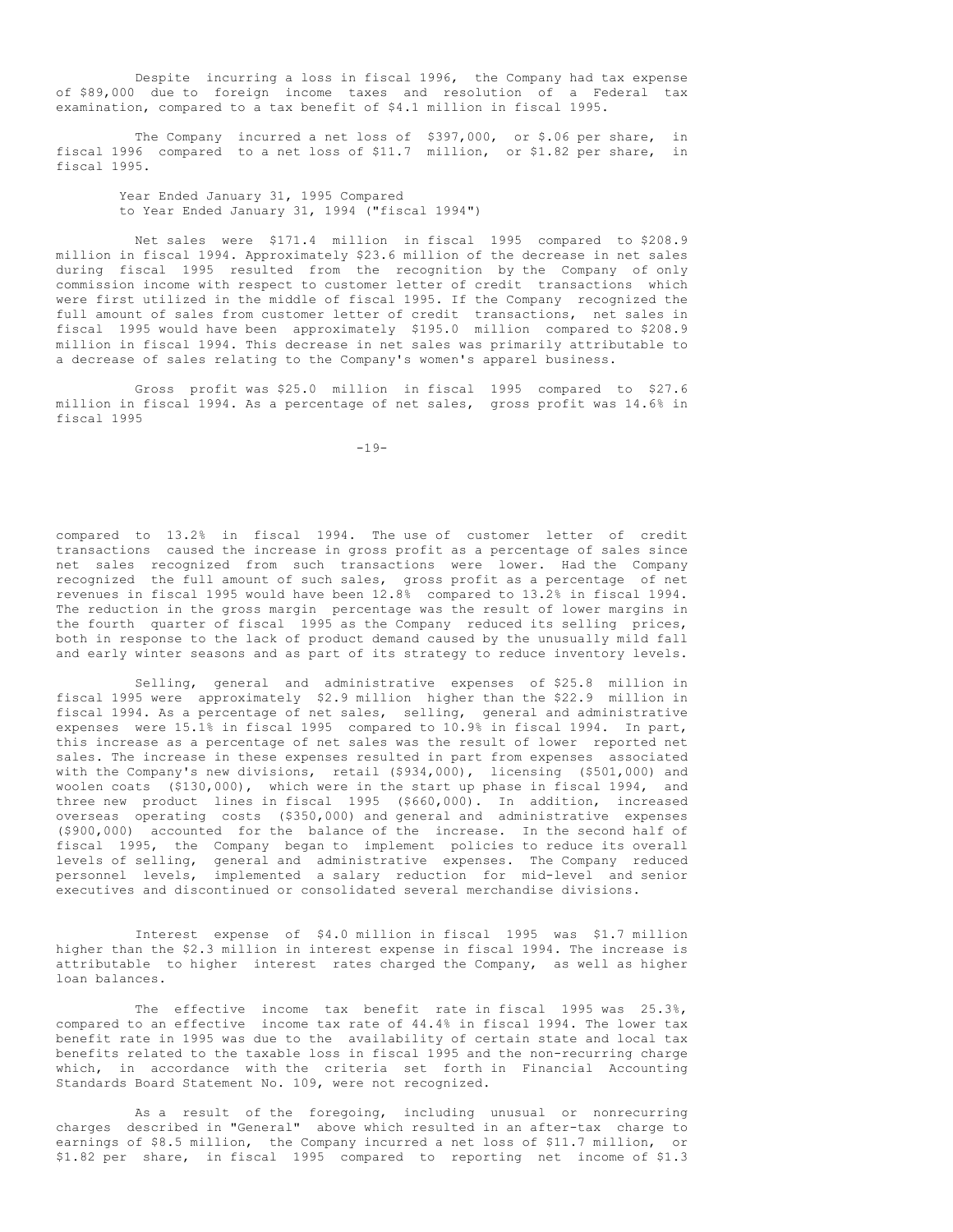## Liquidity and Capital Resources

The Company has a loan agreement, which expires May 31, 1996, providing the Company with a collateralized working capital line of credit with three banks for a maximum amount of \$48 million (reduced to \$40 million after January 31, 1996, of which a maximum of \$40 million (reduced to \$32 million after January 31, 1996) is available for direct borrowing and bankers' acceptances and the unused balance

 $-20-$ 

for letters of credit. Amounts available for borrowing are subject to borrowing base formulas and over advances specified in the agreement. Direct borrowings under the line of credit bear interest at the agent bank's prime rate (8.25% as of April 15, 1996) plus 2.0%. The amount borrowed under the line of credit varies based on the Company's seasonal requirements. The Company is in discussions with its banks to extend the loan agreement to May 31, 1997 under terms similar to the existing loan agreement. The maximum amount outstanding (i.e., open letters of credit, bankers' acceptances and direct borrowings) under the Company's loan agreement was approximately \$64.0 million, \$63.0 million and \$46.7 million during fiscal 1994, 1995 and 1996, respectively. As of January 31, 1996, there were no outstanding direct borrowings, no bankers' acceptances and \$4.1 million of contingent liability under open letters of credit, as compared to \$10.2 million outstanding in direct borrowings, no bankers' acceptances and \$6.0 million of contingent liability under open letters of credit as of January 31, 1995. The Company carried lower levels of inventory in fiscal 1996 compared to fiscal 1995 and, as a result, its borrowing requirements were lower in fiscal 1996.

In recognition of the highly seasonal nature of the Company's business, the Company's loan agreement provides for certain loan overadvances in excess of the borrowing base formulas. As a result of the Company's outstanding borrowings exceeding the permitted overadvance levels, during fiscal 1995, the Company's two principal stockholders jointly and severally guaranteed up to \$2.5 million of the Company's line of credit obligations. In addition, one of the principal stockholders has pledged 250,000 shares of Common Stock as additional security for the loan agreement.

The Company's wholly owned Indonesian subsidiary has a line of credit with a bank for approximately \$3.5 million which is supported by a \$2.0 million stand-by letter of credit issued under the Company's domestic credit facility. As of January 31, 1996, the borrowing by the Indonesian subsidiary under its line of credit approximated \$3.0 million.

Historically, the Company's business has not required significant capital expenditures. The Company's capital expenditures were approximately \$1,158,000 and \$902,000 for fiscal 1995 and 1996, respectively. Capital expenditures were used primarily for additional computer upgrades, leasehold improvements and furniture, fixtures and equipment in fiscal 1995 and 1996.

# Impact of Inflation and Foreign Exchange

The results of operations of the Company for the periods discussed have not been significantly affected by inflation or foreign currency fluctuation. The Company negotiates its purchase orders with its foreign manufacturers in United States dollars. Thus, notwithstanding any fluctuation in foreign currencies, the Company's cost for any purchase order is not subject to change after the time the order is placed. However, if the value of the United States dollar against local currencies was to go down, certain manufacturers might increase their United States dollar prices for products.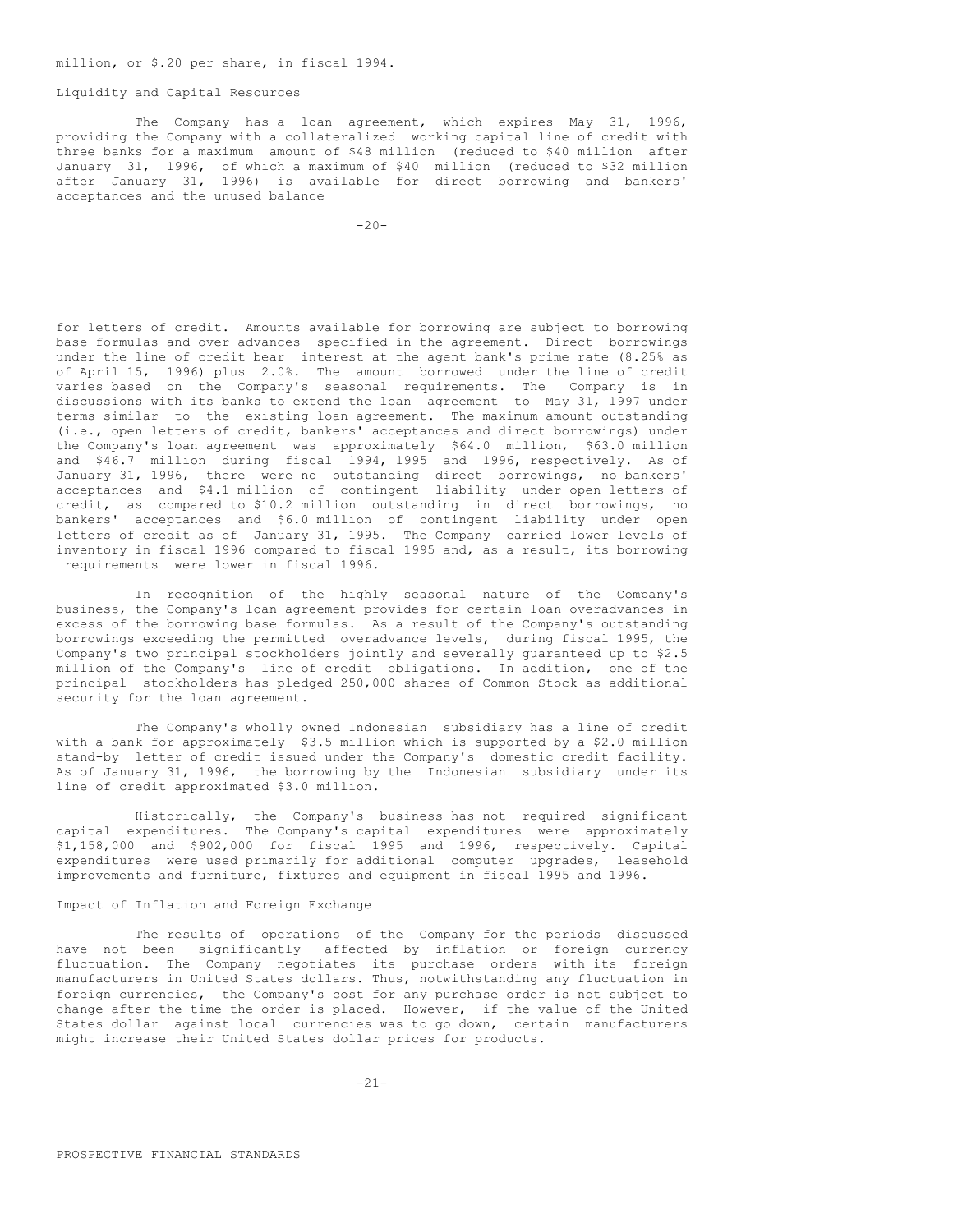In March 1995, the Financial Accounting Standards Board issued Statement of Financial Accounting Standards No. 121, Accounting for the Impairment of Long-Lived Assets and for Long-Lived Assets to be Disposed Of ("SFAS No. 121"). SFAS No. 121 requires that long-lived assets and certain identifiable intangibles held and used by an entity be reviewed for impairment whenever events or changes in circumstances indicate that the carrying amount of an asset may not be recoverable. If the sum of the expected future cash flows (undiscounted and without interest) is less than the carrying amount of the asset, an impairment loss is recognized. Measurement of that loss would be based on the fair value of the asset. SFAS No. 121 also generally requires long-lived assets and certain identifiable intangibles to be disposed of to be reported at the lower of the carrying amount or the fair value less cost to sell. SFAS No. 121 is effective for the Company's 1997 fiscal year-end. The Company has made no assessment of the potential impact of adopting SFAS No. 121 at this time.

In October 1995, the Financial Accounting Standards Board issued SFAS No. 123, Accounting for Stock-Based Compensation. SFAS No. 123 defines a fair value based method of accounting for an employee stock option. Fair value of the stock option is determined considering factors such as the exercise price, the expected life of the option, the current price of the underlying stock and its volatility, expected dividends on the stock, and the risk-free interest rate for the expected term of the option. Under the fair value based method, compensation cost is measured at the grant date based on the fair value of the award and is recognized over the service period. A company may elect to adopt SFAS No. 123 or elect to continue accounting for its stock option or similar equity awards using the intrinsic method, where compensation cost is measured at the date of grant based on the excess of the market value of the underlying stock over the exercise price. If a company elects not to adopt SFAS No. 123, then it must provide pro forma disclosure of net income and earnings per share, as if the fair value based method has been applied.

SFAS No. 123 is effective for transactions entered into for fiscal years that begin after December 15, 1995. Pro forma disclosures for entities that elect to continue to measure compensation cost under the old method must include the effects of all awards granted in fiscal years that begin after December 15, 1994. It is currently anticipated that the Company will continue to account for stock-based compensation plans under the intrinsic method and pro forma disclosures will be made. Therefore, SFAS No. 123 is not expected to have any effect on the Company's consolidated financial statements.

ITEM 8. FINANCIAL STATEMENTS AND SUPPLEMENTARY DATA

Financial statements and supplementary data required pursuant to this Item begin on page F-1 of this Report.

ITEM 9. CHANGES IN AND DISAGREEMENTS WITH ACCOUNTANTS ON ACCOUNTING AND FINANCIAL DISCLOSURE

None.

-22-

## PART III

# ITEM 10. DIRECTORS AND EXECUTIVE OFFICERS OF THE REGISTRANT

The information contained under the heading "Proposal No. 1- Election of Directors" in the Company's definite Proxy Statement (the "Proxy Statement") relating to the Company's Annual Meeting of Stockholders to be held on or about June 20, 1996, to be filed pursuant to Regulation 14A of the Securities Exchange Act of 1934 with the Securities and Exchange Commission is incorporated herein by reference. For information concerning the executive officers and other significant employees of the Company, see "Business-Executive Officers of the Registrant" in Item 1 above of this Report.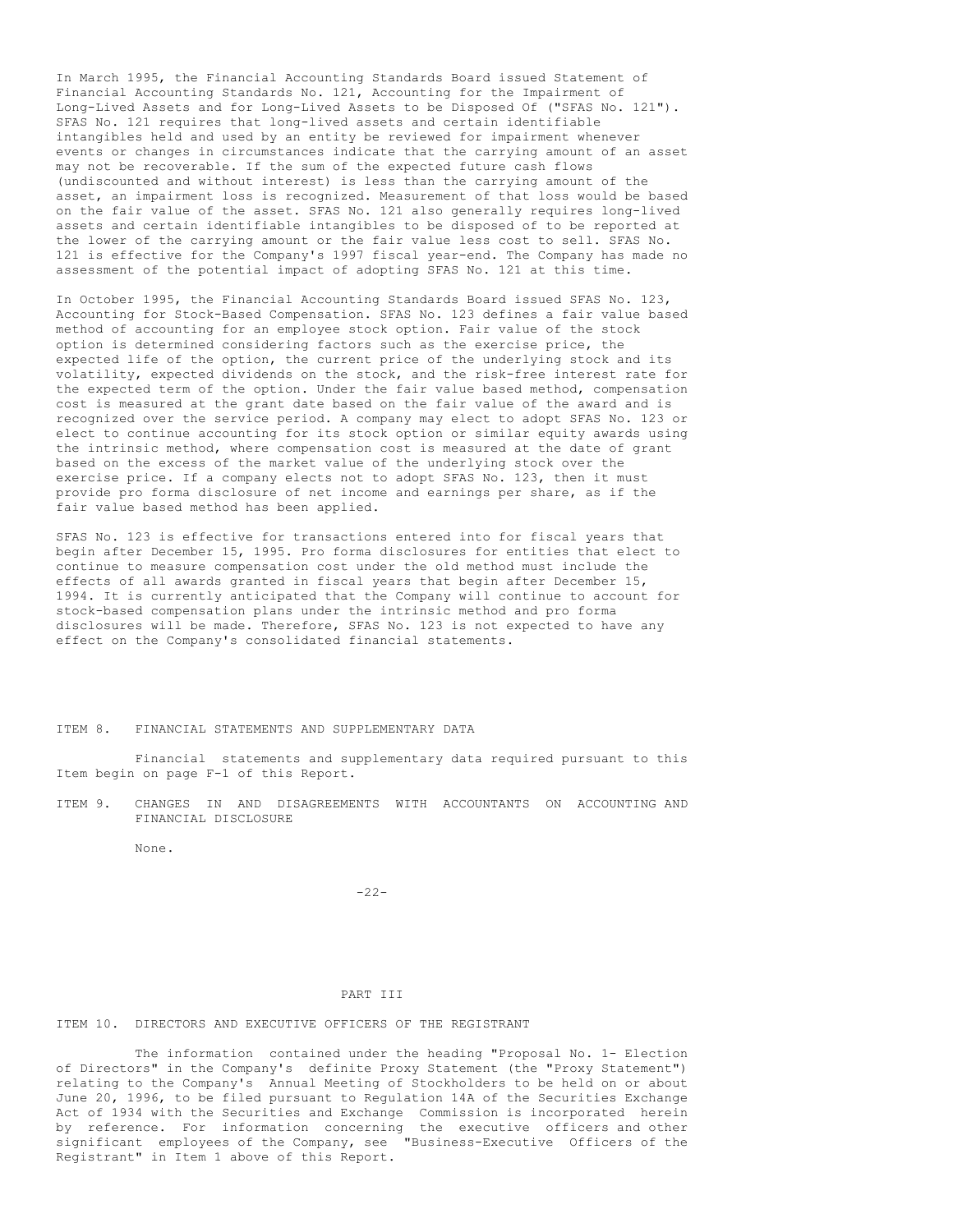#### ITEM 11. EXECUTIVE COMPENSATION

The information contained under the heading "Executive Compensation" in the Company's Proxy Statement is incorporated herein by reference.

ITEM 12. SECURITY OWNERSHIP OF CERTAIN BENEFICIAL OWNERS AND MANAGEMENT

The information contained under the heading "Security Ownership of Common Stock by Certain Stockholders and Management" in the Company's Proxy Statement is incorporated herein by reference.

ITEM 13. CERTAIN RELATIONSHIPS AND RELATED TRANSACTIONS

The information contained under the heading "Certain Relationships and Related Transactions" in the Company's Proxy Statement is incorporated herein by reference.

-23-

#### PART IV

ITEM 14. EXHIBITS, FINANCIAL STATEMENT SCHEDULES, AND REPORTS ON FORM 8-K

- (a) 1. Financial Statements.
	- 2. Financial Statement Schedules.

The Financial Statements and Financial Statement Schedules are listed in the accompanying index to financial statements beginning on page F-1 of this report.

- 3. Exhibits:
- 3.1 Certificate of Incorporation.(1)
- 3.2 By-Laws of G-III Apparel Group, Ltd. (the "Company").(1)
- 10.1 Employment Agreement, dated February 1, 1994, between the Company and Morris Goldfarb.(5)
- 10.2 Agreement, dated December 19, 1994, between the Company and Aron Goldfarb.(6)
- 10.3 Second Amended and Restated Loan Agreement, dated June 12, 1995, by and among G-III Leather Fashions, Inc. ("G- III"), the banks signatories thereto (the "Banks"), and National Westminster Bank USA ("NatWest"), as Agent, Collateral Monitoring Agent and issuing Bank for such Banks.(7)
- 10.4 Lease Agreement, dated as of October 20, 1987, between 3738 West Company and G-III.(2)
- 10.5 Lease Agreement, dated as of September 14, 1989, between 3738 West Company and G-III.(2)
- 10.6 Sublease Agreement, dated March 9, 1990, between GWC Investments and the Company.(3)
- 10.7 Agreement of Sub-Sublease, dated December 27, 1995, and First Amendment thereto, dated February 16, 1996, between the Company and Europe Craft Imports, Inc.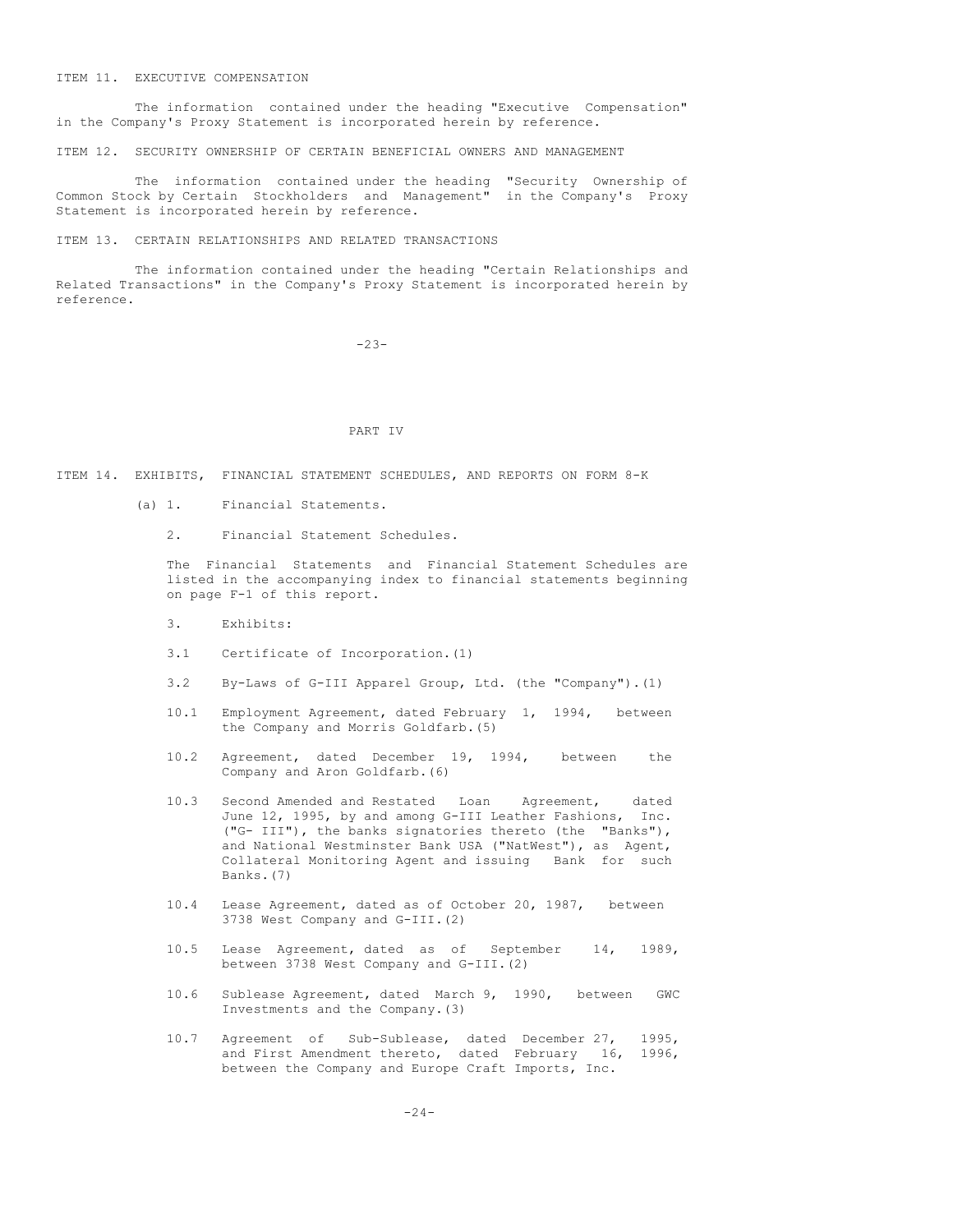- 10.8 Lease, dated September 21, 1993, between Hartz Mountain Associates and the Company.(4)
- 10.9 Lease, dated June 1, 1993, between 512 Seventh Avenue Associates ("512") and the Company.(5)
- 10.10 Lease, dated January 31, 1994, between 512 and the Company.(6)
- 10.11 G-III Apparel Group, Ltd. 1989 Stock Option Plan, as amended.(5)
- 10.12 G-III Apparel Group, Ltd. Stock Option Plan for Non-Employee Directors.(3)
- 22 Subsidiaries of the Company.(5)
- 23 Consent of Grant Thornton LLP, dated April 19, 1996.
- 27 Financial Data Schedule Article 5.
- (b) Reports on Form 8-K:

None.

 $\_$ 

- (1) Previously filed as an exhibit to the Company's Registration Statement on Form S-1 (no. 33-31906), which exhibit is incorporated herein by reference.
- (2) Previously filed as an exhibit to the Company's Annual Report on Form 10-K for the fiscal year ended July 31, 1989, which exhibit is incorporated herein by reference.
- (3) Previously filed as an exhibit to the Company's Annual Report on Form 10-K for the fiscal year ended July 31, 1991, which exhibit is incorporated herein by reference.
- (4) Previously filed as an exhibit to the Company's Annual Report on Form 10-K for the fiscal year ended July 31, 1992, which exhibit is incorporated herein by reference.
- (5) Previously filed as an exhibit to the Company's Annual Report on Form 10-K for the fiscal year ended January 31, 1994, which exhibit is incorporated herein by reference.
- (6) Previously filed as an exhibit to the Company's Annual Report on Form 10-K for the fiscal year ended January 31, 1995, which exhibit is incorporated herein by reference.
- (7) Previously filed as an exhibit to the Company's Quarterly Report on Form 10-Q for the Quarter ended July 31, 1995, which exhibit is incorporated herein by reference.

Exhibits have been included in copies of this Report filed with the Securities and Exchange Commission. The Company will provide, without charge, a copy of these exhibits to each stockholder upon the written request of any such stockholder therefor. All such requests should be directed to G-III Apparel Group, Ltd., 345 West 37th Street, New York, New York 10018, Attention: Mr. Alan Feller, Secretary.

 $-25-$ 

#### SIGNATURES

Pursuant to the requirements of Section 13 or 15(d) of the Securities Exchange Act of 1934, the registrant has duly caused this report to be signed on its behalf by the undersigned, thereunto duly authorized.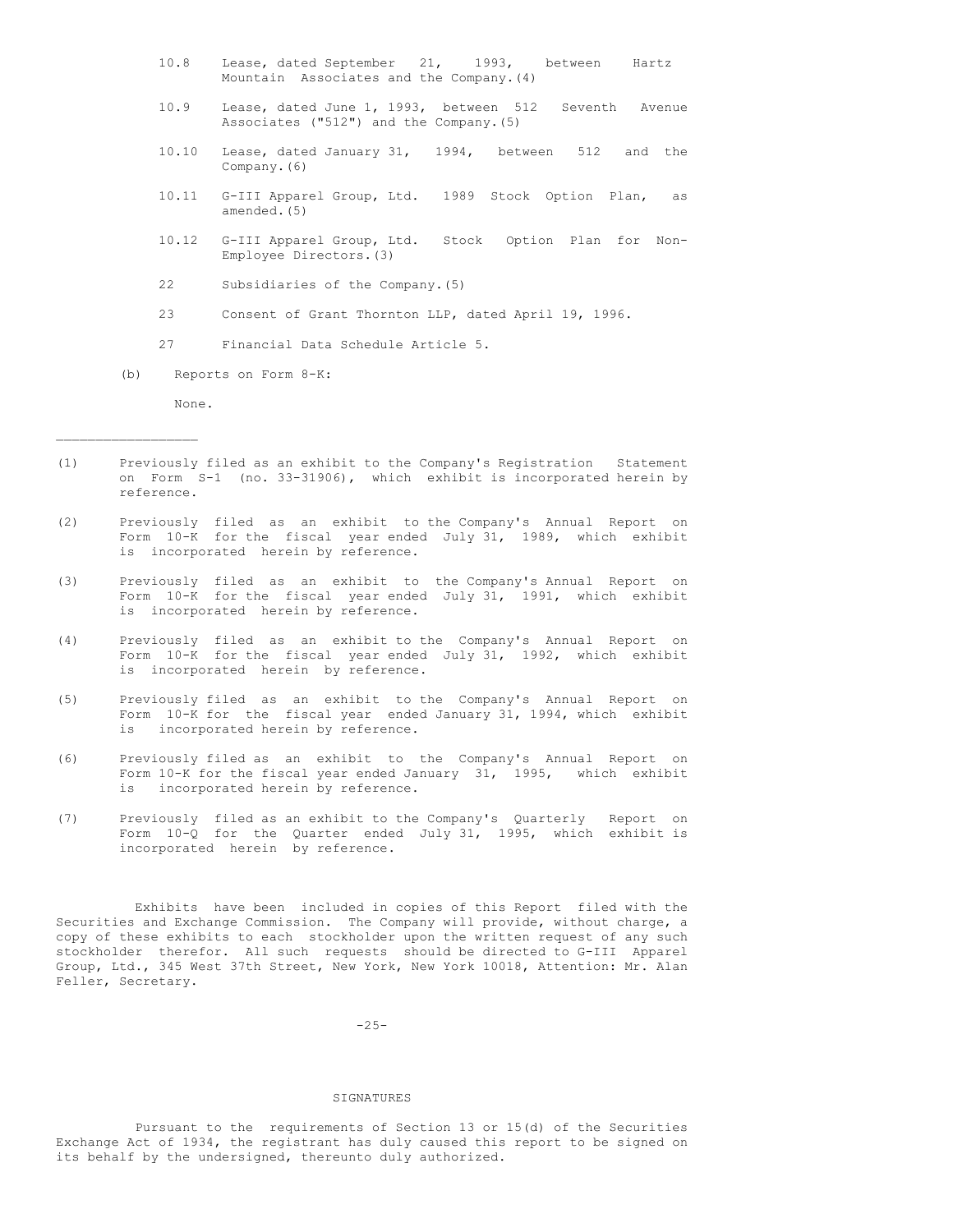# By /s/ Morris Goldfarb ----------------------------- (Morris Goldfarb), (President and Chief Executive Officer)

April 26, 1996

Pursuant to the requirements of the Securities Exchange Act of 1934, this report has been signed below by the following persons on behalf of the registrant and in the capacities and on the dates indicated.

| Signature                                       | Title                                                                        | Date           |
|-------------------------------------------------|------------------------------------------------------------------------------|----------------|
| /s/ Morris Goldfarb<br>-----------------------  | Director, President and Chief<br>Executive Officer (principal executive      | April 26, 1996 |
| (Morris Goldfarb)                               | officer)                                                                     |                |
| /s/ Alan Feller<br>-----------------------      | Director, Executive Vice President and<br>Chief Operating Officer (principal | April 26, 1996 |
| (Alan Feller)                                   | financial and accounting officer)                                            |                |
| /s/ Aron Goldfarb<br>- ------------------------ | Director and Chairman of the Board                                           | April 26, 1996 |
| (Aron Goldfarb)                                 |                                                                              |                |
| /s/ Lyle Berman                                 | Director                                                                     | April 26, 1996 |
| (Lyle Berman)                                   |                                                                              |                |
| /s/ Thomas J. Brosig<br>____________________    | Director                                                                     | April 26, 1996 |
| (Thomas J. Brosig)                              |                                                                              |                |
| /s/ Willem van Bokhorst                         | Director                                                                     | April 26, 1996 |
| (Willem van Bokhorst)                           |                                                                              |                |
| /s/ Sigmund Weiss<br>------------------------   | Director                                                                     | April 26, 1996 |
| (Sigmund Weiss)                                 |                                                                              |                |
| /s/ George J. Winchell                          | Director                                                                     | April 26, 1996 |
| (George J. Winchell)                            |                                                                              |                |
| /s/ Carl Katz<br>------------------             | Director                                                                     | April 26, 1996 |

(Carl Katz)

 $-26-$ 

G-III Apparel Group, Ltd.

INDEX TO CONSOLIDATED FINANCIAL STATEMENTS AND FINANCIAL STATEMENT SCHEDULES (ITEM 14(a))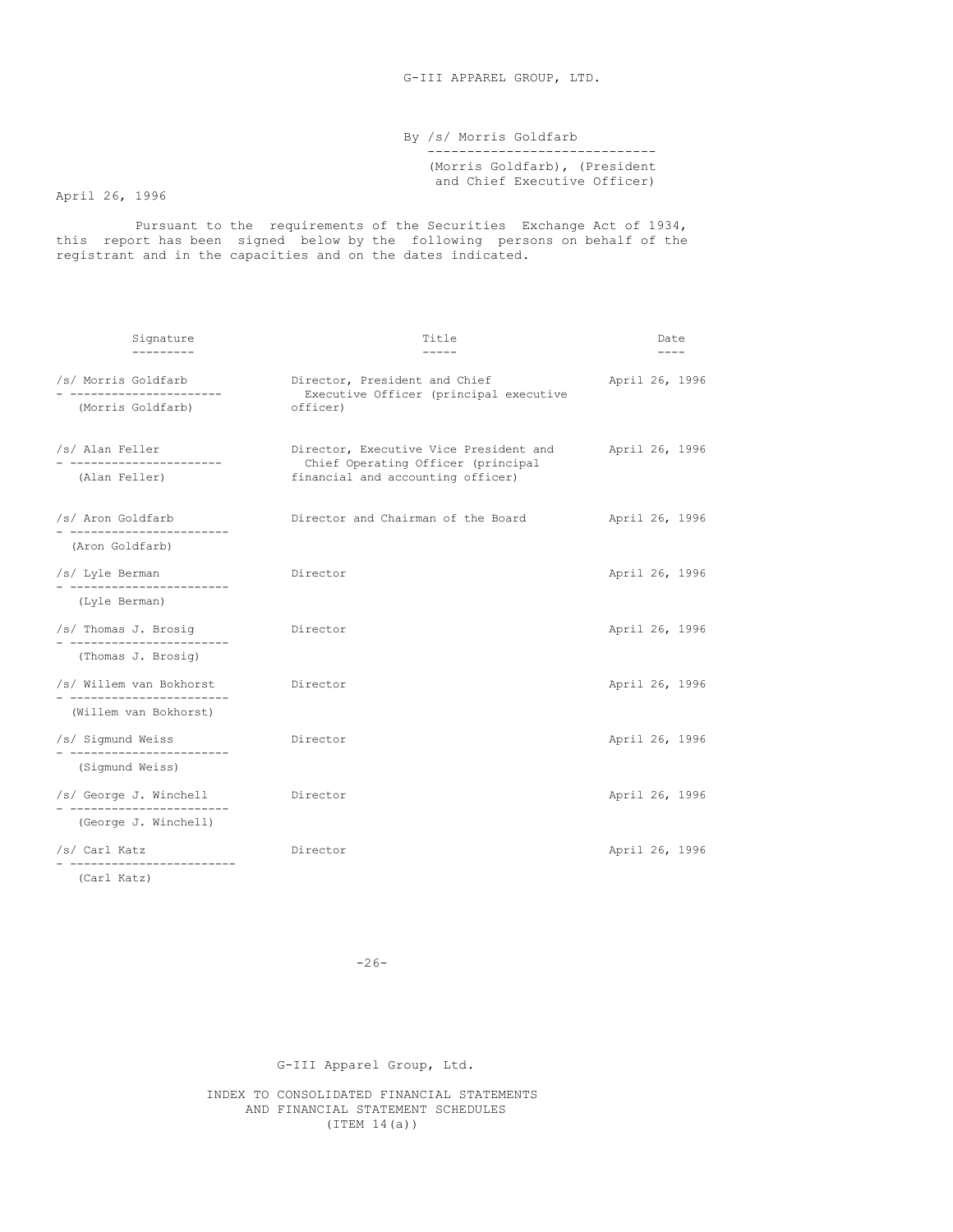|                                                                                                 | raye    |
|-------------------------------------------------------------------------------------------------|---------|
| Report of Independent Certified Public Accountants                                              | $F-2$   |
| Financial Statements                                                                            |         |
| Consolidated Balance Sheets - January 31, 1995 and 1996                                         | $F - 3$ |
| Consolidated Statements of Operations - Years Ended<br>January 31, 1994, 1995 and 1996          | $F - 5$ |
| Consolidated Statement of Stockholders' Equity - Years Ended<br>January 31, 1994, 1995 and 1996 | $F - 6$ |
| Consolidated Statements of Cash Flows - Years Ended<br>January 31, 1994, 1995 and 1996          | $F - 7$ |
| Notes to Consolidated Financial Statements                                                      | $F - 9$ |
| Financial Statement Schedules                                                                   |         |
| II - Valuation and Qualifying Accounts                                                          | $S-1$   |

Page

All other schedules for which provision is made in the applicable regulations of the Securities and Exchange Commission are not required under the related instructions or are inapplicable and, accordingly, are omitted.

## REPORT OF INDEPENDENT CERTIFIED PUBLIC ACCOUNTANTS

Board of Directors and Stockholders G-III APPAREL GROUP, LTD.

We have audited the accompanying consolidated balance sheets of G-III Apparel Group, Ltd. and subsidiaries as of January 31, 1995 and 1996, and the related consolidated statements of operations, stockholders' equity and cash flows for each of the three years in the period ended January 31, 1996. These financial statements are the responsibility of the Company's management. Our responsibility is to express an opinion on these financial statements based on our audits.

We conducted our audits in accordance with generally accepted auditing standards. Those standards require that we plan and perform the audit to obtain reasonable assurance about whether the financial statements are free of material misstatement. An audit includes examining, on a test basis, evidence supporting the amounts and disclosures in the financial statements. An audit also includes assessing the accounting principles used and significant estimates made by management, as well as evaluating the overall financial statement presentation. We believe that our audits provide a reasonable basis for our opinion.

In our opinion, the financial statements referred to above present fairly, in all material respects, the consolidated financial position of G-III Apparel Group, Ltd. and subsidiaries as of January 31, 1995 and 1996, and the consolidated results of their operations and their consolidated cash flows for each of the three years in the period ended January 31, 1996, in conformity with generally accepted accounting principles.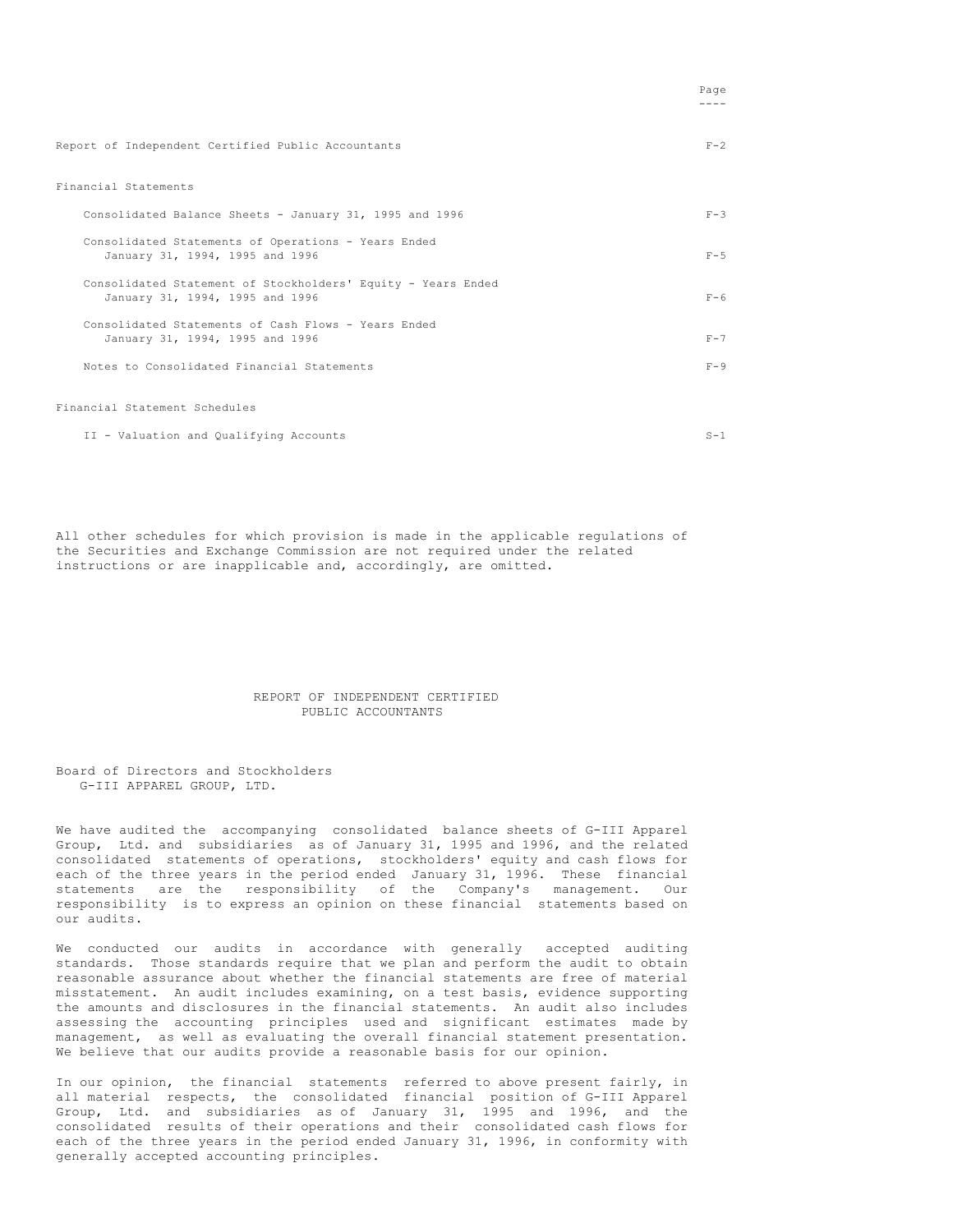We have also audited Schedule II of G-III Apparel Group, Ltd. and subsidiaries as of January 31, 1995 and 1996, and for the periods then ended. In our opinion, this schedule presents fairly, in all material respects, the information required to be set forth therein.

GRANT THORNTON LLP

New York, New York April 19, 1996

 $F-2$ 

# G-III Apparel Group, Ltd. and Subsidiaries

## CONSOLIDATED BALANCE SHEETS

January 31, (in thousands, except share and per share amounts)

| ASSETS                                    | 1995            | 1996                |
|-------------------------------------------|-----------------|---------------------|
|                                           |                 |                     |
| CURRENT ASSETS                            |                 |                     |
| Cash                                      |                 | $$1,421$ $$7,617$   |
| Accounts receivable                       | 15,269          | 11,764              |
| Allowance for doubtful accounts and       |                 |                     |
| sales discounts                           | (1, 855)        | (2, 769)            |
| Inventories                               | 25,532          | 14,207              |
| Prepaid income taxes                      | 4,204           | 502                 |
| Prepaid expenses and other current assets | 466             | 968                 |
|                                           | --------        | --------            |
| Total current assets                      | 45,037          | 32,289              |
| PROPERTY, PLANT AND EQUIPMENT, NET        | 7,015           | 6,324               |
| DEFERRED INCOME TAXES                     | 1,717           | 1,717               |
| OTHER ASSETS                              | 803<br>-------- | 927<br>--------     |
|                                           |                 |                     |
|                                           | \$54,572        | \$41,257            |
|                                           | $= = = = = = =$ | $=$ $=$ $=$ $=$ $=$ |

The accompanying notes are an integral part of these statements.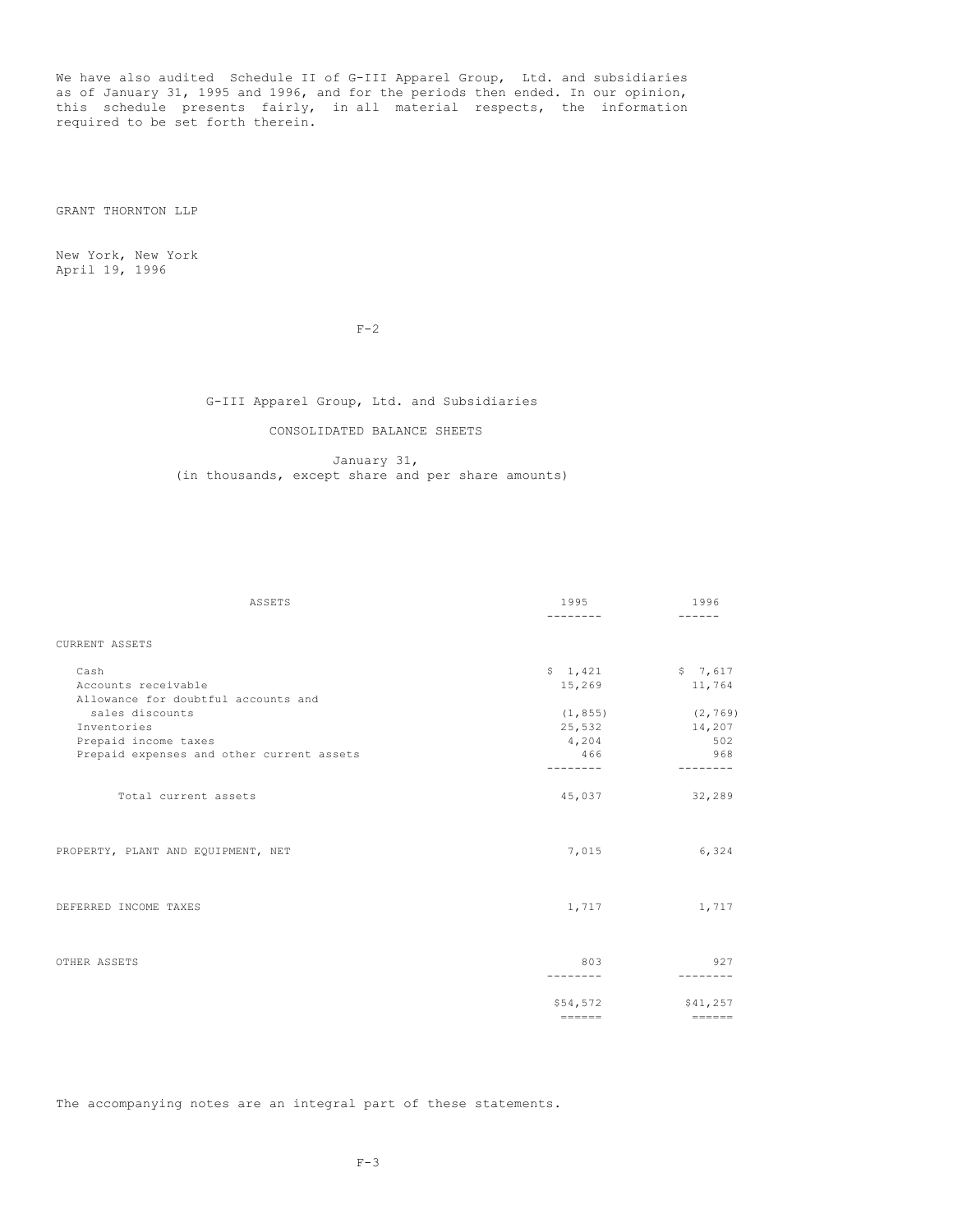# G-III Apparel Group, Ltd. and Subsidiaries

# CONSOLIDATED BALANCE SHEETS

January 31, (in thousands, except share and per share amounts)

| LIABILITIES AND STOCKHOLDERS' EQUITY                                                                                                                                                                                                                                   | 1995             | 1996                  |
|------------------------------------------------------------------------------------------------------------------------------------------------------------------------------------------------------------------------------------------------------------------------|------------------|-----------------------|
|                                                                                                                                                                                                                                                                        | --------         | ------                |
| CURRENT LIABILITIES                                                                                                                                                                                                                                                    |                  |                       |
| Notes payable                                                                                                                                                                                                                                                          | \$12,907         | \$2,980               |
| Current maturities of obligations under capital                                                                                                                                                                                                                        |                  |                       |
| leases                                                                                                                                                                                                                                                                 | 573              | 571                   |
| Accounts payable                                                                                                                                                                                                                                                       | 3,947            | 2,469                 |
| Accrued expenses                                                                                                                                                                                                                                                       | 2,152            | 1,751                 |
| Accrued nonrecurring charges                                                                                                                                                                                                                                           | 2,856<br>------- | 2,294<br>-------      |
| Total current liabilities                                                                                                                                                                                                                                              | 22,435           | 10,065                |
| OBLIGATIONS UNDER CAPITAL LEASE                                                                                                                                                                                                                                        | 1,479            | 919                   |
| NONRECURRING CHARGES - LONG-TERM                                                                                                                                                                                                                                       | 557              | 557                   |
| COMMITMENTS AND CONTINGENCIES                                                                                                                                                                                                                                          |                  |                       |
| STOCKHOLDERS' EQUITY<br>Preferred stock, 1,000,000 shares authorized;<br>no shares issued and outstanding in all periods<br>Common stock - \$.01 par value; authorized,<br>20,000,000 shares; issued and outstanding,<br>6,459,381 and 6,465,836 shares on January 31, |                  |                       |
| 1995 and 1996, respectively                                                                                                                                                                                                                                            | 65               | 65                    |
| Additional paid-in capital<br>Retained earnings                                                                                                                                                                                                                        | 23,603<br>6,433  | 23,615<br>6,036       |
|                                                                                                                                                                                                                                                                        | -------          | -------               |
|                                                                                                                                                                                                                                                                        | 30,101           | 29,716                |
|                                                                                                                                                                                                                                                                        |                  |                       |
|                                                                                                                                                                                                                                                                        | \$54,572         | \$41,257<br>$==-=-=-$ |
|                                                                                                                                                                                                                                                                        | $= = = = = = =$  |                       |

The accompanying notes are an integral part of these statements.

 $F-4$ 

G-III Apparel Group, Ltd. and Subsidiaries

CONSOLIDATED STATEMENTS OF OPERATIONS (in thousands, except per share data)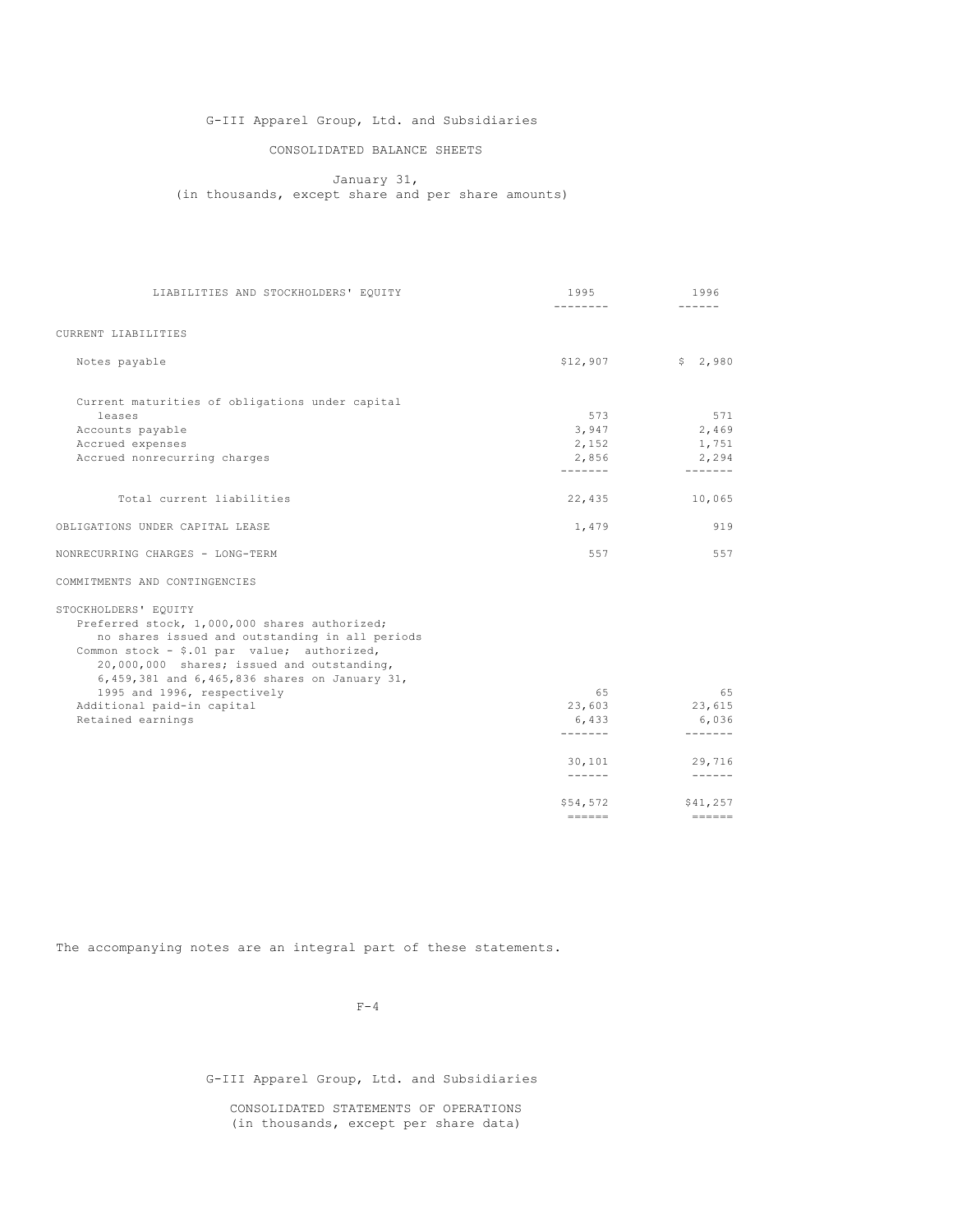|                                                            | Year ended January 31,           |                                       |                                                           |
|------------------------------------------------------------|----------------------------------|---------------------------------------|-----------------------------------------------------------|
|                                                            |                                  | 1995                                  | 1996<br>---------                                         |
| Net sales<br>Cost of goods sold                            | \$208,877<br>181,270<br>-------- | $$171,441$ $$121,663$<br>146,484      | 97,769                                                    |
| Gross profit                                               |                                  | 27,607 24,957 23,894                  |                                                           |
| Selling, general and administrative expenses               | 22,869                           | 25,823                                | 21,769                                                    |
| Nonrecurring or unusual charges                            | ---------                        | 11,320                                |                                                           |
| Operating profit (loss)                                    |                                  | $4,738$ $(12,186)$ $2,125$            |                                                           |
| Interest and financing charges, net                        | 2,339<br>----------              | 3,959<br>_________                    | 2,433<br>--------                                         |
| Income (loss) before income taxes and<br>minority interest | 2,399                            | $(16, 145)$ (308)                     |                                                           |
| Income taxes (benefit)                                     | 1,064<br>--------                | (4,087)<br>_________                  | 89<br>---------                                           |
| Net income (loss) before minority interest                 |                                  | $1,335$ (12,058) (397)                |                                                           |
| Minority interest                                          | .                                | 324<br>_________                      | ---------                                                 |
| NET INCOME (LOSS)                                          | \$1,335<br>=========             | \$(11, 734)                           | \$ (397)                                                  |
| Income (loss) per common share<br>Primary                  |                                  |                                       |                                                           |
| Net income (loss) per common share                         | S.20<br>$=$ $=$ $=$              | $=$ $=$ $=$ $=$                       | $$(1.82)$ $$(.06)$<br>$= \qquad \qquad = \qquad = \qquad$ |
| Weighted average number of shares outstanding              | 6,601                            | 6,459                                 | 6,460                                                     |
| Fully diluted<br>Net income (loss) per common share        | S.20<br>$=$ $=$ $=$              | $$(1.82)$ $$(.06)$<br>$=$ $=$ $=$ $=$ |                                                           |
| Weighted average number of shares outstanding              | 6,601                            | 6,459<br>=========                    | $= \qquad \qquad = \qquad = \qquad$<br>6,460<br>========= |
|                                                            |                                  |                                       |                                                           |

The accompanying notes are an integral part of these statements.

 $F-5$ 

G-III Apparel Group, Ltd. and Subsidiaries CONSOLIDATED STATEMENT OF STOCKHOLDERS' EQUITY Years ended January 31, 1994, 1995 and 1996 (in thousands)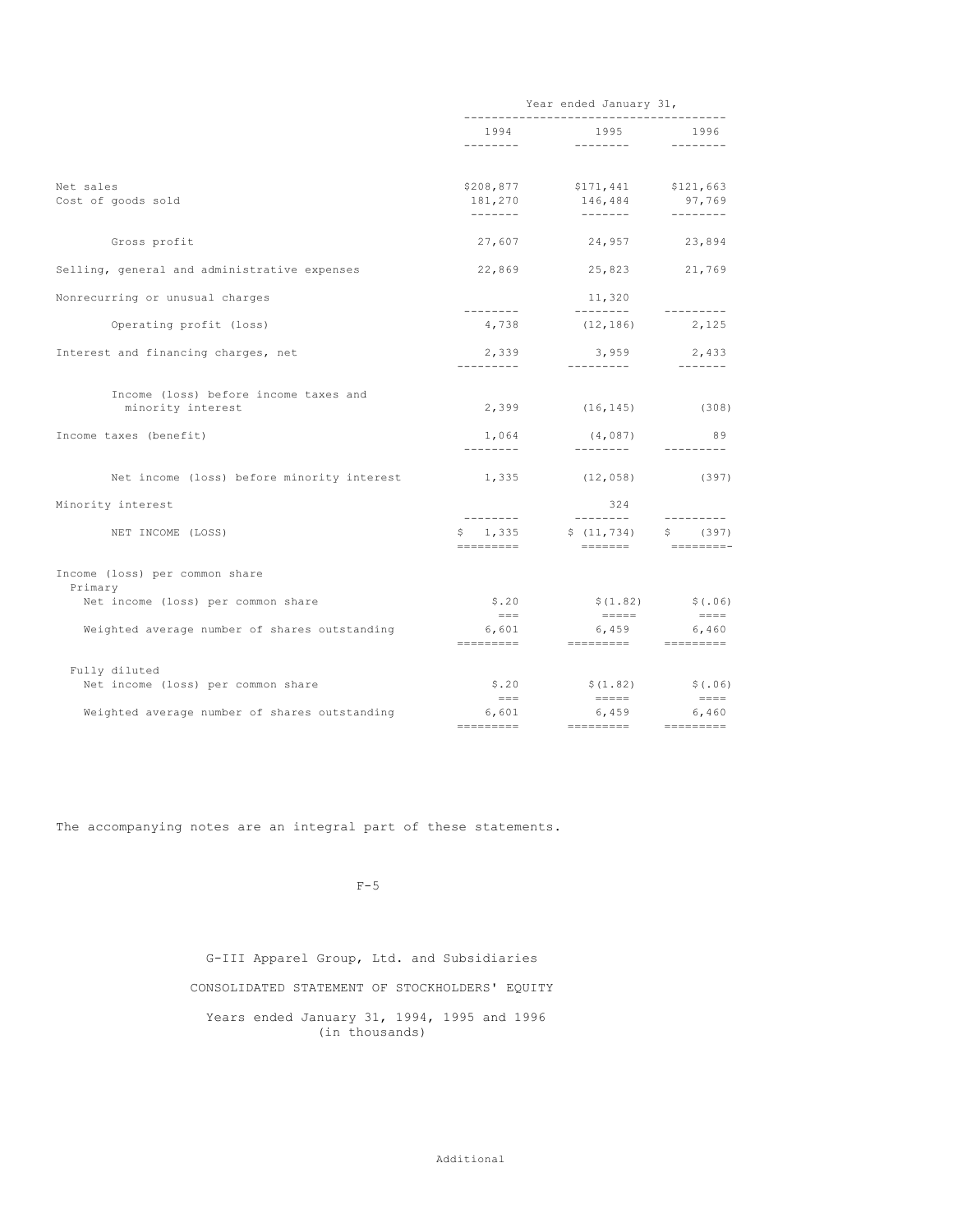|                                                             | Common<br>stock | paid-in<br>capital          | Retained<br>earnings         | Total<br>-------              |
|-------------------------------------------------------------|-----------------|-----------------------------|------------------------------|-------------------------------|
| Balance as of January 31, 1993                              | \$65            | \$23,569                    | \$16,832                     | \$40,466                      |
| Net income for the year<br>Employee stock options exercised |                 | 34                          | 1,335                        | 1,335<br>-34                  |
| Balance as of January 31, 1994                              | 65              | 23,603                      | 18,167                       | 41,835                        |
| Net loss for the year                                       |                 |                             | (11, 734)                    | (11, 734)                     |
| Balance as of January 31, 1995                              | 65              | 23,603                      | 6,433                        | 30,101                        |
| Employee stock options exercised<br>Net loss for the year   |                 | 12                          | (397)                        | 12<br>(397)                   |
| BALANCE AS OF JANUARY 31, 1996                              | \$65<br>$== =$  | \$23,615<br>$=$ = = = = = = | \$6,036<br>$=$ = = = = = = = | \$29,716<br>$=$ = = = = = = = |

The accompanying notes are an integral part of this statement.

 $F-6$ 

# G-III Apparel Group, Ltd. and Subsidiaries

CONSOLIDATED STATEMENTS OF CASH FLOWS (in thousands)

|                                                                                                         | Year ended January 31, |                                                    |          |
|---------------------------------------------------------------------------------------------------------|------------------------|----------------------------------------------------|----------|
|                                                                                                         | 1994                   | 1995 1996<br>a na mata mata sa sa na sa na sa na s |          |
| Cash flows from operating activities<br>Net income (loss)                                               |                        | $$1,335$ $$(11,734)$ $$(397)$                      |          |
|                                                                                                         |                        |                                                    |          |
| Adjustments to reconcile net income (loss) to<br>net cash (used in) provided by operating<br>activities |                        |                                                    |          |
| Nonrecurring or unusual charges                                                                         |                        | 8,720                                              |          |
| Depreciation and amortization                                                                           | 1,013                  | 1,231                                              | 1,576    |
| Deferred income tax benefit                                                                             | (61)                   | (214)                                              |          |
| Changes in operating assets and liabilities,<br>net of effect from purchase of PT<br>Hwakang Indawa     |                        |                                                    |          |
| Accounts receivable                                                                                     |                        | $(1, 676)$ 1,831 4,419                             |          |
| Inventories                                                                                             |                        | $(1, 275)$ 9, 264 11, 325                          |          |
| Prepaid income taxes                                                                                    |                        | $(224)$ $(3,980)$ 3,702                            |          |
| Prepaid expenses and other current                                                                      |                        |                                                    |          |
| assets                                                                                                  | (790)                  | 954                                                | (502)    |
| Other assets                                                                                            | 187                    | 178                                                | (48)     |
| Accounts payable and accrued                                                                            |                        |                                                    |          |
| expenses                                                                                                | 5,738                  | (5, 323)                                           | (2, 441) |
| Income taxes payable                                                                                    | (308)                  |                                                    |          |
|                                                                                                         |                        |                                                    |          |
|                                                                                                         |                        | 2,604 12,661                                       | 18,031   |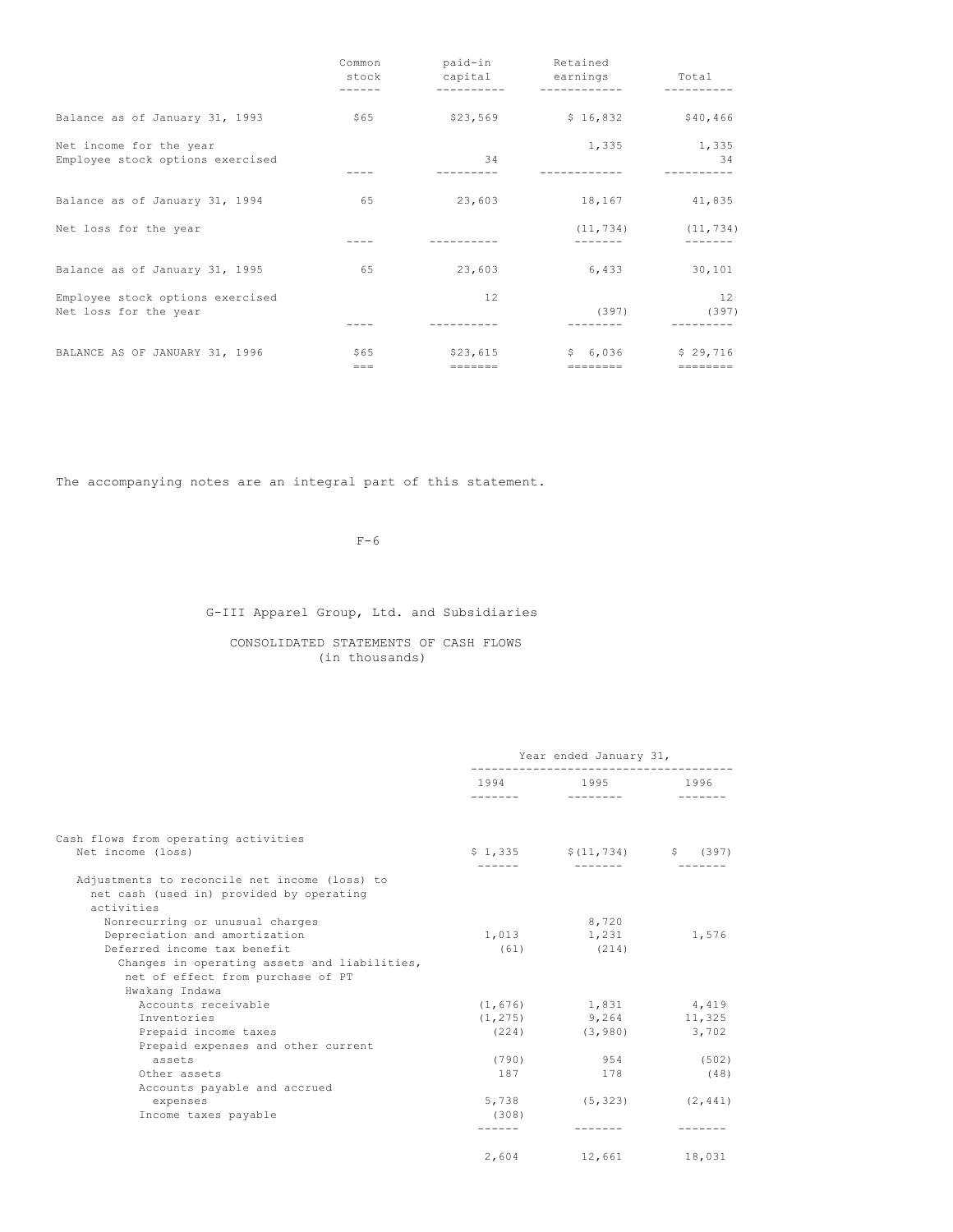| Net cash provided by operating        |          |          |        |
|---------------------------------------|----------|----------|--------|
| activities                            | 3,939    | 927      | 17,634 |
|                                       |          |          |        |
| Cash flows from investing activities  |          |          |        |
| Capital expenditures                  | (3, 553) | (1, 158) | (902)  |
| Capital dispositions                  | 16       | 81       | 17     |
| Investment in foreign subsidiaries    | (756)    | (249)    | (76)   |
|                                       |          |          |        |
| Net cash used in investing activities | (4, 293) | (1, 326) | (961)  |
|                                       |          |          |        |

 $F-7$ 

# G-III Apparel Group, Ltd. and Subsidiaries

# CONSOLIDATED STATEMENTS OF CASH FLOWS (CONTINUED) (in thousands)

|                                                                                                                                                                                                                           | Year ended January 31,                                                                                                           |                                                                                        |                             |
|---------------------------------------------------------------------------------------------------------------------------------------------------------------------------------------------------------------------------|----------------------------------------------------------------------------------------------------------------------------------|----------------------------------------------------------------------------------------|-----------------------------|
|                                                                                                                                                                                                                           | 1994 — 1994 — 1995 — 1996 — 1996 — 1997 — 1997 — 1997 — 1998 — 1998 — 1998 — 1998 — 1998 — 1998 — 1998 — 1998 — 199<br>--------- | 1995<br>----------                                                                     | 1996                        |
| Cash flows from financing activities<br>Decrease in bankers' acceptances<br>and notes, net<br>Payments for capital lease obligations<br>Proceeds from capital lease obligation<br>Proceeds from exercise of stock options | (194)<br>34                                                                                                                      | $\frac{1}{2}$ (416) $\frac{1}{2}$ (93) $\frac{1}{2}$ (9,927)<br>$(468)$ (562)<br>1,548 | 12                          |
| Net cash (used in) provided by financing<br>activities                                                                                                                                                                    | (576)                                                                                                                            | 987                                                                                    | (10, 477)                   |
| NET (DECREASE) INCREASE IN CASH<br>AND CASH EQUIVALENTS                                                                                                                                                                   | (930)                                                                                                                            | 588                                                                                    | 6,196                       |
| Cash and cash equivalents at beginning of year                                                                                                                                                                            | 1,763                                                                                                                            | 833                                                                                    | 1,421                       |
| Cash and cash equivalents at end of year                                                                                                                                                                                  | S<br>833<br>========                                                                                                             | \$1,421<br>=========                                                                   | 57.617<br>$=$ = = = = = = = |
| Supplemental disclosures of cash flow information:<br>Cash paid during the year for<br>Interest<br>Income taxes                                                                                                           | \$1,999<br>1,722                                                                                                                 | \$3,037<br>57                                                                          | \$2,293<br>227              |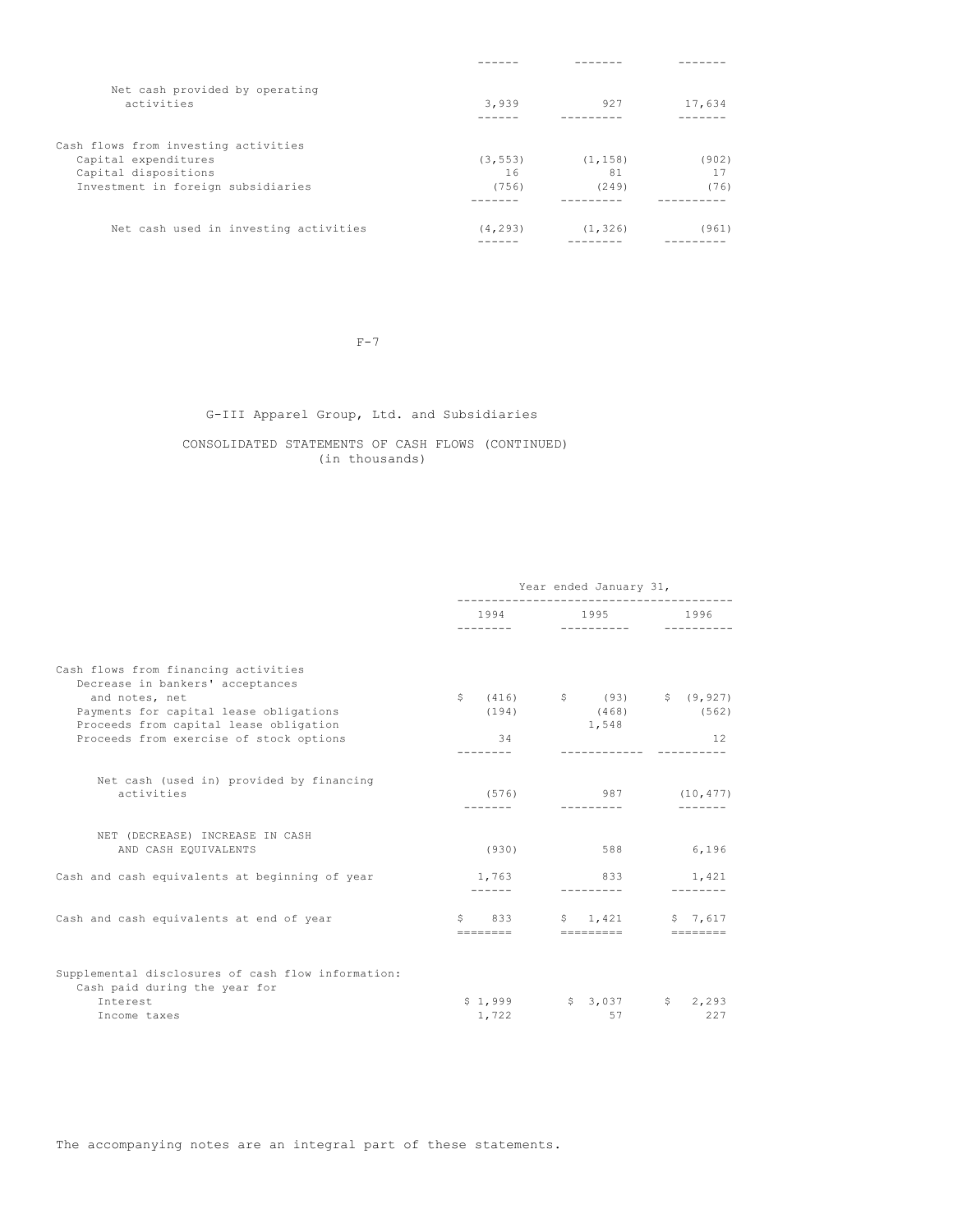G-III Apparel Group, Ltd. and Subsidiaries NOTES TO CONSOLIDATED FINANCIAL STATEMENTS

January 31, 1994, 1995 and 1996

#### NOTE A - SIGNIFICANT ACCOUNTING POLICIES

A summary of the significant accounting policies consistently applied in the preparation of the accompanying consolidated financial statements follows:

1. Business Activity and Principles of Consolidation

As used in these financial statements, the term "Company" refers to G-III Apparel Group, Ltd. and its wholly-owned subsidiaries. The Company designs, manufactures, imports and markets an extensive range of leather and textile apparel which is sold to retailers throughout the United States.

The Company consolidates the accounts of all its majority-owned subsidiaries. All material intercompany balances and transactions have been eliminated.

2. Use of Estimates

In preparing financial statements in conformity with generally accepted accounting principles, management is required to make estimates and assumptions that affect the reported amounts of assets and liabilities, the disclosure of contingent assets and liabilities at the date of the financial statements, and the reported amounts of revenues and expenses during the reporting period. Actual results could differ from those estimates.

3. Acquisition

Effective April 1, 1993, a wholly-owned subsidiary of the Company acquired, in exchange for \$500,000, a 51% stock ownership interest of PT Hwakang Indawa, a leather apparel manufacturer located in Indonesia. In May 1995, the Company acquired the remaining 49% stock ownership for \$61,000. The Company has accounted for the transactions using the purchase method of accounting and has consolidated the results of operations commencing April 1, 1993. The cost in excess of fair value of net assets acquired of approximately \$94,000 was recorded as other assets and during fiscal 1995 was written off as part of the Company's intention to close the facility as described in Note B. The Company initially recorded a minority interest of approximately \$342,000.

 $F-9$ 

G-III Apparel Group, Ltd. and Subsidiaries NOTES TO CONSOLIDATED FINANCIAL STATEMENTS (CONTINUED)

January 31, 1994, 1995 and 1996

#### NOTE A (CONTINUED)

The Company entered into a joint venture agreement with a Chinese entity principally to operate a factory located in the People's Republic of China. The Company invested \$542,000 to obtain a 39% interest in the joint venture company. The joint venture company has an initial term of twenty years and proposes to distribute profits, if any, annually. The Company accounts for

 $F - 8$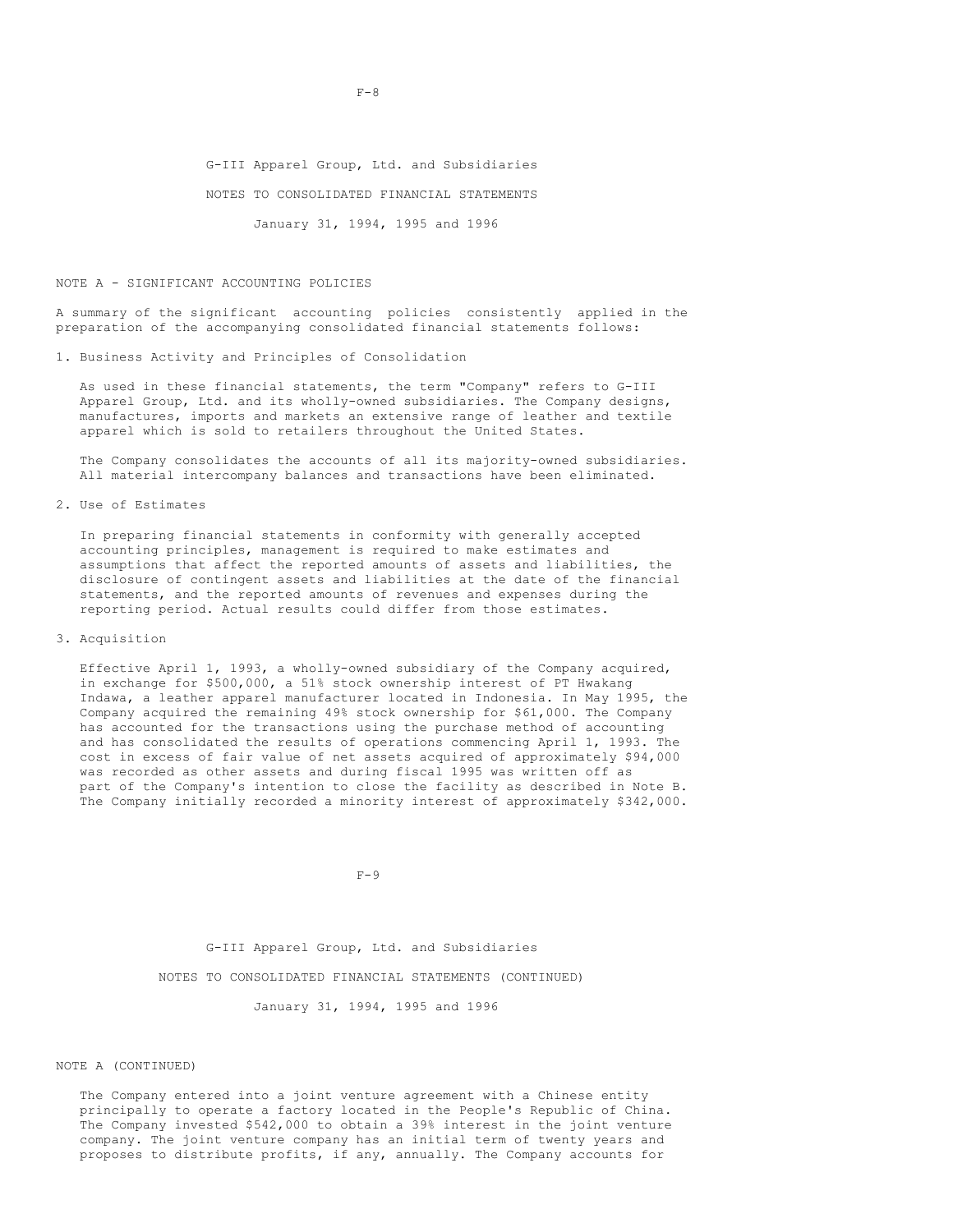the joint venture company using the equity method of accounting commencing in fiscal 1995.

4. Revenue Recognition

Sales are recognized when merchandise is shipped.

5. Inventories

Inventories are stated at the lower of cost (determined by the first-in, first-out method) or market.

6. Depreciation and Amortization

Depreciation and amortization are provided by straight-line methods in amounts sufficient to relate the cost of depreciable assets to operations over their estimated service lives.

The following are the estimated lives of the Company's fixed assets:

| Machinery and equipment  |          | 5 to 7 years |
|--------------------------|----------|--------------|
| Transportation equipment | 5 years  |              |
| Furniture and fixtures   | 5 years  |              |
| Computer equipment       | 5 years  |              |
| Building                 | 20 years |              |

Leasehold improvements are amortized over the lives of the respective leases or the service lives of the improvements, whichever is shorter.

7. Income Taxes

Deferred income tax asset reflects the tax effects of temporary differences between the carrying amounts of assets and liabilities for financial reporting purposes and the amounts used for income tax purposes.

 $F-10$ 

G-III Apparel Group, Ltd. and Subsidiaries

NOTES TO CONSOLIDATED FINANCIAL STATEMENTS (CONTINUED)

January 31, 1994, 1995 and 1996

NOTE A (CONTINUED)

#### 8. Cash Equivalents

The Company considers all highly liquid debt instruments purchased with a maturity of three months or less to be cash equivalents.

## 9. Net Income (Loss) Per Common Share

Net income (loss) per share of common stock is based on the weighted average number of common shares and the dilutive common equivalent shares outstanding during each of the periods. Primary and fully diluted earnings per share include the dilutive effect of unexercised stock options.

# 10. Fair Value of Financial Instruments

Based on borrowing rates currently available to the Company for bank loans with similar terms and maturities, the fair value of the Company's short-term debt approximates the carrying value. Furthermore, the carrying value of all other financial instruments potentially subject to valuation risk (principally consisting of cash, accounts receivable and accounts payable)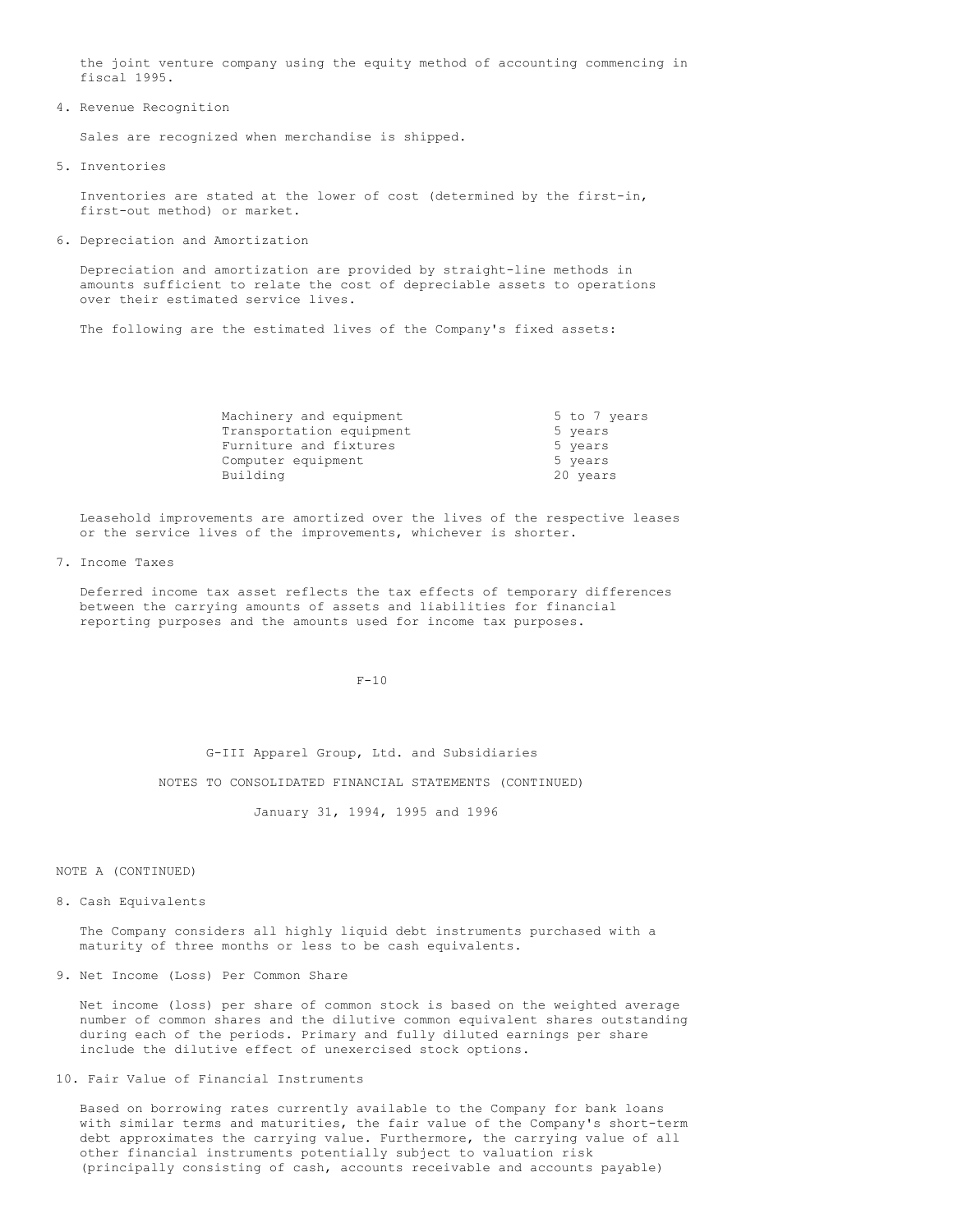also approximates fair value.

11. Reclassifications

Certain reclassifications have been made to conform to the 1996 presentation.

NOTE B - NONRECURRING OR UNUSUAL CHARGES

During the fourth quarter of fiscal year 1995, the Company formulated plans to close its domestic manufacturing facility, to sell or liquidate an Asian factory, to reduce costs and to streamline and consolidate operations. Lost revenues from these closings are not considered significant. In addition, due to the unseasonably warm fall and winter in the United States, the Company recorded significant write-downs of its inventory. These activities resulted in nonrecurring or unusual charges

 $F-11$ 

G-III Apparel Group, Ltd. and Subsidiaries NOTES TO CONSOLIDATED FINANCIAL STATEMENTS (CONTINUED) January 31, 1994, 1995 and 1996

NOTE B (CONTINUED)

of \$11.3 million, of which \$5.6 million was recorded in the fourth quarter of 1995. The Company has not anticipated any recoveries through the sale of its Asian factory. Such recoveries could reduce the accrued charges in the future; however, the Company cannot be assured that any such recoveries will occur. Based on current estimates, management believes that existing accruals are adequate to cover the items presented below.

The status of the components of the nonrecurring charge was:

|                                                                | Balance at<br>January 31,<br>1995 | Current<br>period<br>activity                     | Balance at<br>January 31,<br>1996 |
|----------------------------------------------------------------|-----------------------------------|---------------------------------------------------|-----------------------------------|
|                                                                |                                   | ------------------- (000's)---------------------- |                                   |
| Severance and related costs<br>Closure of domestic and foreign | \$334                             | \$(173)                                           | S.<br>161                         |
| facilities                                                     | 3,079                             | (389)                                             | 2,690                             |
|                                                                | \$3,413                           | \$ (562)                                          | \$2,851<br>------                 |

NOTE C - FUTURE EFFECT OF RECENTLY ISSUED ACCOUNTING PRONOUNCEMENTS

In March 1995, the Financial Accounting Standards Board issued Statement of Financial Accounting Standards No. 121, Accounting for the Impairment of Long-Lived Assets and for Long-Lived Assets to be Disposed Of ("SFAS No. 121"). SFAS No. 121 requires that long-lived assets and certain identifiable intangibles held and used by an entity be reviewed for impairment whenever events or changes in circumstances indicate that the carrying amount of an asset may not be recoverable. If the sum of the expected future cash flows (undiscounted and without interest) is less than the carrying amount of the asset, an impairment loss is recognized. Measurement of that loss would be based on the fair value of the asset. SFAS No. 121 also generally requires long-lived assets and certain identifiable intangibles to be disposed of to be reported at the lower of the carrying amount or the fair value less cost to sell. SFAS No.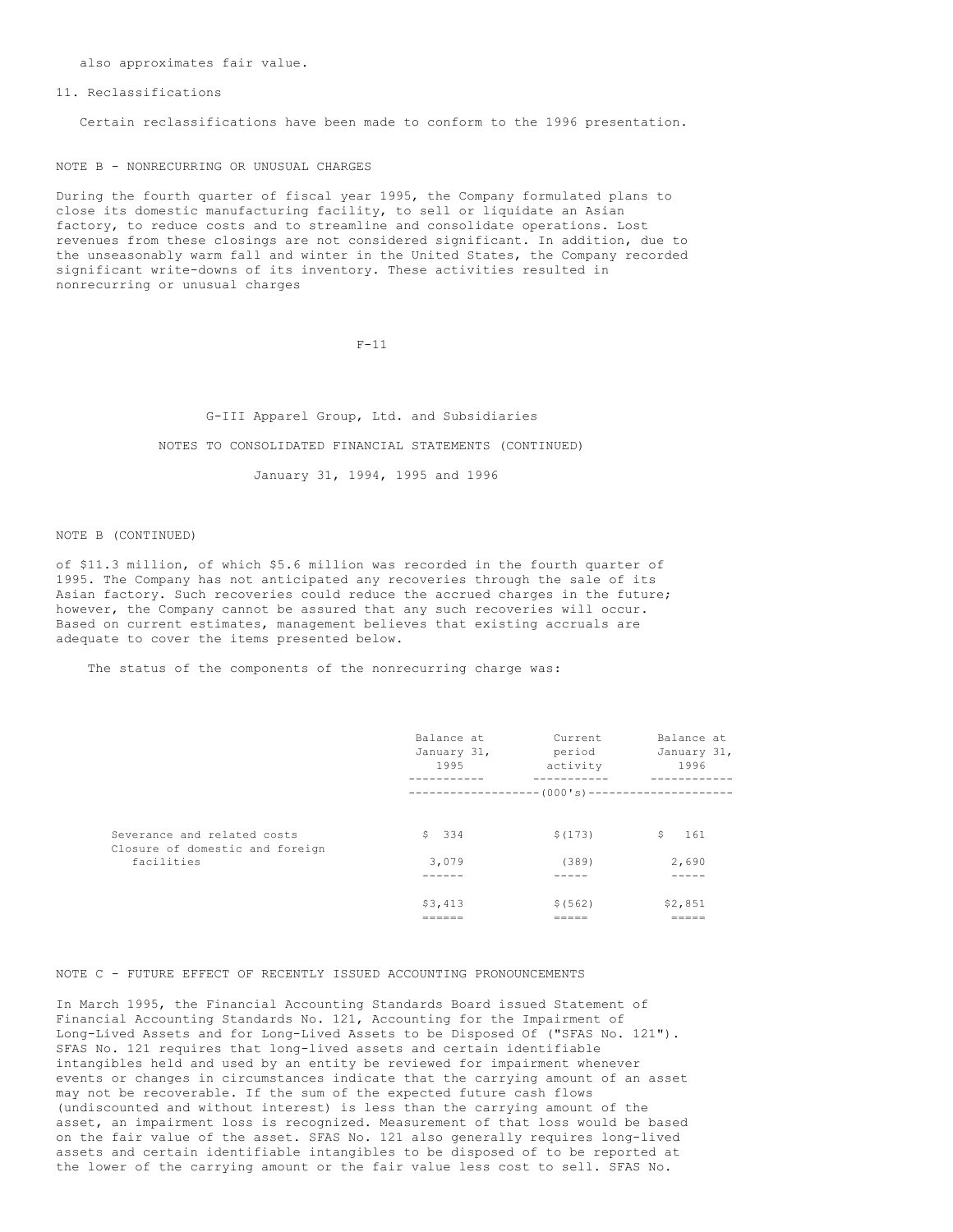121 is effective for the Company's 1997 fiscal year-end. The Company has made no assessment of the potential impact of adopting SFAS No. 121 at this time.

 $F-12$ 

G-III Apparel Group, Ltd. and Subsidiaries NOTES TO CONSOLIDATED FINANCIAL STATEMENTS (CONTINUED) January 31, 1994, 1995 and 1996

NOTE C (CONTINUED)

In October 1995, the Financial Accounting Standards Board issued SFAS No. 123, Accounting for Stock-Based Compensation. SFAS No. 123 defines a fair value based method of accounting for an employee stock option. Fair value of the stock option is determined considering factors such as the exercise price, the expected life of the option, the current price of the underlying stock and its volatility, expected dividends on the stock, and the risk-free interest rate for the expected term of the option. Under the fair value based method, compensation cost is measured at the grant date based on the fair value of the award and is recognized over the service period. A company may elect to adopt SFAS No. 123 or elect to continue accounting for its stock option or similar equity awards using the intrinsic method, where compensation cost is measured at the date of grant based on the excess of the market value of the underlying stock over the exercise price. If a company elects not to adopt SFAS No. 123, then it must provide pro forma disclosure of net income and earnings per share, as if the fair value based method has been applied.

SFAS No. 123 is effective for transactions entered into for fiscal years that begin after December 15, 1995. Pro forma disclosures for entities that elect to continue to measure compensation cost under the old method must include the effects of all awards granted in fiscal years that begin after December 15, 1994. It is currently anticipated that the Company will continue to account for stock-based compensation plans under the intrinsic method and pro forma disclosures will be made. Therefore, SFAS No. 123 is not expected to have any effect on the Company's consolidated financial statements.

NOTE D - INVENTORIES

Inventories consist of:

|                 |                          | January 31, |  |
|-----------------|--------------------------|-------------|--|
|                 | 1995                     | 1996        |  |
|                 | $---------(000's)------$ |             |  |
| Finished goods  | \$23,107                 | \$12,112    |  |
| Work-in-process | 52                       | 49          |  |
| Raw materials   | 2,373                    | 2,046       |  |
|                 |                          |             |  |
|                 | \$25,532                 | \$14,207    |  |
|                 |                          | =======     |  |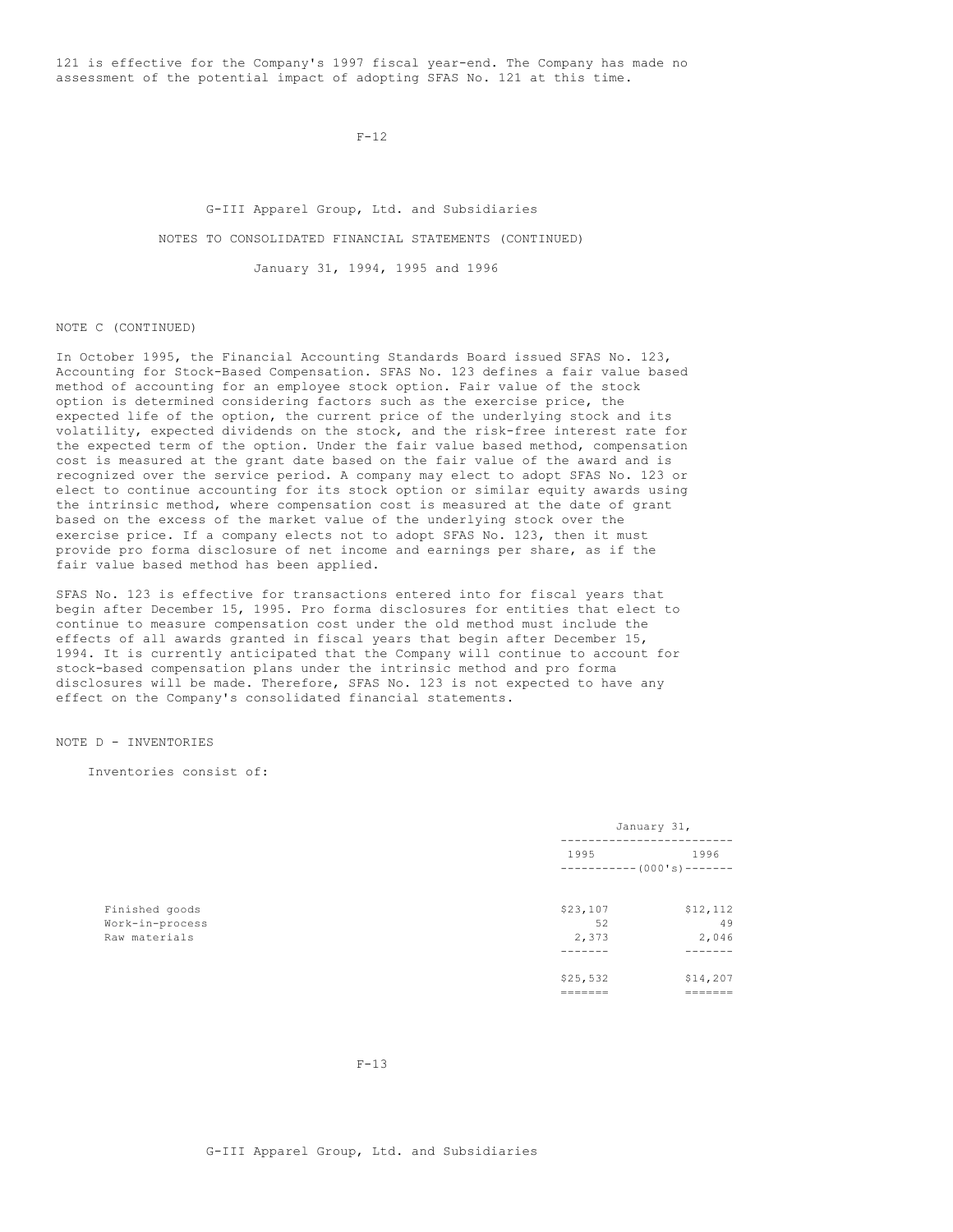January 31, 1994, 1995 and 1996

# NOTE E - PROPERTY, PLANT AND EQUIPMENT

Property, plant and equipment at cost consist of:

|                                                                                                                                                    | January 31,     |                 |  |
|----------------------------------------------------------------------------------------------------------------------------------------------------|-----------------|-----------------|--|
|                                                                                                                                                    |                 | 1996            |  |
|                                                                                                                                                    |                 |                 |  |
| Machinery and equipment                                                                                                                            | \$1,367         | \$1,259         |  |
| Leasehold improvements                                                                                                                             | 3,045           | 3,110           |  |
| Transportation equipment                                                                                                                           | 199             | 252             |  |
| Furniture and fixtures                                                                                                                             | 1,187           | 1,293           |  |
| Computer equipment                                                                                                                                 | 1,962           | 2,135           |  |
| Land and building                                                                                                                                  | 1,673           | 1,821           |  |
| Property under capital leases (Note G)                                                                                                             |                 |                 |  |
| Land                                                                                                                                               | 55              | 55              |  |
| Building                                                                                                                                           | 185             | 185             |  |
| Computer equipment                                                                                                                                 | 465             | 465             |  |
| Machinery and equipment                                                                                                                            | 404             | 404             |  |
| Leasehold improvement                                                                                                                              | 1,791           | 1,791           |  |
|                                                                                                                                                    |                 |                 |  |
|                                                                                                                                                    | 12,333          | 12,770          |  |
| Less accumulated depreciation and amortization<br>(including $$771,000$ and $$809,000$ on property<br>under capital leases at January 31, 1995 and |                 |                 |  |
| 1996, respectively)                                                                                                                                | 5,318           | 6,446           |  |
|                                                                                                                                                    |                 | --------        |  |
|                                                                                                                                                    | 5, 7, 015       | \$6.324         |  |
|                                                                                                                                                    | $=$ = = = = = = | $=$ = = = = = = |  |

Property, plant and equipment include assets with a net book value of \$1,737,000 attributable to the Asian operation which are being held for sale.

## F-14

# G-III Apparel Group, Ltd. and Subsidiaries

NOTES TO CONSOLIDATED FINANCIAL STATEMENTS (CONTINUED)

January 31, 1994, 1995 and 1996

NOTE F - NOTES PAYABLE

Notes payable consist of the following: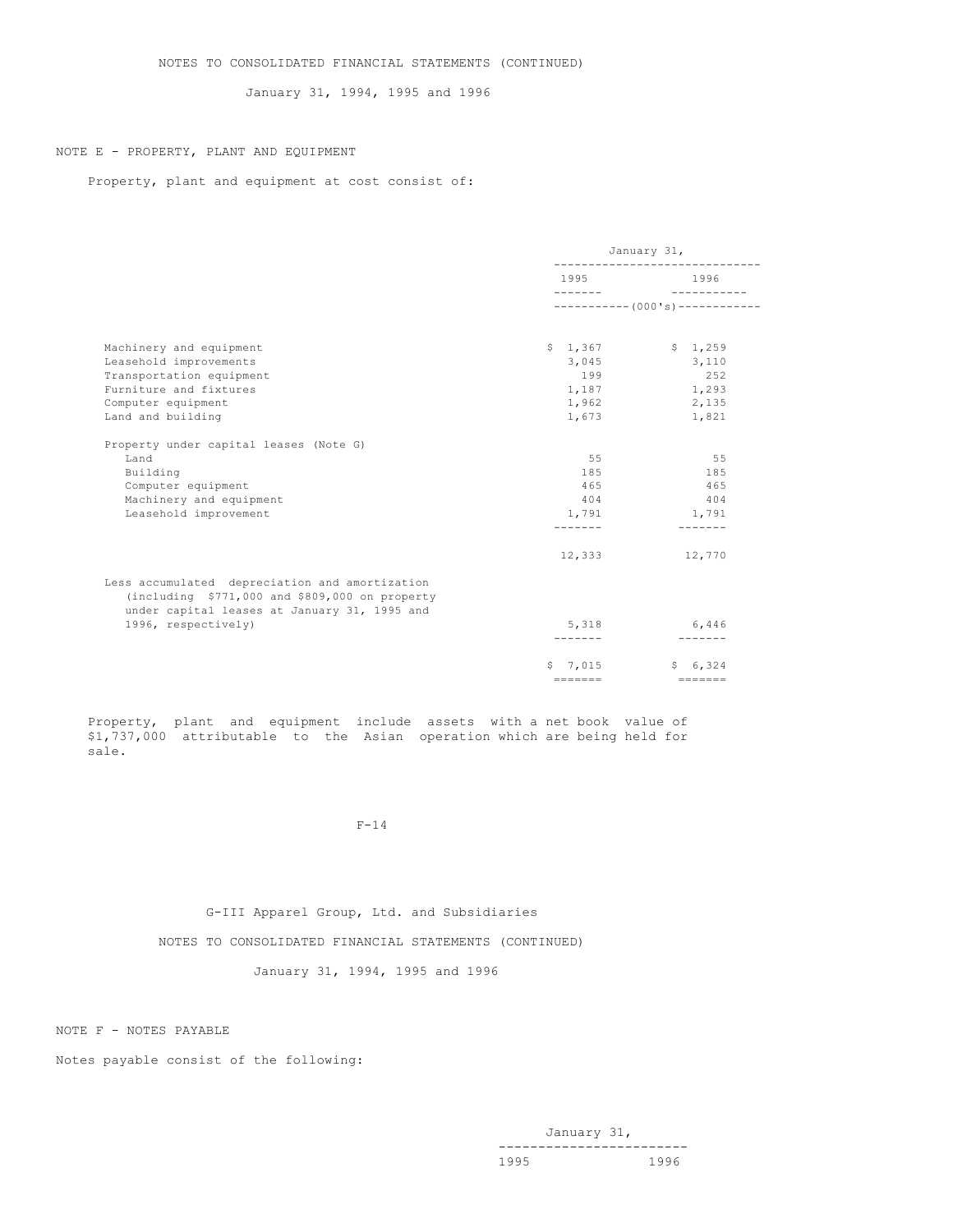|                          |          | $-------(000's)------$ |
|--------------------------|----------|------------------------|
| Short-term notes payable | \$10,200 | $S$ $-$                |
| Foreign notes payable    | 2,707    | 2,980                  |
|                          |          |                        |
|                          | \$12,907 | \$2,980                |

The Company has a loan agreement with three banks which expires on May 31, 1996. The agreement provides for \$48,000,000 in borrowings through January 30, 1996, and \$40,000,000 through May 31, 1996, of which \$32,000,000 is available for direct borrowings and the unused balance for letters of credit. All amounts available for borrowing are subject to borrowing base formulas.

The Company is currently in discussions with its banks to extend its existing loan agreement through May 31, 1997 under terms similar to the existing agreement.

Bankers' acceptances were issued during the year under the existing loan agreement and bore interest at the prevailing acceptance rate plus 1-3/4%. Short-term notes payable are payable on demand and bear interest at the prevailing prime rate (8-1/2% at January 31, 1996), plus 2%. The extended loan agreement will provide for direct borrowings at the prime rate plus 1-3/4%. All borrowings are collateralized by the assets of the Company. The principal stockholders of the Company have issued a personal guarantee for a portion of the borrowings. In addition, the President of the Company has pledged 250,000 of his shares of the Company's common stock as collateral. The loan agreement requires the Company, among other covenants, to maintain certain earnings and tangible net worth levels, and prohibits the payment of cash dividends.

The weighted average interest rates were 8.7% and 10.36% as of January 31, 1995 and 1996, respectively.

 $F-15$ 

G-III Apparel Group, Ltd. and Subsidiaries NOTES TO CONSOLIDATED FINANCIAL STATEMENTS (CONTINUED) January 31, 1994, 1995 and 1996

NOTE F (CONTINUED)

At January 31, 1995 and 1996, the Company was contingently liable under letters of credit in the amount of approximately \$6,000,000 and \$4,100,000, respectively.

Foreign notes payable represent borrowings by P.T. Hwakang Indawa under a line of credit of approximately \$3.5 million with an Indonesian bank. This is supported by a \$2 million stand-by letter of credit issued under the Company's domestic line of credit. In conjunction with the Company's intention to close the facility, the Company has provided for the stand-by letter of credit as part of its accrued nonrecurring charges (Note B).

# NOTE G - CAPITAL LEASE OBLIGATIONS

In September 1986, the New York City Industrial Development Agency ("Agency") issued \$1,442,000 of floating rate Industrial Development Revenue Bonds to a commercial bank for the purpose of acquiring and renovating real property located at 345 West 37th Street in New York. The bonds bear interest at 92% of the bank's prime rate, which was 8.5% at January 31, 1996, plus 1.48% per annum. Simultaneously, the Agency leased the property to 345 West 37th Corp. ("345 West"), a company under the management and control of two principal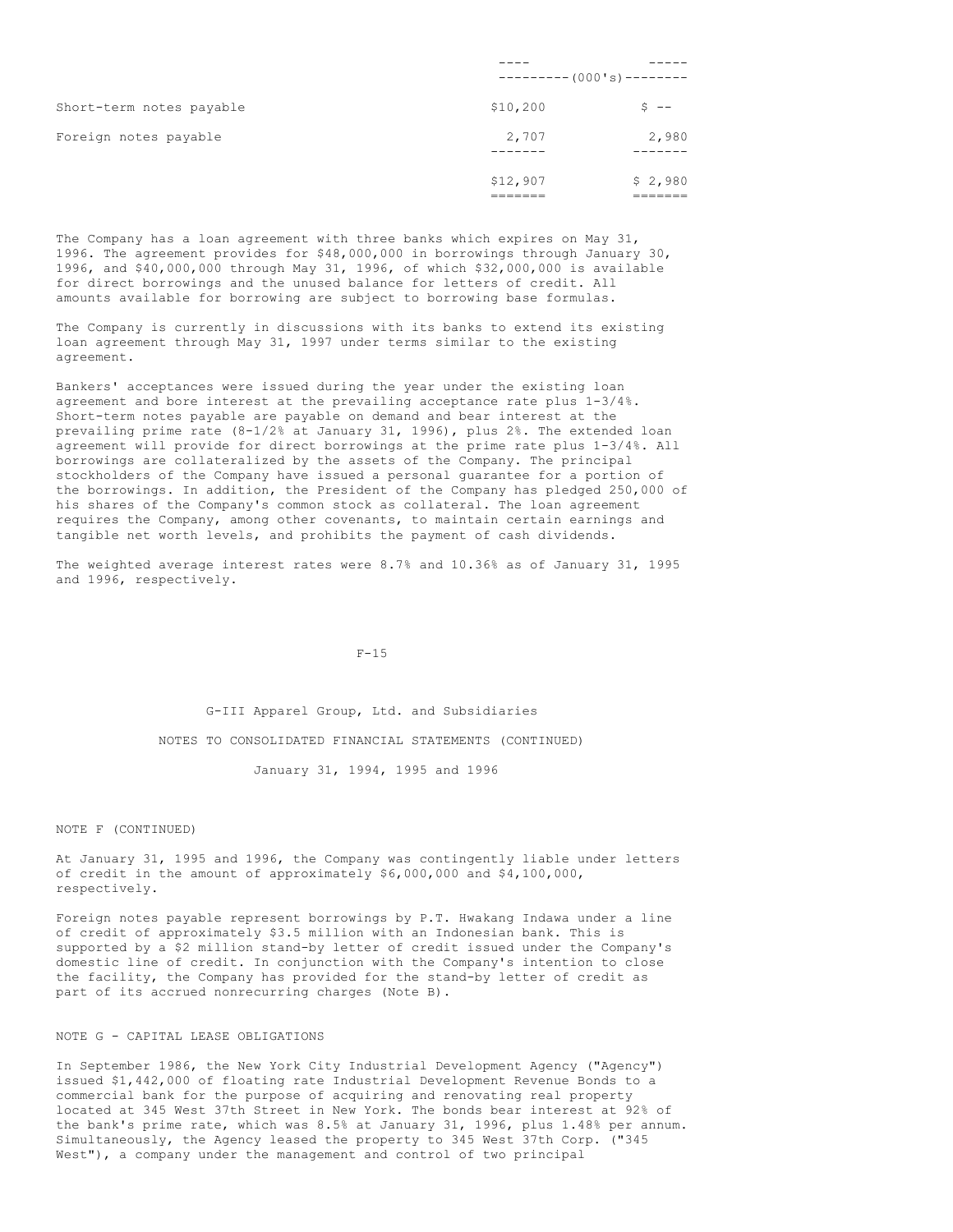stockholders, for 15 years. 345 West, in turn, subleased the property to G-III Leather Fashions, Inc. ("G-III"), a subsidiary of the Company, on the same terms. Concurrent with the execution of the lease and sublease agreements, 345 West, G-III and Siena Leather Ltd. ("Siena"), another subsidiary of the Company, entered into lease guarantee agreements whereby they jointly and severally guaranteed the payments and obligations under the lease and the payment of principal and interest on the bonds. In addition, the two principal stockholders of the Company have personally guaranteed the debt. The accompanying financial statements reflect the above lease between G-III and 345 West as a capitalized lease (Note L).

In fiscal 1995, the Company entered into several agreements for the sale and leaseback of the renovations of its showroom and warehouse and the computer system installed for the retail stores. The assets were sold for \$1,548,000 (the book value of the assets).

 $F-16$ 

G-III Apparel Group, Ltd. and Subsidiaries

NOTES TO CONSOLIDATED FINANCIAL STATEMENTS (CONTINUED)

January 31, 1994, 1995 and 1996

NOTE G (CONTINUED)

The transaction has been accounted for as a capital lease, wherein the property remains on the books and will continue to be depreciated. A financing obligation representing the proceeds has been recorded. The Company has the option to purchase the property at the end of the lease.

In addition, certain equipment leases have been treated as capital leases. The present values of minimum future obligations are calculated based on interest rates at the inception of the leases. The following schedule sets forth the future minimum lease payments under capital leases at January 31, 1996:

| Year ending January 31,                  | (000's)          |
|------------------------------------------|------------------|
| 1997                                     | Ŝ.<br>679        |
| 1998                                     | 430              |
| 1999                                     | 272              |
| 2000                                     | 168              |
| 2001                                     | 104              |
| 2002 and thereafter                      | 75               |
|                                          |                  |
| Net minimum lease payments               | 1,728            |
| Less amount representing interest        | (238)            |
| Present values of minimum lease payments | \$1,490          |
|                                          |                  |
| Current portion<br>Noncurrent portion    | 571<br>Ŝ.<br>919 |
|                                          |                  |
|                                          | \$1,490          |

=======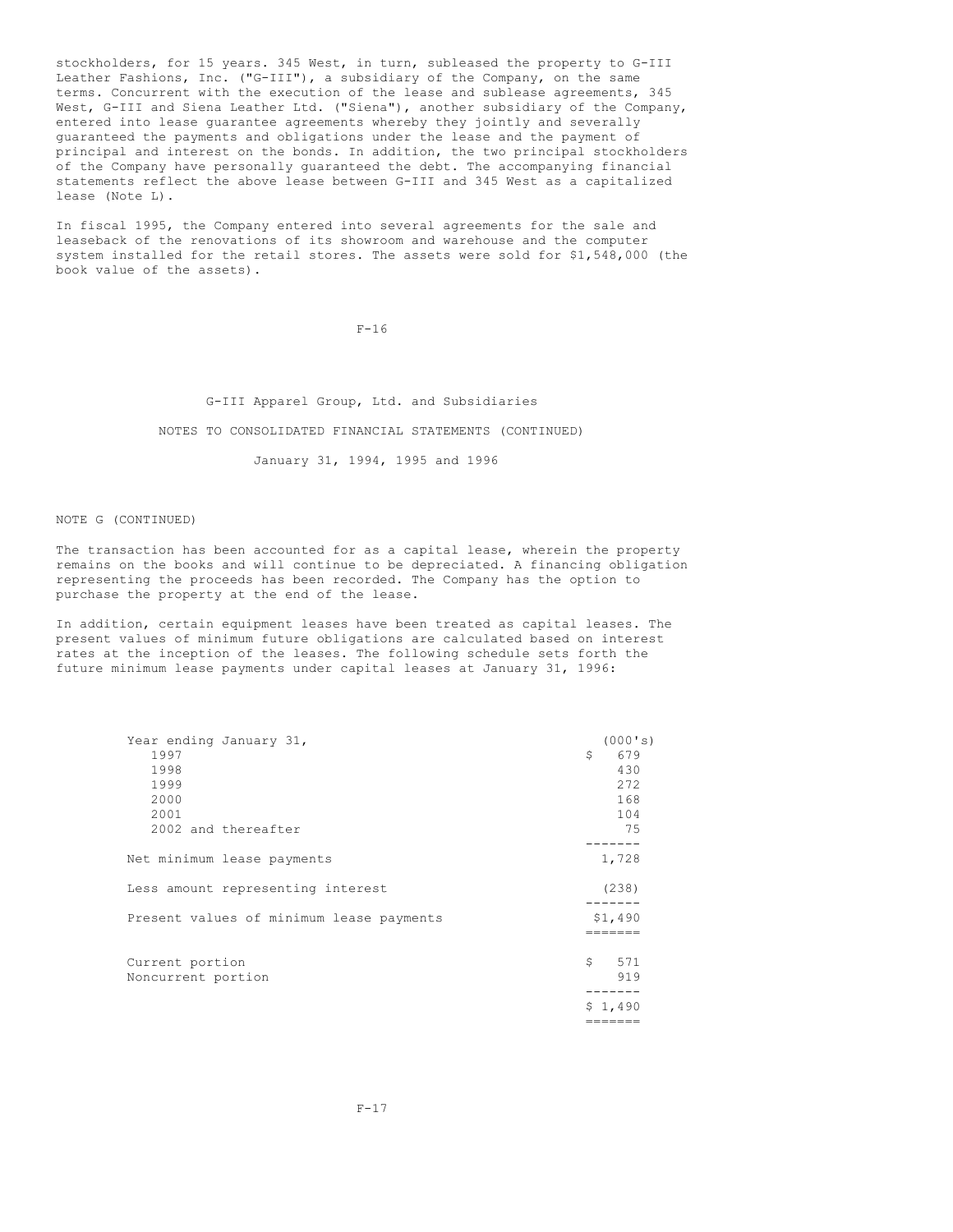G-III Apparel Group, Ltd. and Subsidiaries

NOTES TO CONSOLIDATED FINANCIAL STATEMENTS (CONTINUED)

January 31, 1994, 1995 and 1996

NOTE H - INCOME TAXES

Income taxes are provided for under Statement of Financial Accounting Standards No. 109, Accounting for Income Taxes.

The Internal Revenue Service has recently concluded its examination of the Company's 1990 through 1993 tax returns. The Company has made the additional tax payments resulting from the exam.

The income tax provision (benefit) is comprised of the following:

|                                        | Year ended January 31, |                                                     |                 |  |
|----------------------------------------|------------------------|-----------------------------------------------------|-----------------|--|
|                                        | 1994                   | 1995 1996                                           |                 |  |
|                                        |                        | ------------------ (000's)-----------------         |                 |  |
| Current                                |                        |                                                     |                 |  |
| Federal                                | $\mathsf{S}^-$         | $745$ $\frac{1}{5}$ $(3,940)$ $\frac{1}{5}$ $(271)$ |                 |  |
| State and city                         | 268                    | 18                                                  | 164             |  |
| Foreign                                | 111                    | 49                                                  | 196             |  |
|                                        |                        |                                                     |                 |  |
|                                        | 1,124                  | (3, 873)                                            | 89              |  |
| Deferred                               | (60)                   | (214)                                               |                 |  |
|                                        |                        |                                                     |                 |  |
|                                        |                        | $$1,064$ $$(4,087)$                                 | \$89            |  |
|                                        | $=$ = = = = = =        | $=$ = = = = = = = =                                 | $=$ $=$ $=$ $=$ |  |
| Earnings (loss) before<br>income taxes |                        |                                                     |                 |  |
| United States                          | \$2,071                | $$(15, 701)$ $$(775)$                               |                 |  |
| Non-United States                      | 328                    | (444)                                               | 467             |  |

# F-18

# G-III Apparel Group, Ltd. and Subsidiaries

NOTES TO CONSOLIDATED FINANCIAL STATEMENTS (CONTINUED)

January 31, 1994, 1995 and 1996

NOTE H (CONTINUED)

The significant components of the Company's deferred tax asset at January 31, 1995 and 1996 are summarized as follows:

|                                              | 1995 |                              | 1996 |     |
|----------------------------------------------|------|------------------------------|------|-----|
|                                              |      |                              |      |     |
|                                              |      | ----------- (000's)--------- |      |     |
| Provision for bad debts and sales allowances | S.   | 559                          | S.   | 626 |
| Depreciation                                 |      | 580                          |      | 837 |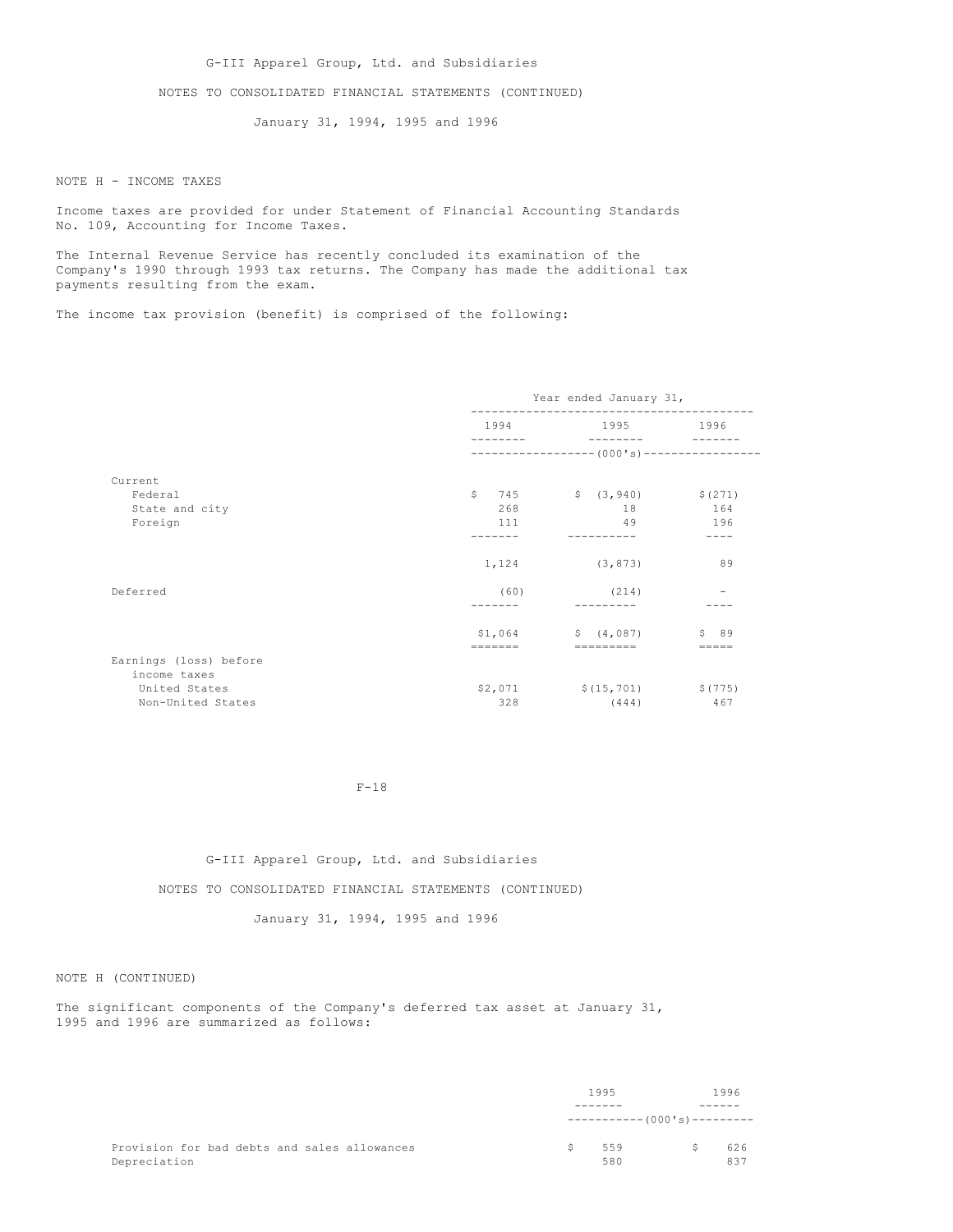|                                        | \$1,717  | \$1,717  |
|----------------------------------------|----------|----------|
|                                        |          |          |
| Deferred tax asset valuation allowance | (1, 390) | (1, 300) |
|                                        | 3,107    | 3,017    |
|                                        |          |          |
| Other                                  | 47       | (17)     |
| Straight-line lease                    | 248      | 247      |
| Nonrecurring charges                   | 1,191    | 1,005    |
| Inventory write-downs                  | 482      | 319      |
|                                        |          |          |

A valuation allowance is provided when it is more likely than not that some portion or all of the deferred tax asset will not be realized. The Company has established valuation allowances for state and local net operating loss carryforwards. The valuation allowance at January 31, 1996, reduced the net deferred tax asset to an amount realizable based upon taxes paid for prior years and future operating results. The Company has state and local net operating loss carryforwards of \$12,349,000, which will be available to offset its earnings during the carryforward period. If not used, these carryforwards begin to expire in 2010.

 $F-19$ 

# G-III Apparel Group, Ltd. and Subsidiaries NOTES TO CONSOLIDATED FINANCIAL STATEMENTS (CONTINUED) January 31, 1994, 1995 and 1996

## NOTE H (CONTINUED)

The following is a reconciliation of the statutory Federal income tax rate to the effective rate reported in the financial statements:

|                                                                         | Year ended<br>January 31, 1994 |                   | Year ended<br>January 31, 1995 |                   |                                 |   | YEAR ENDED<br>JANUARY 31, 1996 |                          |
|-------------------------------------------------------------------------|--------------------------------|-------------------|--------------------------------|-------------------|---------------------------------|---|--------------------------------|--------------------------|
|                                                                         |                                | Amount<br>(000's) | Percent<br>of<br>income        | Amount<br>(000's) | Percent<br>of<br>income         |   | AMOUNT<br>(000'S)              | PERCENT<br>OF<br>INCOME  |
| Provision (benefit) for Federal<br>income taxes at the                  |                                |                   |                                |                   |                                 |   |                                |                          |
| statutory rate<br>State and city income taxes, net<br>of Federal income | s                              | 816               | 34.0%                          | \$(5, 489)        | $(34.0)$ %                      |   | \$(105)                        | $(34.0)$ $%$             |
| tax benefit                                                             |                                | 177               | 7.4                            | 11                | 0.1                             |   | 98                             | 31.8                     |
| Effect of foreign taxable<br>income (loss)<br>Valuation allowance for   |                                | 18                | 0.7                            | 200               | 1.2                             |   | 37                             | 12.0                     |
| deferred taxes<br>Effect of tax examination                             |                                |                   |                                | 1,390             | 8.6                             |   | (90)<br>1.54                   | (29.2)<br>50.0           |
| Other, net                                                              |                                | 53                | 2.2                            | (199)             | (1.2)                           |   | (5)                            | (1.7)<br>----            |
|                                                                         |                                |                   |                                |                   |                                 |   |                                |                          |
| Actual provision (benefit) for<br>income taxes                          |                                | \$1.064           | 44.3%<br>$====$                | S(4.087)          | $(25.3)$ $%$<br>$=$ $=$ $=$ $=$ | s | 89<br>-------                  | 28.9%<br>$=$ $=$ $=$ $=$ |

 $F-20$ 

G-III Apparel Group, Ltd. and Subsidiaries NOTES TO CONSOLIDATED FINANCIAL STATEMENTS (CONTINUED)

January 31, 1994, 1995 and 1996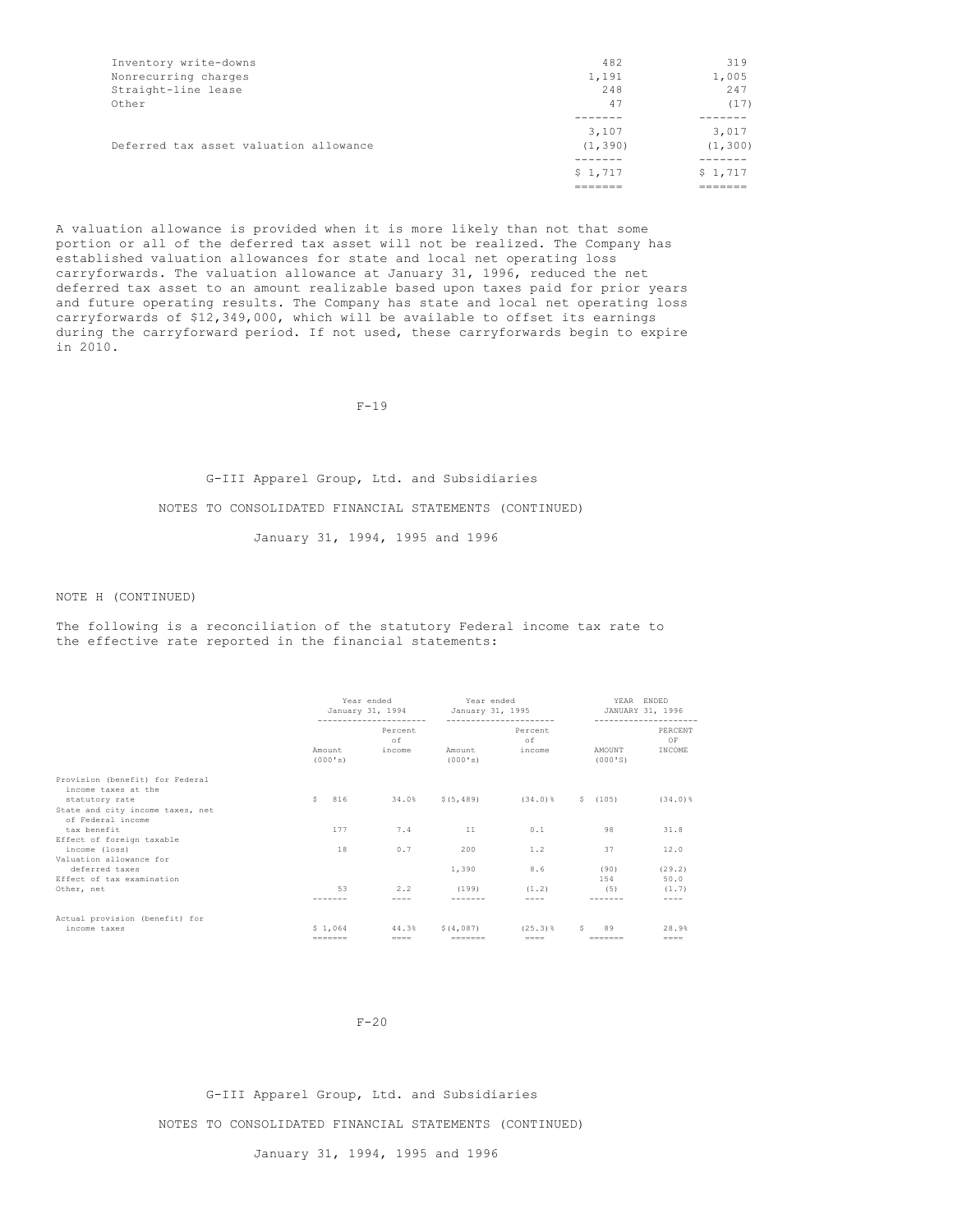#### NOTE I - COMMITMENTS AND CONTINGENCIES

The Company currently leases warehousing, executive and sales facilities, and transportation equipment. Leases with provisions for increasing rents have been expensed and accrued for on a straight-line basis over the life of the lease. Future minimum rental payments for operating leases having noncancellable lease periods in excess of one year as of January 31, 1996 are:

|      | Year ending January 31, | (000's) |
|------|-------------------------|---------|
| 1997 |                         | \$2,020 |
| 1998 |                         | 1,895   |
| 1999 |                         | 1,927   |
| 2000 |                         | 1,449   |
| 2001 |                         | 571     |
|      | 2002 and thereafter     | 956     |
|      |                         |         |
|      |                         | \$8,818 |
|      |                         |         |

Rent expense on the above operating leases (including amounts leased from 345 West - Note L) for the years ended January 31, 1994, 1995 and 1996 was approximately \$1,954,000, \$2,604,000 and \$2,060,000, respectively.

In April 1988, 345 West received a loan from the New York Job Development Authority ("Authority") to assist 345 West in its renovation of the 345 West property. The loan is for a period of 15 years and is presently repayable in monthly installments of \$11,000, which includes interest at a variable rate (8.25% at January 31, 1996). The loan is financed by long-term bonds issued by the Authority. Both G-III and Siena and the two principal stockholders of the Company have signed corporate and personal guarantees for this loan. The outstanding principal of this debt was approximately \$803,000 and \$732,000 as of the years ended January 31, 1995 and 1996, respectively. In conjunction with the Company's intention to close this domestic facility (described in Note B), the Company has reflected \$669,000 and \$605,000 of the balance of the loan as an accrued nonrecurring charge at January 31, 1995 and 1996, respectively.

F-21

G-III Apparel Group, Ltd. and Subsidiaries NOTES TO CONSOLIDATED FINANCIAL STATEMENTS (CONTINUED)

January 31, 1994, 1995 and 1996

#### NOTE I (CONTINUED)

The Company has an employment agreement with its chief executive officer which expires on January 31, 1997. Thereafter, the agreement shall automatically be renewed for successive one-year terms, unless either party shall give the other not less than 90 days' prior written notice of intent not to renew. The agreement provides for a base salary and bonus payments that vary between 3% and 6% of pretax income in excess of \$2 million. If, after a change in control of the Company, as defined in the agreement, the chief executive officer's employment is terminated: (i) by the Company without cause, or (ii) by him because of a material breach of the agreement by the Company, then the chief executive officer has the right to receive an amount equal to 2.99 times his base salary and bonus. The agreement also provides for supplemental pension payments of \$50,000 per year provided that the Company achieves net income, as defined, in excess of \$1,500,000.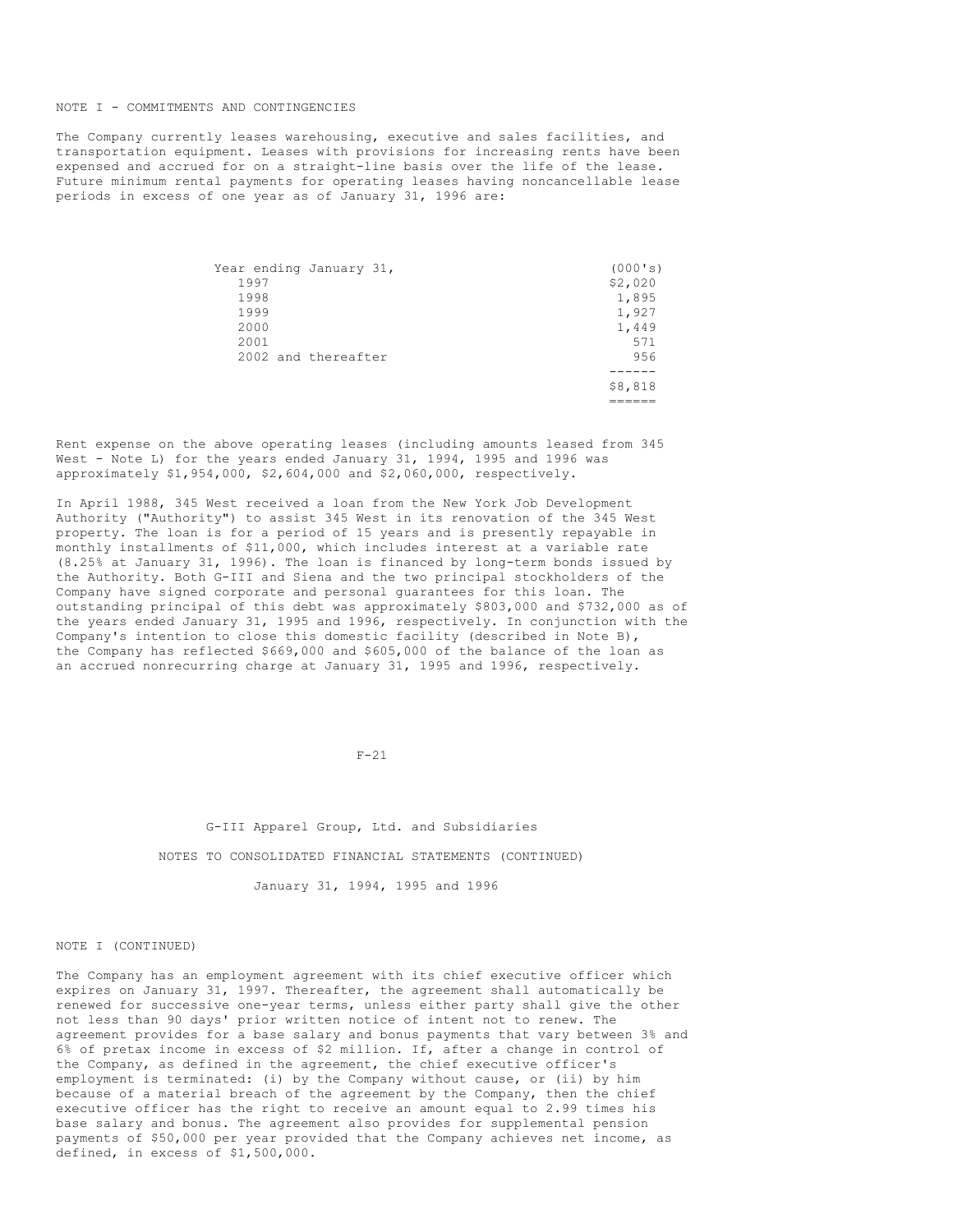NOTE J - COMMON STOCK AND ADDITIONAL PAID-IN CAPITAL

Certain agreements entered into by the Company in connection with loans by the Agency and Authority relating to the building located at 345 West 37th Street in New York City and the bank agreements, prohibit the payment of cash dividends without consent.

Stock Options

The Company's 1989 Stock Option Plan provides for 1,130,000 shares of the Company's common stock to be reserved for issuance in connection with stock options. The Board, or a committee thereof, has discretionary authority to determine the types of stock options to be granted, the persons among those eligible to whom options will be granted, the number of shares to be subject to such options and the terms of the options.

F-22

G-III Apparel Group, Ltd. and Subsidiaries NOTES TO CONSOLIDATED FINANCIAL STATEMENTS (CONTINUED) January 31, 1994, 1995 and 1996

NOTE J (CONTINUED)

In addition, in connection with the chief executive officer's employment agreement, the Company granted options to purchase 100,000 shares of common stock at \$4.00 per share exercisable over a ten-year period. The options vest over a five-year period beginning February 1, 1995. In December 1994, the Company repriced the above options to \$2.00 per share, the current market value at the date of repricing.

During the 1995 fiscal year, the Company granted 50,000 options to its principal stockholders in consideration for certain agreements made by the principal stockholders with the Company's banks. At the time of issuance, the options were exercisable at a higher price than the current market price. Half of the options are exercisable at \$5.50 per share, the balance of the options are exercisable at \$6.50 per share.

A Non-Employee Directors Stock Option Plan was adopted in 1991 under which options for a maximum of 31,500 shares of common stock may be issued.

As of January 31, 1996, the following options are granted and outstanding:

|                                                    | Stock Option Plan (1)  |                                                          | Non-Employee Directors<br>Plan(1) |                              |
|----------------------------------------------------|------------------------|----------------------------------------------------------|-----------------------------------|------------------------------|
|                                                    | Number<br>оf<br>shares | Option prices (2)                                        | Number<br>of<br>shares            | Option prices<br>----------- |
| Outstanding, January 31, 1993                      | 581,175                |                                                          | 8,400                             |                              |
| Granted<br>Exercised<br>Cancelled                  | (7, 750)<br>(27, 950)  | $75,000$ \$ 4.250 - \$ 8.000<br>4.405<br>$4.405 - 7.619$ | $(2, 100)$ $57.738$               |                              |
| Outstanding, January 31, 1994<br>(carried forward) | 620,475                |                                                          | 6,300                             |                              |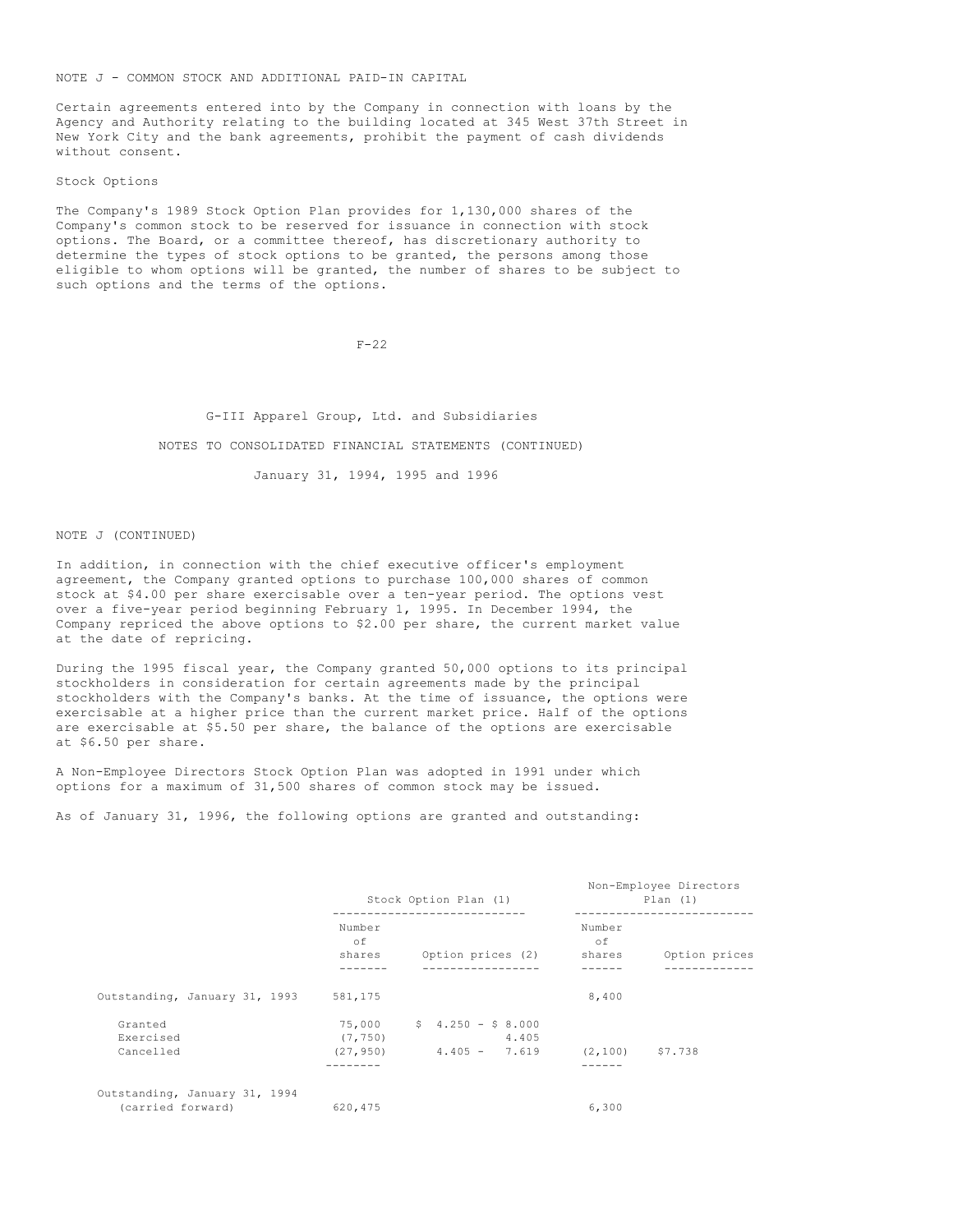# G-III Apparel Group, Ltd. and Subsidiaries

NOTES TO CONSOLIDATED FINANCIAL STATEMENTS (CONTINUED)

January 31, 1994, 1995 and 1996

NOTE J (CONTINUED)

|                                                                      | Stock Option Plan (1)<br>----------------------------- |                                                                     | Non-Employee Directors<br>Plan(1)<br>------------------------- |                           |  |
|----------------------------------------------------------------------|--------------------------------------------------------|---------------------------------------------------------------------|----------------------------------------------------------------|---------------------------|--|
|                                                                      | Number<br>$\circ$ f<br>------                          | shares Option prices (2) shares Option prices<br>------------------ | Number<br>of                                                   |                           |  |
| Outstanding, January 31, 1994                                        |                                                        |                                                                     |                                                                |                           |  |
| (carried forward)                                                    | 620, 475                                               |                                                                     | 6,300                                                          |                           |  |
| Granted<br>Exercised                                                 |                                                        | $257,675$ $$3.625 - $6.50$ $$5,000$ $$3.625$                        |                                                                |                           |  |
| Cancelled                                                            | (79, 325)<br>--------                                  |                                                                     |                                                                |                           |  |
| Outstanding, January 31, 1995 798,825 2.00                           |                                                        |                                                                     | 11,300                                                         |                           |  |
| Granted<br>Exercised                                                 | (6, 455)                                               | $95,000$ 1.625 - 2.75 5,000 2.25<br>2.00                            |                                                                |                           |  |
| Cancelled                                                            | $(15, 350)$ 2.00<br>-------                            |                                                                     |                                                                |                           |  |
| OUTSTANDING, JANUARY 31, 1996 872,020                                |                                                        |                                                                     | 16,300                                                         |                           |  |
|                                                                      | $=$                                                    |                                                                     | $=$                                                            |                           |  |
| As of January 31, 1996<br>Exercisable<br>Available for future grants | 257,980                                                | $446,748$ $$2.00 - $6.50$                                           | 15,200                                                         | $6,040$ $$3.625 - $7.738$ |  |

- (1) Except for the options issued in connection with the stockholders' personal guarantees, as described above, the options vest over a one-to-five year period and will expire from December 1999 to December 2005.
- (2) In December 1994, the Company repriced certain outstanding options to \$2.00 per share, the current market value at the date of repricing.

F-24

G-III Apparel Group, Ltd. and Subsidiaries

NOTES TO CONSOLIDATED FINANCIAL STATEMENTS (CONTINUED)

January 31, 1994, 1995 and 1996

NOTE K - MAJOR VENDORS AND CUSTOMERS

For the years ended January 31, 1994, 1995 and 1996, the Company purchased 26%, 16% and 13%, respectively, of total purchases through one buying agent. The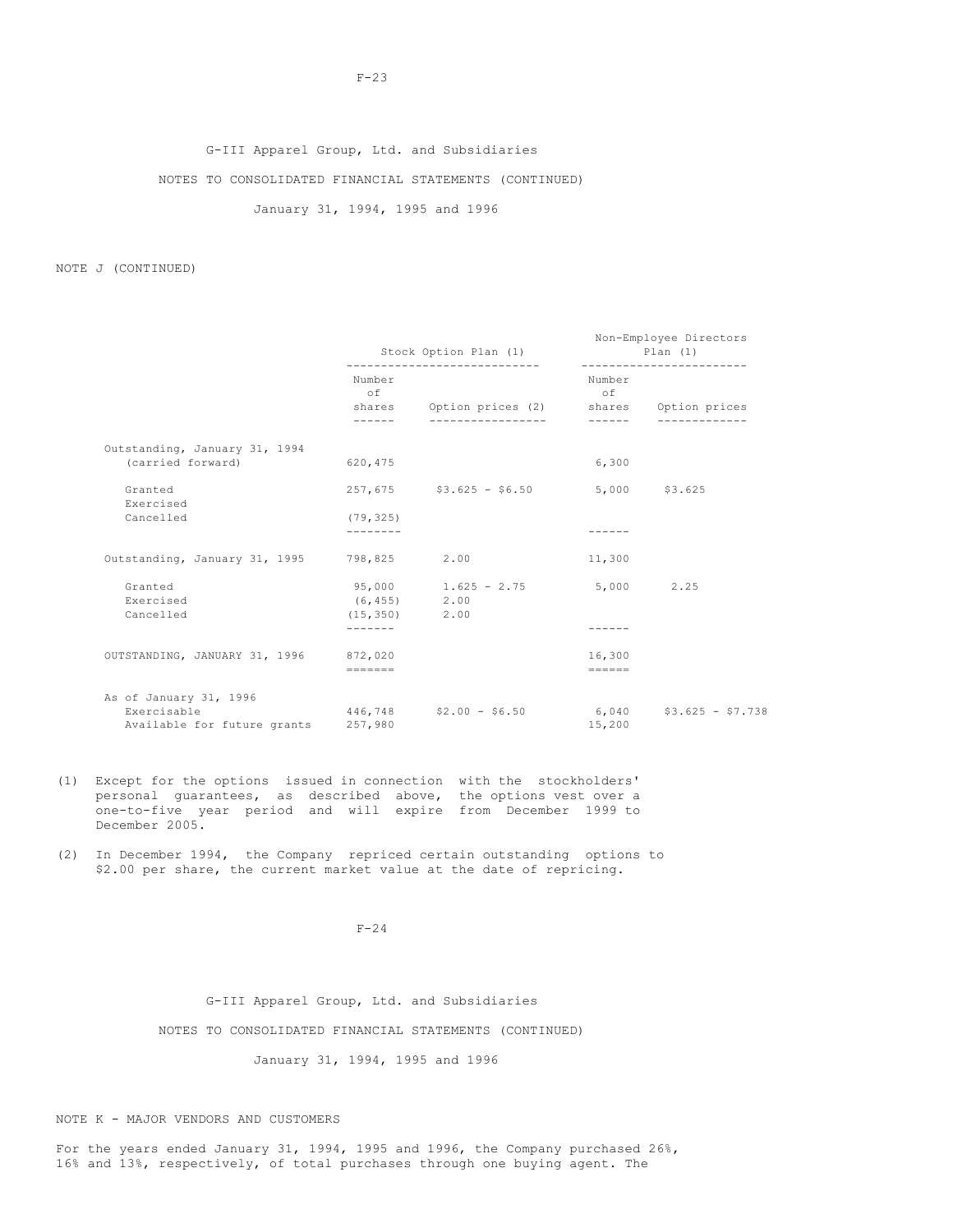Company believes that alternative foreign leather apparel manufacturers are readily available and that the loss of any manufacturer or the buying agent would not materially adversely affect the Company's operations.

For the years ended January 31, 1994, 1995 and 1996, no customer accounted for more than 10% of the Company's net sales. The Company estimates an allowance for doubtful accounts based on the creditworthiness of its customers as well as general economic conditions. Consequently, an adverse change in those factors could affect the Company's estimate.

#### NOTE L - RELATED PARTY TRANSACTIONS

During the years ended January 31, 1994, 1995 and 1996, G-III leased space from 345 West (Notes G and I). Operating expenses paid by G-III to 345 West during the years ended January 31, 1994, 1995 and 1996, amounted to approximately \$173,000, \$181,000 and \$173,000, respectively.

NOTE M - PENSION PLANS

The Company maintains a 401(k) profit-sharing plan and trust for nonunion employees. The Company matches 50% of employee contributions up to 3% of the participant's compensation. The Company's matching contributions amounted to approximately \$82,000, \$113,000 and \$108,000 for the years ended January 31, 1994, 1995 and 1996, respectively.

G-III contributed approximately \$65,000, \$67,000 and \$39,000 for the years ended January 31, 1994, 1995 and 1996, respectively, to a multi-employer pension plan for employees covered by a collective bargaining agreement. This plan is not administered by G-III and contributions are determined in accordance with the provisions of a negotiated labor contract. Information with respect to G-III's proportionate share of the excess, if any, of the actuarial computed value by vested benefits over the total of the pension plan's net assets is not available from the plan's administrator.

F-25

# G-III Apparel Group, Ltd. and Subsidiaries NOTES TO CONSOLIDATED FINANCIAL STATEMENTS (CONTINUED)

January 31, 1994, 1995 and 1996

#### NOTE N - QUARTERLY FINANCIAL DATA (UNAUDITED)

Summarized quarterly financial data in thousands except per share numbers for the fiscal years ended January 31, 1995 and 1996 are as follows:

|                                               | April 1994  | July 1994   | October<br>1994 | January<br>1995 |
|-----------------------------------------------|-------------|-------------|-----------------|-----------------|
|                                               | 1st Ouarter | 2nd Ouarter | 3rd Ouarter     | 4th Quarter     |
|                                               |             |             |                 |                 |
| January 31, 1995                              |             |             |                 |                 |
| Net sales                                     | \$20,157    | \$48,160    | \$73,626        | \$29,498        |
| Gross margin                                  | 1,557       | 8,518       | 12,928          | 1,954           |
| Net income (loss)                             | (2, 930)    | 634         | (452)           | (8, 986)        |
| Net income (loss) per common share<br>Primary |             |             |                 |                 |
| Net income (loss) per share<br>Fully diluted  | \$ (0.45)   | \$0.10      | \$ (0.07)       | \$(1, 40)       |
| Net income (loss) per share                   | \$ (0.45)   | \$0.10      | \$(0.07)        | \$(1, 40)       |

OCTOBER JANUARY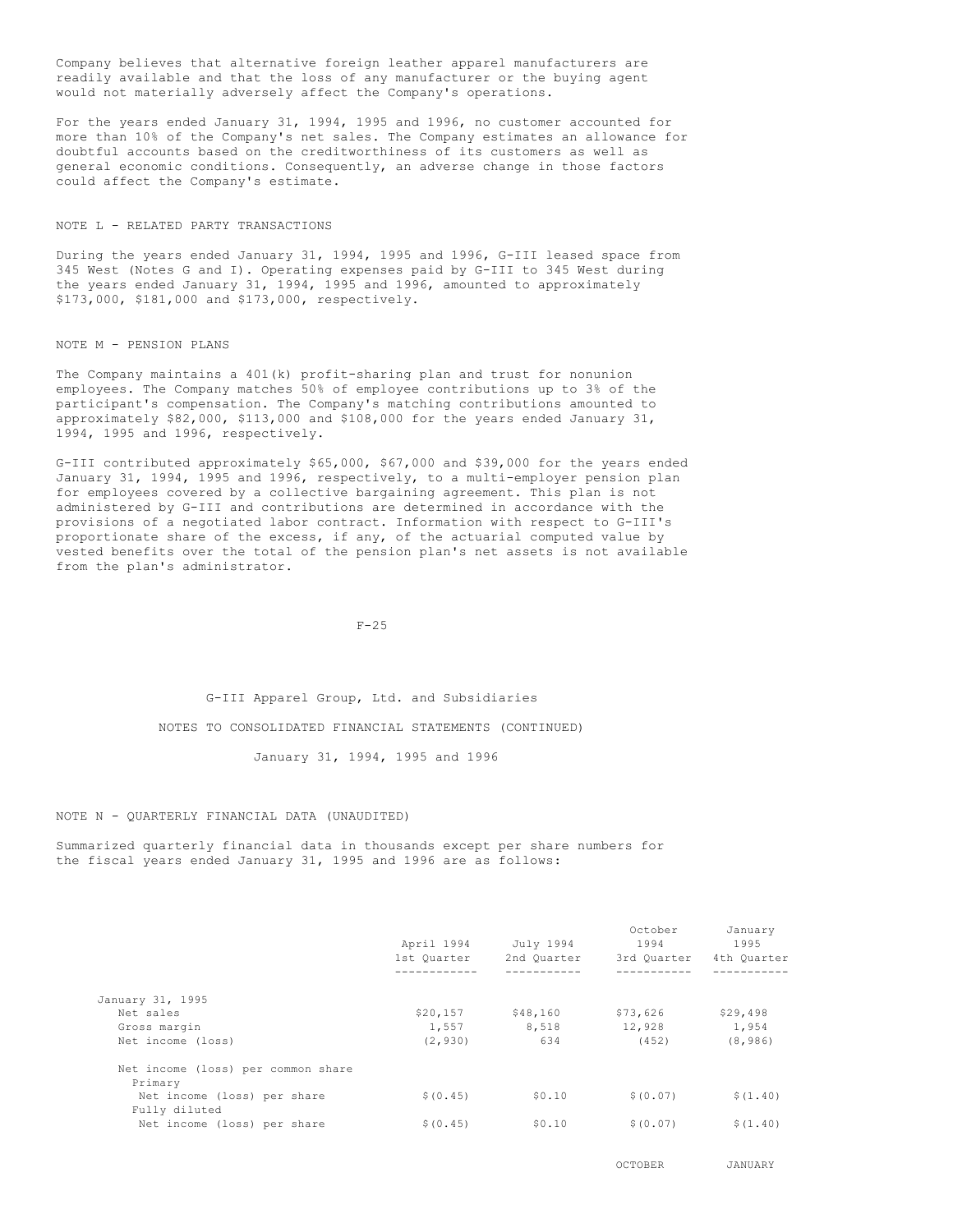|                                               | APRIL 1995  | <b>JULY 1995</b> | 1995        | 1996        |
|-----------------------------------------------|-------------|------------------|-------------|-------------|
|                                               | 1ST QUARTER | 2ND OUARTER      | 3RD OUARTER | 4TH OUARTER |
|                                               |             |                  |             |             |
| JANUARY 31, 1996                              |             |                  |             |             |
| NET SALES                                     | \$9,275     | \$36,032         | \$57,695    | \$18,661    |
| GROSS MARGIN                                  | 663         | 9,594            | 12,237      | 1,400       |
| NET INCOME (LOSS)                             | (3, 035)    | 1,719            | 3,353       | (2, 434)    |
| NET INCOME (LOSS) PER COMMON SHARE<br>PRIMARY |             |                  |             |             |
| NET INCOME (LOSS) PER SHARE<br>FULLY DILUTED  | \$ (0.47)   | \$0.27           | \$0.50      | \$(.38)     |
| NET INCOME (LOSS) PER SHARE                   | \$ (0.47)   | \$0.27           | \$0.50      | \$(.38)     |

F-26

G-III Apparel Group, Ltd. and Subsidiaries NOTES TO CONSOLIDATED FINANCIAL STATEMENTS (CONTINUED) January 31, 1994, 1995 and 1996

NOTE N (CONTINUED)

In the fourth quarter of 1995, the Company recorded a nonrecurring charge of \$5,620,000 (see Note B) and additional bad debt expense of approximately \$779,000. Other fluctuations are primarily the result of the seasonality of the Company's business.

 $F-27$ 

#### G-III Apparel Group, Ltd. and Subsidiaries

# SCHEDULE II - VALUATION AND QUALIFYING ACCOUNTS

| Column A                                                    | Column B                                           | Column C                                                         |                                                                                   | Column D                                                                               | Column E                       |  |
|-------------------------------------------------------------|----------------------------------------------------|------------------------------------------------------------------|-----------------------------------------------------------------------------------|----------------------------------------------------------------------------------------|--------------------------------|--|
| --------                                                    | ---------                                          | --------                                                         |                                                                                   | ---------                                                                              |                                |  |
|                                                             |                                                    | Additions                                                        |                                                                                   |                                                                                        |                                |  |
| Description<br>-----------                                  | Balance at<br>beginning<br>of period<br>---------- | (1)<br>Charged to<br>costs and<br>expenses<br>----------         | ---------------------------<br>(2)<br>Charged<br>to other<br>accounts<br>-------- | Deductions<br>(a)<br>----------                                                        | Balance at<br>end of<br>period |  |
| Year ended January 31, 1995<br>Deducted from asset accounts |                                                    |                                                                  |                                                                                   |                                                                                        |                                |  |
| Allowance for doubtful accounts                             | \$1,364                                            | \$676                                                            |                                                                                   | \$1,255                                                                                | \$785                          |  |
| Allowance for sales discounts                               | 820                                                | 3,105                                                            |                                                                                   | 2.855                                                                                  | 1,070                          |  |
|                                                             | ------                                             | $- - - - -$                                                      |                                                                                   | $- - - - -$                                                                            | $\frac{1}{2}$                  |  |
|                                                             | \$2,184                                            | \$3,781                                                          |                                                                                   | \$4.110<br>$\qquad \qquad =\qquad \qquad =\qquad \qquad =\qquad \qquad =\qquad \qquad$ | \$1,855                        |  |
| YEAR ENDED JANUARY 31, 1996                                 |                                                    |                                                                  |                                                                                   |                                                                                        |                                |  |
| DEDUCTED FROM ASSET ACCOUNTS                                |                                                    |                                                                  |                                                                                   |                                                                                        |                                |  |
| ALLOWANCE FOR DOUBTFUL ACCOUNTS                             | \$ 785                                             | \$1,644                                                          |                                                                                   | 5717                                                                                   | \$1,712                        |  |
| ALLOWANCE FOR SALES DISCOUNTS                               | 1,070                                              | 2,556                                                            |                                                                                   | 2,569                                                                                  | 1,057                          |  |
|                                                             | ------                                             | $- - - - -$                                                      |                                                                                   | $- - - - -$                                                                            | $\frac{1}{2}$                  |  |
|                                                             | \$1,855                                            | \$4,200                                                          |                                                                                   | \$3,286                                                                                | \$2,769                        |  |
|                                                             |                                                    | $\qquad \qquad \equiv \equiv \equiv \equiv \equiv \equiv \equiv$ |                                                                                   | $\qquad \qquad =\qquad \qquad =\qquad \qquad =\qquad \qquad =\qquad \qquad$            |                                |  |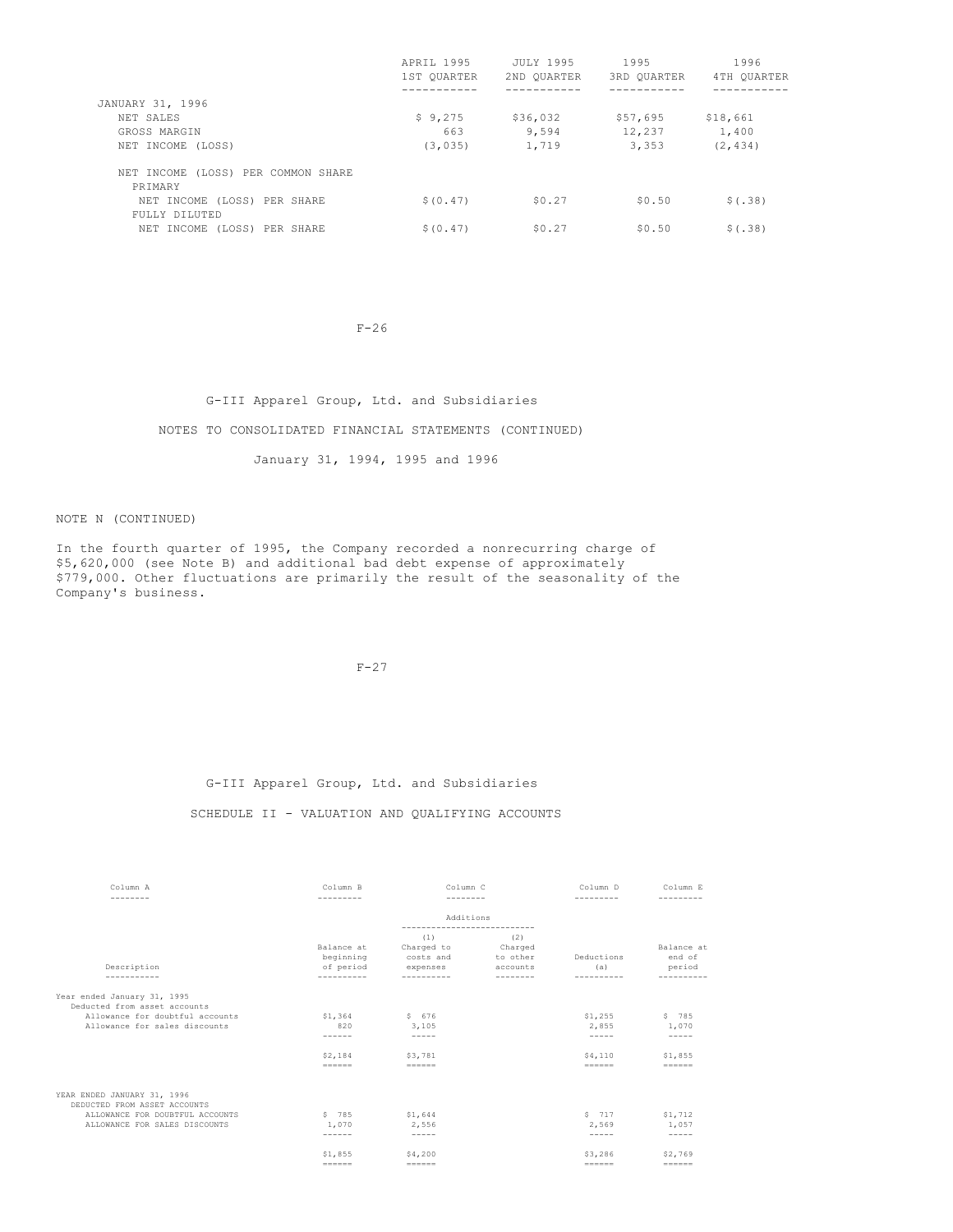(a) Accounts written off as uncollectible.

 $S-1$ 

STATEMENT OF DIFFERENCES The trademark symbol shall be expressed as..........`TM'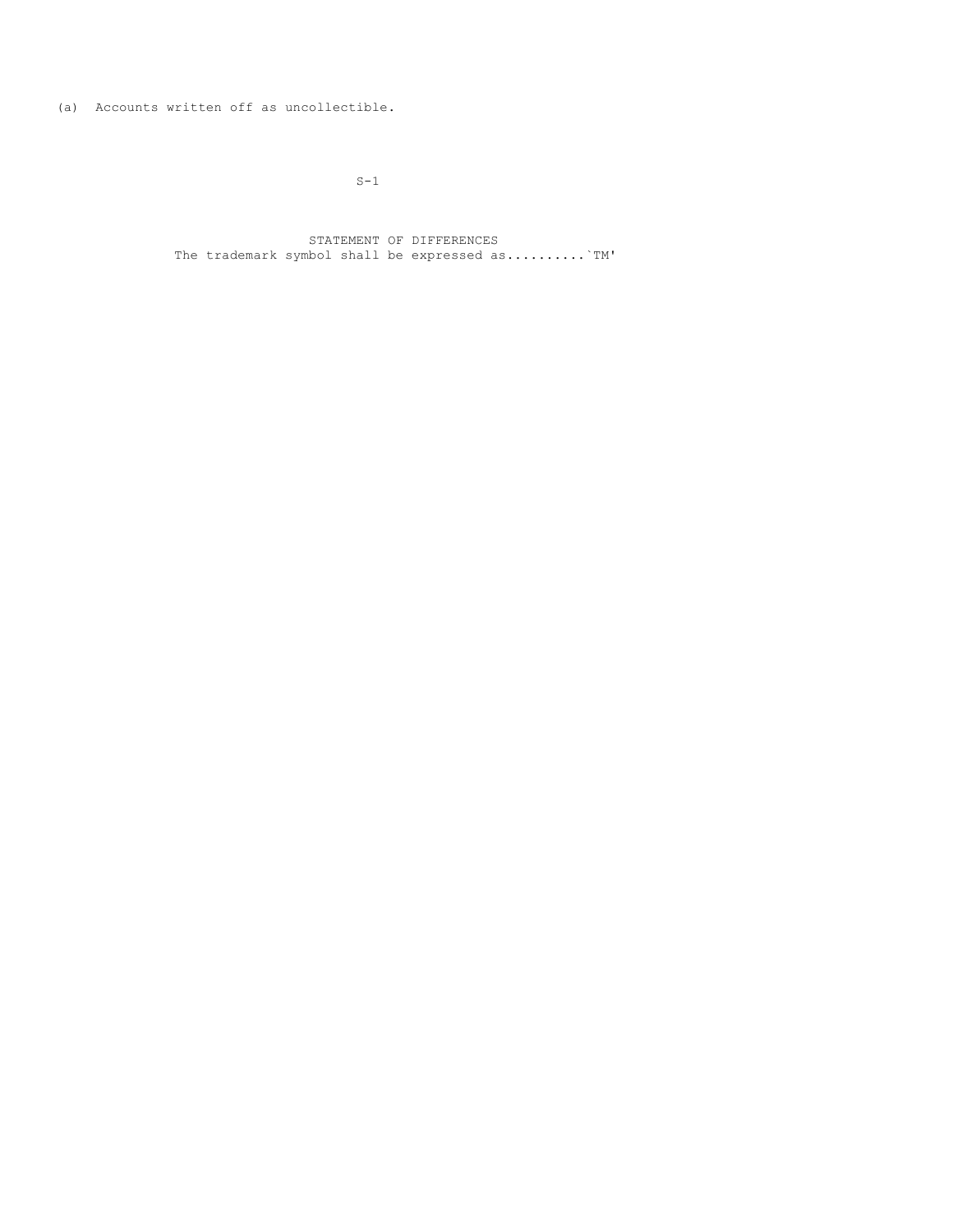#### AGREEMENT OF SUB-SUBLEASE

This AGREEMENT OF SUB-SUBLEASE (this "Sublease") dated as of December 27, 1995, between G-III APPAREL GROUP, LTD., a Delaware corporation having an office at 345 West 37th Street, New York, New York 10018-4202 ("Sublandlord") and EUROPE CRAFT IMPORTS, INC., a New Jersey corporation, having an office at 15 Enterprise Avenue, Secaucus, New Jersey ("Subtenant")

#### W I T N E S S E T H :

WHEREAS, Sublandlord has subleased certain premises consisting of warehouse space and an outlet store located at 15 Enterprise Avenue, Secaucus, New Jersey (the "G-III Premises") from GWC Investments ("GWC") pursuant to a certain Sublease Agreement dated March 9, 1990 as amended by a certain First Amendment to Sublease Agreement dated December 21, 1993 (as amended, the "GWC Lease");

WHEREAS, the G-III Premises is a portion of the premises that were leased to GWC by 15 Enterprise Avenue Associates, L.P. (the "Overlandlord") pursuant to a certain Lease (the "Main Lease") defined as the "Lease" under the GWC Lease; and

WHEREAS, Sublandlord desires to sub-sublease to Subtenant the warehouse portion of the G-III Premises as such portion is shown in hatching on Exhibit A attached hereto (the "Subleased Premises") which Subleased Premises are intended to include, without limitation, (i) all portions of the existing building occupied by Sublandlord or leased by Sublandlord under the GWC Lease except for the existing outlet store and (ii) the Existing Trucking Area (as defined in the GWC Lease) leased to Sublandlord and Subtenant desires to sub-sublease from Sublandlord the Subleased Premises, on the terms and conditions hereinafter set forth;

NOW THEREFORE, for good and valuable consideration, the receipt and sufficiency of which is hereby acknowledged, the parties hereto agree as follows:

1. Demise and Term. Sublandlord hereby sub-subleases to Subtenant, and Subtenant hereby sub-subleases from Sublandlord the Subleased Premises. Notwithstanding the foregoing, Sublandlord and Sublandlord's officers, representatives, employees, agents, contractors, customers and invitees shall have the right of ingress and egress on and over the Existing Trucking Area at all times to these remaining portions of G-III premises not sub-subleased to Subtenant hereunder. The term of this Sublease shall commence on the date (the "Commencement Date") which is ten (10) days following the later to occur of (i) the date which is two (2) business days from the date Sublandlord shall notify Subtenant that GWC and the Overlandlord shall have consented to this Sublease and Sublandlord shall have delivered a copy of such consents to Subtenant, or (ii) the delivery to Subtenant of the Non-Disturbance Agreements as

described in Paragraph 30, below and ending on March 8, 2000 (the "Expiration Date"), unless sooner terminated or canceled as provided in this Sublease. Sublandlord shall deliver possession of the Subleased Premises to Subtenant vacant and broom-clean on the Commencement Date.

2. Subordinate to Main Lease and Sublease. This Sublease is and shall be subject and subordinate to the GWC Lease and the Main Lease, and to the matters to which the GWC Lease or the Main Lease are or shall be subject and subordinate. A copy of the GWC Lease and the Main Lease have been delivered to and examined by Subtenant.

3. Incorporation by Reference. A. The terms, covenants and conditions of the GWC Lease, whether or not the same are expressly referred to herein, are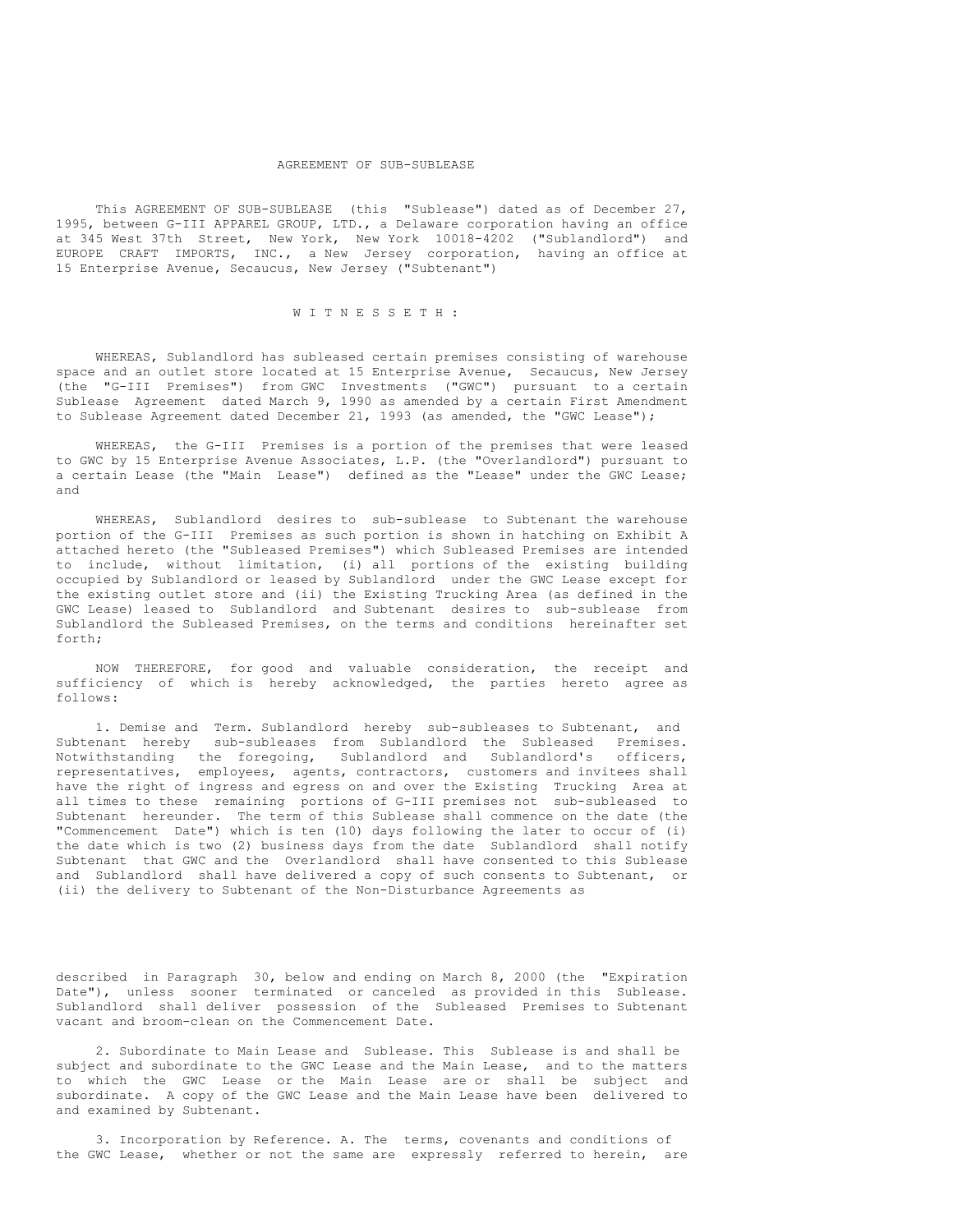incorporated herein by reference (except to the extent that they are inapplicable to, or modified by the provisions of, this Sublease). To the extent that the terms, covenants and conditions of the Main Lease are incorporated into the GWC Lease (as such terms, covenants and conditions may have been modified by the GWC Lease), such terms, covenants and conditions are incorporated herein by reference. For the purpose of incorporation by reference, each and every term, covenant and condition of the GWC Lease binding upon or inuring to the benefit of the sublessor thereunder shall, in respect of this Sublease, bind or inure to the benefit of Sublandlord, and each and every term, covenant and condition of the GWC Lease binding upon or inuring to the benefit of the sublessee thereunder shall, in respect of this Sublease, bind or inure to the benefit of Subtenant, with the same force and effect as if such terms, covenants and conditions were completely set forth in this Sublease, and as if the words "sublessor" and "sublessee", or words of similar import, wherever the same appear in the GWC Lease, were construed to mean, respectively, "Sublandlord" and "Subtenant" in this Sublease, and as if the words "Demised Premises," or words of similar import, wherever the same appear in the GWC Lease, were construed to mean "Subleased Premises" in this Sublease, and as if the word "Sublease," or words of similar import, wherever the same appear in the GWC Lease, were construed to mean this "Sublease."

B. The grace periods and time limits contained in the GWC Lease for the giving of notices, making of demands or performing of any act, condition or covenant on the part of the tenant thereunder, or for the exercise by the tenant thereunder of any right, remedy or option, are changed for the purposes of incorporation herein by reference by shortening the same in each instance by one-half, so that in each instance Subtenant shall have one-half less time to observe or perform hereunder than Sublandlord has as the tenant under the GWC Lease. All notices of default under the Main Lease or the GWC Lease shall be delivered to Subtenant in accordance with Section 26 hereof and by hand to the addresses set forth in such section.

C. The following provisions of the GWC Lease shall be deemed deleted for the purposes of incorporation by reference in this Sublease: Articles 1, 2,

 $-2-$ 

 $3(a)$ ,  $3(b)$ ,  $4(b)$ ,  $6(e)$ ,  $8$ ,  $9(a)$ ,  $10(b)$  through  $10(h)$ ,  $13$ ,  $14$ ,  $18$ ,  $21$ ,  $28(b)$ , 30(n), 31, 34, 36, 40, 43(j), 45, 46C.(1), 46C.(3), 46C.(4), 46G. and 46I. and Exhibits A and E.

D. Article 11 of the GWC Lease is hereby modified to provide that Subtenant shall be allocated a total of 94 parking spaces of the 109 spaces allocated to Sublandlord thereunder on an unreserved basis; provided, however, that at the request of either party hereto, Sublandlord and Subtenant shall agree that each party's allocated spaces shall be reserved at reasonable locations for the conduct of each party's business.

E. If any of the express provisions of this Sublease shall conflict with any of the provisions of the GWC Lease or the Main Lease incorporated by reference, such conflict shall be resolved in every instance in favor of the express provisions of this Sublease.

4. Performance by Sublandlord. A. Subtenant shall not in any event have any rights in respect of the Subleased Premises greater than Sublandlord's rights under the GWC Lease. Notwithstanding any provision of this Sublease to the contrary, as to obligations contained in this Sublease by the incorporation by reference of the provisions of the GWC Lease or the Main Lease, Sublandlord shall not be required to make any payment or perform any obligation, and Sublandlord shall have no liability to Subtenant for any matter whatsoever, except for Sublandlord's obligation to pay the rent and additional rent due under the GWC Lease and for Sublandlord's obligation to use reasonable and diligent efforts, upon request of Subtenant, to cause GWC to observe and perform its obligations under the GWC Lease. Without limiting Sublandlord's obligations under Section 10 hereof, Sublandlord shall not be responsible for any failure, delay or interruption, for any reason whatsoever, of the obligations, services or facilities to be furnished or performed by the GWC or the Overlandlord, or otherwise, including, without limitation, heat, air conditioning, electricity, water, elevator service and cleaning service, if any, or GWC's breach of the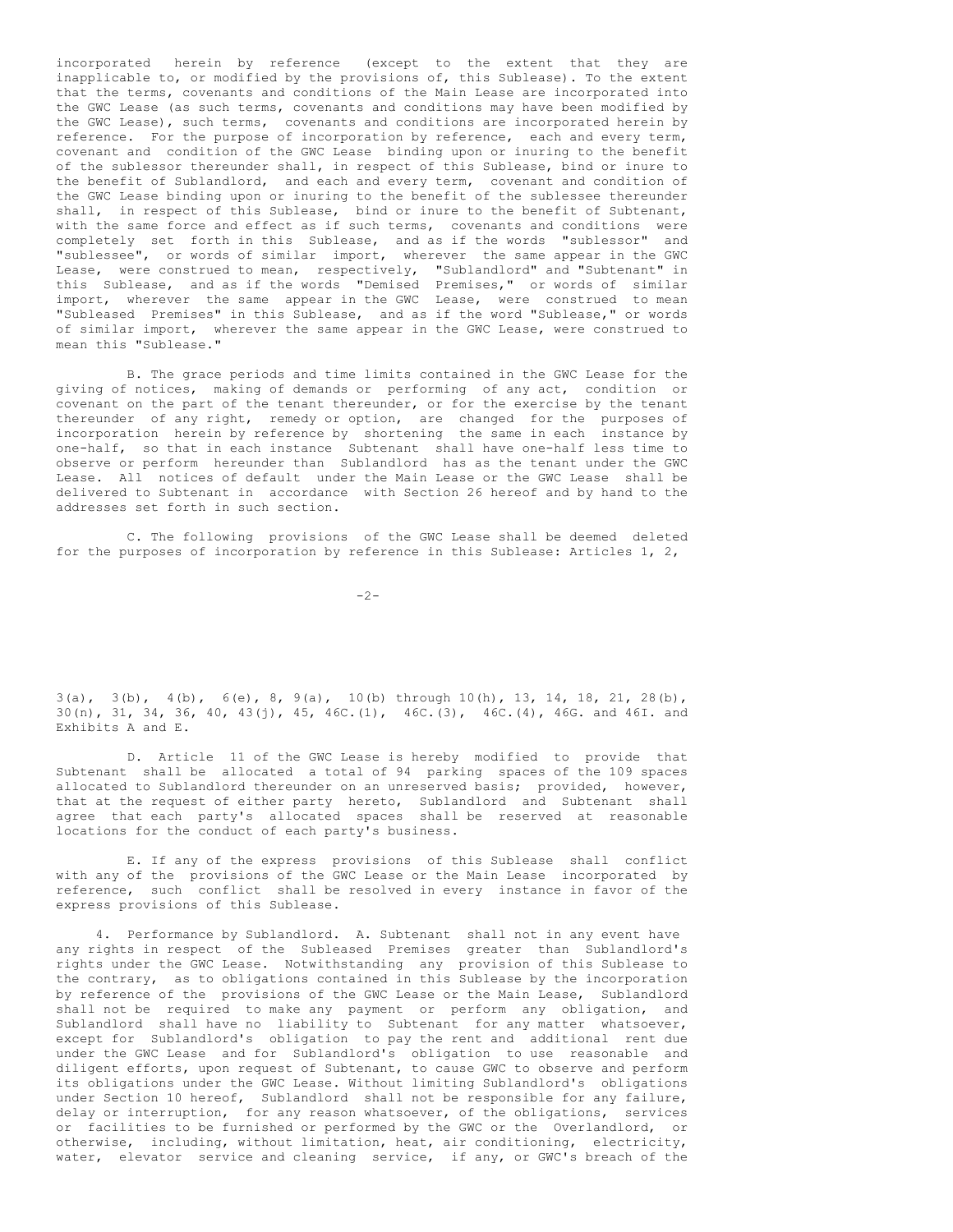covenant of quiet enjoyment set forth in Article 20 of the GWC Lease; and no failure to furnish or observe, or delay or interruption of, any such obligations, services or facilities shall give rise to any (a) abatement, diminution or reduction of Subtenant's obligations under this Sublease provided, however, that Subtenant may withhold the Fixed Rent (as hereinafter defined) to the extent Sublandlord is withholding Basic Rent (as such term is defined under the GWC Lease) otherwise payable under the GWC Lease, or (b) liability on the part of Sublandlord. If Sublandlord shall have the right to withhold rent under the express terms and provisions of the GWC Lease based upon the failure of GWC to perform its obligations thereunder, Subtenant shall have the right to withhold rent hereunder to the extent such right applies to the Subleased Premises.

B. If GWC shall default in any of its obligations to Sublandlord with respect to the Subleased Premises, Subtenant shall be entitled to participate with Sublandlord in the enforcement of Sublandlord's rights against GWC (and to receive 100% of any recovery or relief obtained), but Sublandlord shall have no obligation to bring any action or proceeding or to take any steps to enforce Sublandlord's rights

 $-3-$ 

against GWC. If Subtenant shall request that Sublandlord commence an action or proceeding against GWC and Sublandlord brings such an action or proceeding, such action or proceeding so instituted by Sublandlord shall be at the expense of Subtenant. In lieu of requesting that Sublandlord commence an action or proceeding against GWC, however, Subtenant shall have the right to take such action in its own name (including, without limitation, the commencement and pursuit of an action or proceeding against GWC) and, for that purpose and only to such extent, all of the rights of Sublandlord to enforce the obligations of GWC under the Lease are hereby conferred upon and are conditionally assigned to Subtenant and Subtenant hereby is subrogated to such rights (including, without limitation, the benefit of any recovery or relief); provided, however, that Subtenant shall only have such rights if Subtenant shall not be in either monetary default or material non-monetary default under this Sublease beyond any applicable grace or cure period. Subtenant shall indemnify and hold Sublandlord harmless from and against any loss, cost, liability, claim, damage, expense (including, without limitation, reasonable attorneys' fees), penalties and fines incurred in connection with or arising out of the taking of any such action by Subtenant.

5. No Breach of Main Lease. Neither Sublandlord nor Subtenant shall do or permit to be done any act or thing which may constitute a breach or violation of any term, covenant or condition of the GWC or the Main Lease, whether or not such act or thing is permitted under the provisions of this Sublease. As of the date hereof, Sublandlord has no knowledge, after due inquiry, that any uncured defaults exist under the GWC Lease or the Main Lease.

6. No Privity of Estate. Nothing contained in this Sublease shall be construed to create privity of estate or of contract between Subtenant and the GWC or the Overlandlord.

7. Rent. A. Subtenant shall pay to Sublandlord rent (the "Fixed Rent") hereunder at the rate per annum, and in such equal monthly installments as is set forth in Exhibit B attached hereto and made a part hereof, five (5) business days before the first day of each month during the term of this Sublease, subject to the grace and cure periods set forth in Articles 26 and 27 of the GWC Lease as modified by Section 3.B. hereof. If the Commencement Date shall be a date other than the first day of the calendar month, then the rent for any such partial calendar month in which the Commencement Date occurs shall be prorated on a per-diem basis and shall be payable on the Commencement Date. Upon the execution of this Sublease, Subtenant shall pay to Sublandlord an amount equal to one monthly installment of Fixed Rent and Sublandlord shall give Subtenant a credit for such amount against the monthly installment that otherwise would have been due for the first full month of the term hereof.

B. Fixed Rent and all other amounts payable by Subtenant to Sublandlord under this Sublease (the "Additional Charges") shall be paid promptly when due, after any notice and the expiration of any applicable cure period set forth in Articles 26 and 27 of the GWC Lease as modified by Section 3.B. hereof, and without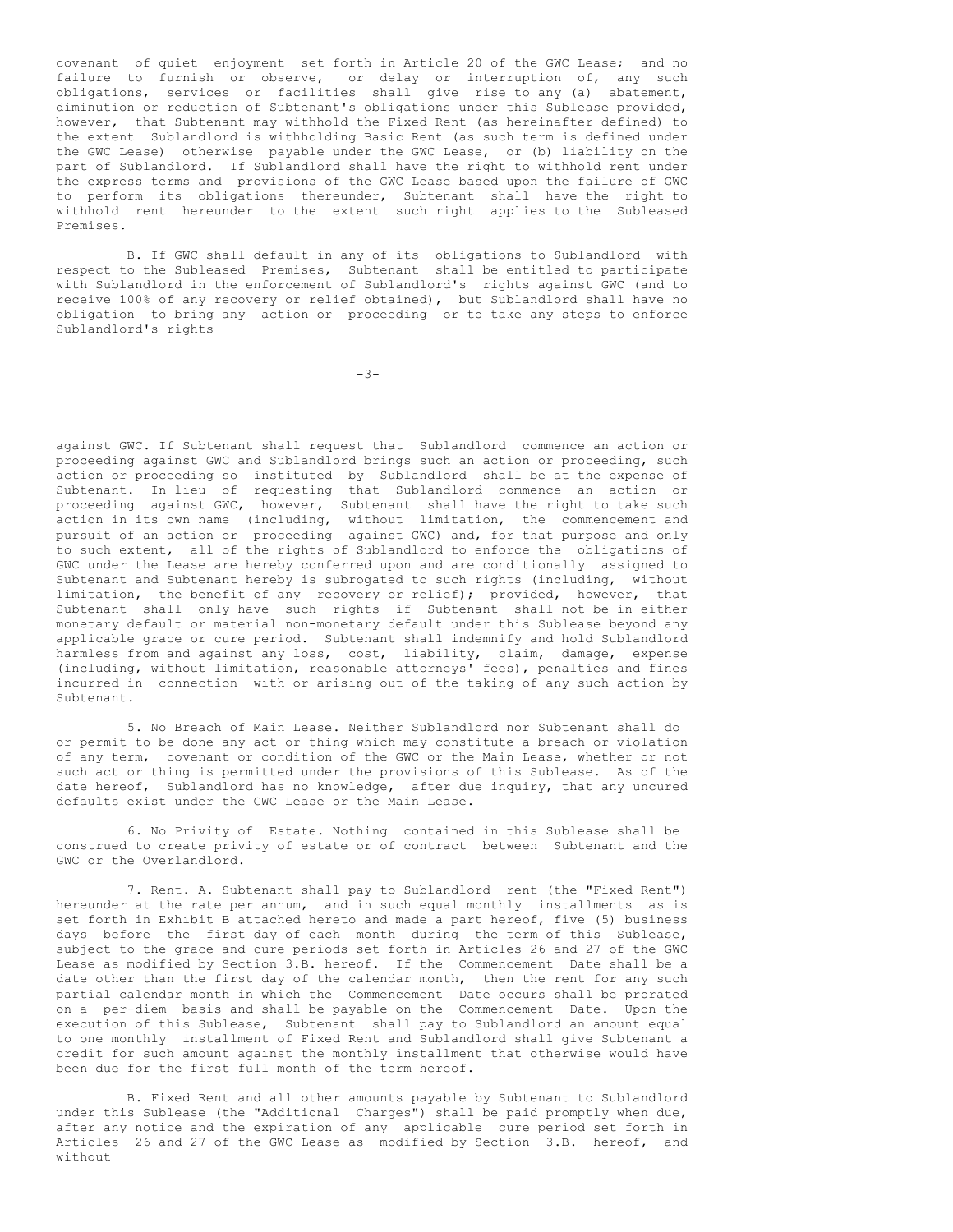deduction, abatement, counterclaim or setoff of any amount or for any reason whatsoever. Fixed Rent and Additional Charges shall be paid to Sublandlord in lawful money of the United States at the address of Sublandlord set forth at the head of the Sublease or to such other person or at such other address as Sublandlord may from time to time designate by notice to Subtenant. No payment by Subtenant or receipt by Sublandlord of any lesser amount than the amount stipulated to be paid hereunder shall be deemed other than on account of the earliest stipulated Fixed Rent or Additional Charges; nor shall any endorsement or statement on any check or letter be deemed an accord and satisfaction, and Sublandlord may accept any check or payment without prejudice to Sublandlord's right to recover the balance due or to pursue any other remedy available to Sublandlord.

C. In the event that any Additional Charges accrue with respect to any period that does not occur during the term of this Sublease, then Subtenant shall have no liability for any Additional Charges accruing during such period. If any Additional Charges are payable under this Sublease with respect to any period which is partially included in the term of this Sublease, then such Additional Charges shall be pro-rated, based on the actual number of days of such period occurring during the term to the total number of days in such period.

8. Security Deposit. Subtenant is depositing with Sublandlord simultaneously herewith, the sum of \$120,000 with Sublandlord, which deposit shall constitute security (the "Security") for the full and timely performance by Subtenant of all of the terms, covenants and conditions of this sublease on Subtenant's part to be performed. Sublandlord shall have the right, without notice to Subtenant, and regardless of the exercise of any other remedy Sublandlord may have by reason of Subtenant's default, to apply any part of the Security to cure any default of Subtenant, and, if Sublandlord does so, Subtenant shall upon demand deposit with Sublandlord the amount so applied so that Sublandlord shall have on deposit the full amount of the Security at all times during the term of this Sublease as provided above. In the event of an assignment or transfer of the leasehold estate under the GWC Lease pursuant to a bona fide arms-length transaction, Sublandlord shall have the right to transfer the Security to the assignee and, to the extent the Security is actually transferred, a Sublandlord shall thereupon be automatically released by Subtenant from all liability for the return of the Security and Subtenant shall look solely to the assignee for the return of the Security, and the foregoing provisions of this sentence shall apply to every transfer made of the Security to a new assignee of Sublandlord's interest in the GWC Lease. The Security shall not be assigned or encumbered by Subtenant without the prior written consent of Sublandlord, and any such assignment or encumbrance without such consent shall be void.

In lieu of cash, Subtenant shall have the right to deliver to Sublandlord for the Security an irrevocable, unconditional letter of credit (the "Letter of Credit") subject to the terms and conditions set forth hereinbelow. The Letter of Credit shall be a "clean" letter of credit issued by a bank reasonably satisfactory to Sublandlord, and shall be substantially in the form of Exhibit D to the GWC Lease. The Letter of Credit

-5-

may have an initial term of no greater than one (1) year and shall be extended automatically by the issuing bank or replaced by Subtenant with another letter of credit which complies with the foregoing requirements at least thirty (30) days prior to its expiration. It is agreed that in the event (i) Subtenant defaults in the performance of any of the terms, provisions, covenants and conditions of this Sublease beyond the expiration of any applicable grace or cure period, or (ii) the Letter of Credit is not extended or replaced by Subtenant in a manner which complies with the foregoing provisions, Sublandlord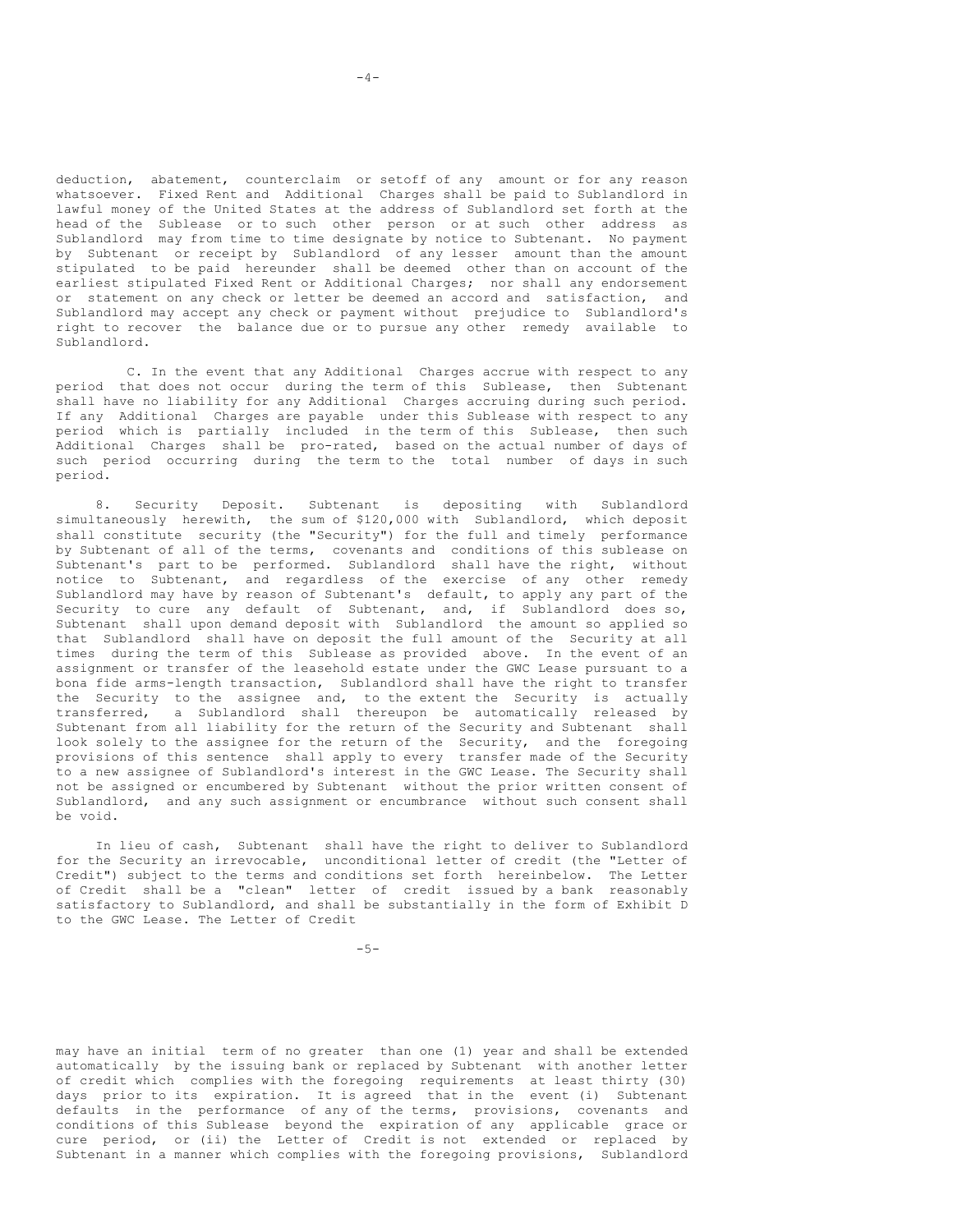shall have the right but shall not be required to, from time to time without prejudice to any other remedy Sublandlord may have on account thereof, to present the Letter of Credit for payment and to retain the proceeds as the Security in the event of an occurrence under clause (ii) above, or in the event of an occurrence under clause (i) above, to use, apply or retain the whole or any part of the proceeds to the extent required for the payment of sum as to which Subtenant is in default or for any sum which Sublandlord may reasonably expend or may be reasonably required to expend by reason of Subtenant's default, and Subtenant shall within thirty (30) days replenish any funds so used, applied or retained by Sublandlord.

9. Taxes and Utilities, Property Expenses and Insurance Premiums. A. In addition to the Fixed Rent payable hereunder, Subtenant shall pay to Sublandlord, 96% of the cost of electricity (but not water or sewer charges) (pursuant to Article 3(c)(ii) of the GWC Lease), to the extent payable by Sublandlord under the GWC Lease. Sublandlord shall pay all amounts due for real estate taxes and insurance premiums under Article 3 and Article 43, respectively, of the GWC Lease.

B. Subtenant shall pay all amounts due under Section 9A for utilities within ten (10) days of the delivery to Subtenant by Sublandlord of a demand therefor, which demand shall include a copy of the statement to Sublandlord from GWC for such item together with a copy of Sublandlord's check in payment of such statement.

C. Subtenant's sole obligation to pay rent, additional rent and Additional Charges under this Sublease is expressly set forth in this Sublease and Subtenant shall have no obligation to pay additional rent or charges required under the GWC Lease except for obligations, if any, of Sublandlord that are deemed additional rent under the GWC Lease provided that such obligations arise solely from the negligence or wrongful acts of Subtenant and not otherwise payable in the ordinary course of business.

10. Maintenance and Repairs. A. Sublandlord shall keep the Subleased Premises in good condition and shall perform all maintenance and make all repairs and replacements to the structural and non-structural portions of the Subleased Premises and of the Building of which the Subleased Premises are a part (including, without limitation, the roof) and the equipment and systems servicing the Subleased Premises on the date hereof (including, without limitation, the plumbing, electrical, air-conditioning, heating and sprinkler systems). In addition, Sublandlord shall perform and pay 100% of the amount payable by Sublandlord, or to be performed by

-6-

Sublandlord, under Article 10 of the GWC Lease, including, without limitation, the following items: (i) sprinkler maintenance; (ii) snow removal; (iii) parking area maintenance, including the fence and exterior lighting; (iv) landscaping and (v) HVAC maintenance.

B. Subtenant shall perform all maintenance and make all repairs to all equipment and systems installed by Subtenant in the Subleased Premises, subject to the provisions set forth in this Section 10.

C. Except as provided herein, Subtenant shall pay the costs and expenses arising from for all services ordered by Subtenant relating to Subtenant's use of the Subleased Premises, including, without limitation, rubbish removal and extermination.

11. Use. Subtenant shall use and occupy the Subleased Premises for the warehousing and distribution of wearing apparel and accessories for Subtenant's business and such other purposes as are permitted by the GWC Lease and for no other purpose. Subtenant shall comply with the certificate of occupancy relating to the Subleased Premises and with all laws, statutes, ordinances, orders, rules, regulations and requirements of all federal, state and municipal governments and the appropriate agencies, officers, departments, boards and commissions thereof, and the board of fire underwriters or the fire insurance rating organization or similar organization performing the same or similar functions, whether now or hereafter in force, applicable to the Subleased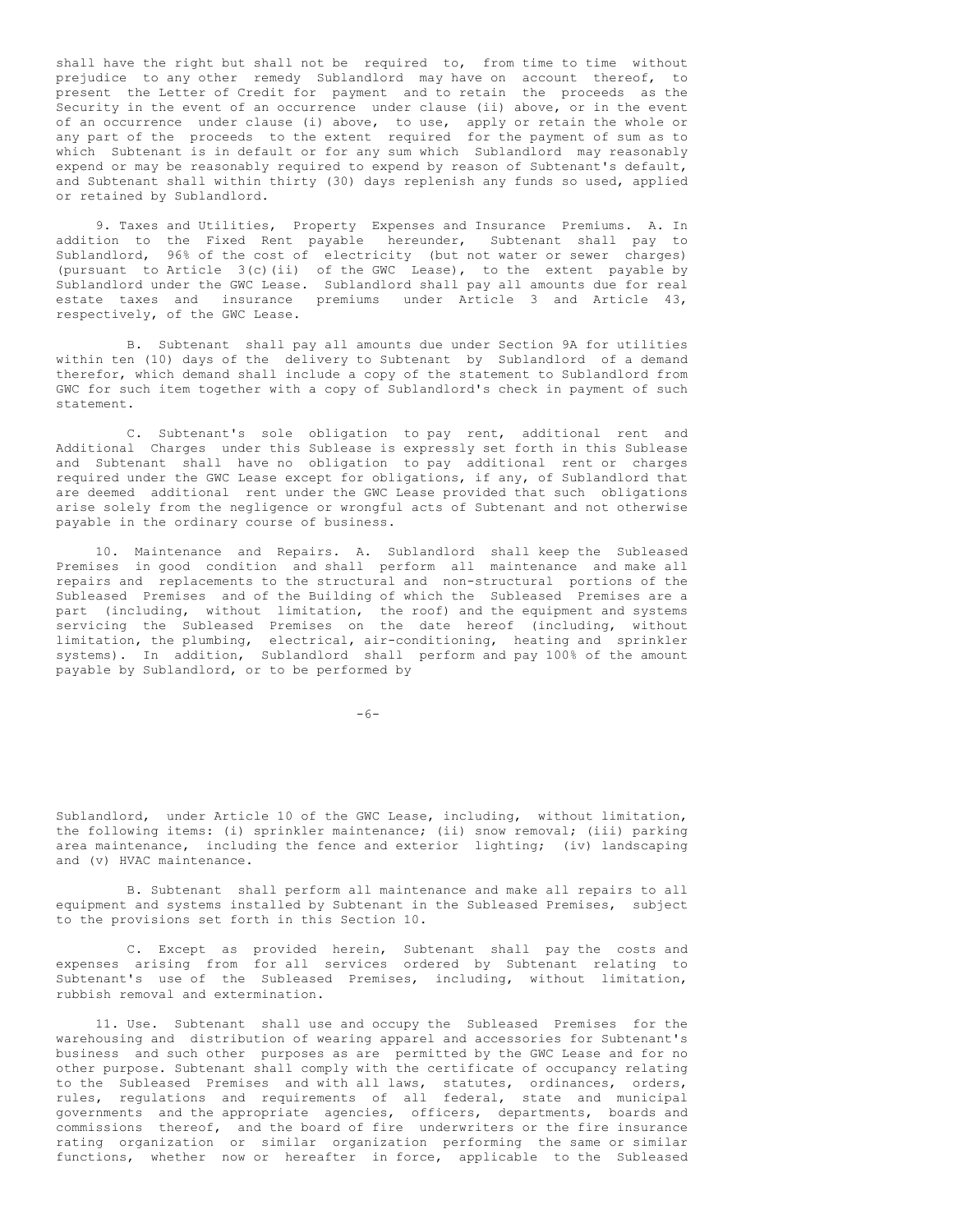Premises.

12. Failure to Deliver Possession. A. Subject to Article 29, Sublandlord shall deliver possession of the Subleased Premises to Subtenant on the Commencement Date, as the same may be extended due to force majeure, as hereinafter defined (the "Delivery Date"). If Sublandlord is unable to vacate and deliver possession of any portion of the Subleased Premises on the Commencement Date, by reason of strike or labor troubles, government preemption in connection with a National Emergency, any rule, order or regulation of any department or subdivision thereof of any government agency, the conditions of supply and demand which have been or are affected by war or other emergency, or any other cause whatsoever beyond Sublandlord's reasonable control (any of the foregoing being a "force majeure"), then the Commencement Date shall be deemed to be extended by the length of time such force majeure shall continue. Sublandlord shall use reasonable efforts to minimize the effects of any force majeure.

B. Subject to the provisions of subsection (a) above, if Sublandlord is unable to give possession of the Subleased Premises on or before the Delivery Date for any reason, Sublandlord shall not be subject to any liability for failure to give possession on or before said date and the validity of this Sublease shall not be impaired under such circumstances, but the Commencement Date shall be postponed until the date on which the Subleased Premises are delivered to Subtenant. Notwithstanding anything to the contrary contained herein, if Sublandlord has not

-7-

delivered possession of the Subleased Premises to Subtenant within 60 days of the date hereof, Subtenant shall have the right to cancel this Sublease by notice to Sublandlord whereupon Sublandlord shall return to Subtenant the Security Deposit together with any interest thereon and any other amounts theretofore paid by Subtenant to Sublandlord.

13. Condition of Subleased Premises. A. Without limiting the provisions of Section 10 hereof, Subtenant is leasing the Subleased Premises "AS IS" and Sublandlord shall have no obligation to furnish, render or supply any work, labor, services, material, fixtures, equipment or decorations to make the Subleased Premises ready for Subtenant's occupancy except as herein provided. In making this Sublease, Subtenant has relied solely on such investigations, examinations and inspections as Subtenant has chosen to make. Subtenant acknowledges that Sublandlord has afforded Subtenant the opportunity for full and complete investigations, examinations, and inspections. Sublandlord shall remove all of its personal property from the Subleased Premises other than the items described on Exhibit C attached hereto and made a part hereof. Such items shall be in "as-is" condition, shall be maintained by Subtenant at its sole cost such property shall remain the property of Sublandlord, except for the apparel racking and conveyor system which is the property of GWC and which Subtenant is using pursuant to Article 37 of the GWC Lease.

B. Sublandlord represents to Subtenant that no filing with the New Jersey Department of Environmental Protection or any other agency having jurisdiction under ISRA, is required as a result of this Sublease.

14. Indemnity. A. Subtenant shall indemnify, defend and hold harmless Sublandlord from and against all losses, costs, damages, expenses and liabilities, including, without limitation, reasonable attorneys' fees, which Sublandlord may incur or pay out by reason of (a) any accidents, damages or injuries to persons or property occurring in, on or about the Subleased Premises (unless the same shall have been caused by Sublandlord's negligence), (b) any breach or default hereunder on Subtenant's part, (c) any work done in or to the Subleased Premises (except for any work done in the Subleased Premises by Sublandlord) or (d) any act, omission or negligence on the part of Subtenant, its officers, employees, agents, customers or invitees, or any person claiming through or under Subtenant. The provisions hereof shall survive the expiration or sooner termination of this Sublease.

B. Sublandlord shall indemnify, defend and hold harmless Subtenant from and against all losses, costs, damages, expenses and liabilities, including,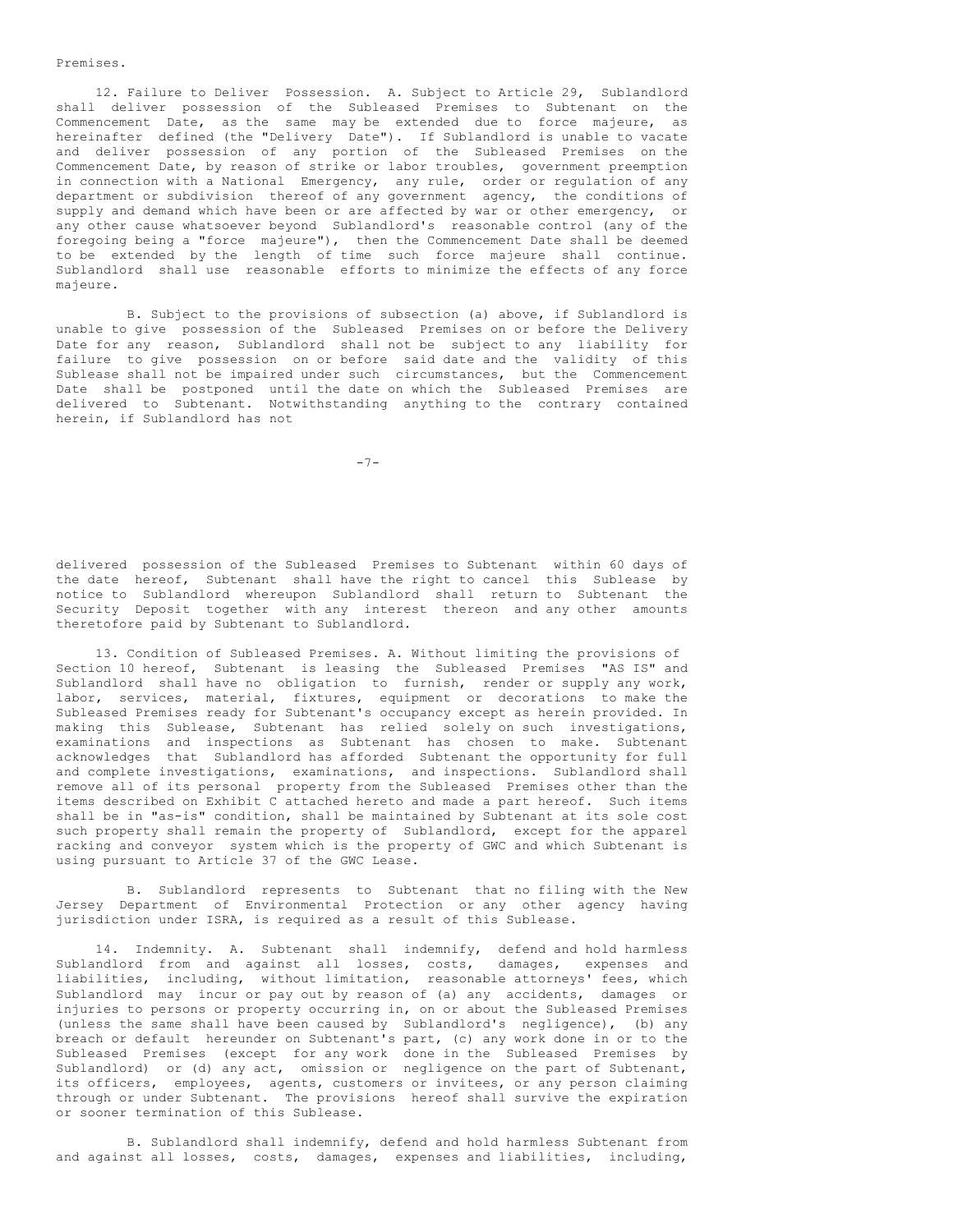without limitation, reasonable attorneys' fees, which Subtenant may incur or pay out by reason of (a) any accidents, damages or injuries to persons or property occurring in, on or about the portions of the G-III Premises occupied by Sublandlord (unless the same shall have been caused by Subtenant's negligence) or (b) any work done in or to the Subleased Premises (except for any work done in the Subleased Premises by Subtenant). The provisions hereof shall survive the expiration or sooner termination of this Sublease.

 $-8-$ 

15. Releases. Subtenant hereby releases GWC and the Overlandlord or anyone claiming through or under the Overlandlord by way of subrogation or otherwise to the extent that Sublandlord released GWC and the Overlandlord from liability or responsibility pursuant to the provisions of the GWC Lease, and Subtenant will cause its insurance carriers to include any clauses or endorsements in favor of GWC which Sublandlord is required to provide pursuant to the provisions of the GWC Lease.

16. Consents and Approvals. In any instance when Sublandlord's consent or approval is required under this Sublease, Sublandlord's refusal to consent to or approve any matter shall be deemed reasonable if such consent or approval has not been obtained from GWC under the GWC Lease or the Overlandlord, provided, however, that if the consent of GWC and the Overlandlord for any request shall be obtained, the consent of Sublandlord shall be deemed to be given for such request. Sublandlord shall use diligent efforts to obtain the consent of GWC and the Overlandlord to such matters as Subtenant may request. If Subtenant shall seek the approval by or consent of Sublandlord and Sublandlord shall fail or refuse to give such consent or approval, then, provided such failure or refusal is not in bad faith, Subtenant shall not be entitled to any damages for any withholding or delay of such approval or consent by Sublandlord, it being intended that Subtenant's sole remedy shall be an action for injunction or specific performance and that said remedy of an action for injunction or specific performance shall be available only in those cases where Sublandlord shall have expressly agreed in writing not to unreasonably withhold or delay its consent.

17. Termination of GWC Lease or Main Lease. Subject to Sections 5 and 30 of this Sublease, if for any reason (i) the term of the Main Lease shall terminate prior to the expiration date of this Sublease or (ii) the term of the GWC Lease shall terminate by reason of the termination of the Main Lease or for any reason other than the negligence or wrongful acts or default of Sublandlord under the GWC Lease or this Sublease, then this Sublease shall thereupon be terminated and Sublandlord shall not be liable to Subtenant by reason thereof.

18. Environmental. Sublandlord represents that Sublandlord has not received any notices of any violations of any Laws (as such term is defined in the GWC Lease) nor is Sublandlord aware of the existence of any environmental contamination in the Subleased Premises which constitutes a violation of the Laws as of the date hereof.

19. Signage. Subtenant shall have the use of the existing sign at the Subleased Premises and Subtenant may change such sign to display Subtenant's name thereon provided that Subtenant complies with all of the obligations of Sublandlord for such sign under the GWC Lease.

20. Alterations. Subtenant shall not make or cause, suffer or permit the making of any alteration, addition, change, replacement, installation or addition in

or to the Subleased Premises without obtaining the prior consent of Sublandlord in each instance, except in accordance with Section 9(b) of the GWC Lease and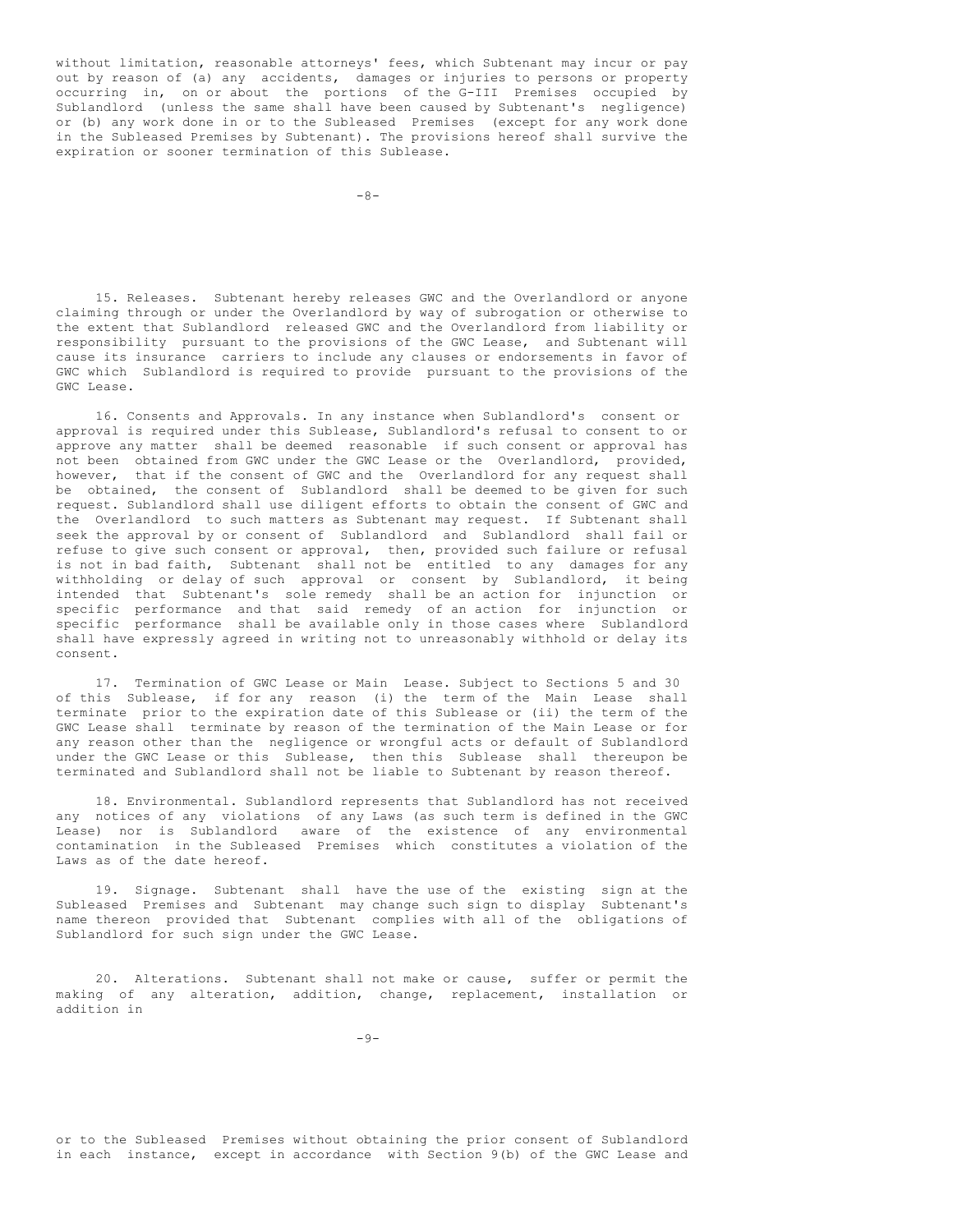Section 6 of the Main Lease; provided that if the consent of GWC and the Overlandlord to the foregoing shall not be required under the terms of the GWC Lease or the Main Lease, respectively, then no such consent of Sublandlord shall be required. Subtenant shall be obligated to maintain any such alteration, addition, change, replacement, installation or addition at Subtenant's sole cost and expense and Subtenant shall remove any of the same at the expiration of the term hereof to the extent required by GWC or the Overlandlord pursuant to the terms of the GWC Lease or the Main Lease, respectively.

21. Right to Cure Defaults. A. If Subtenant shall at any time fail to make any payment or perform any other obligation of Subtenant hereunder, then Sublandlord shall have the right, but not the obligation, without waiving or releasing Subtenant from any obligations of Subtenant hereunder, to make such payment or perform such other obligation of Subtenant in such manner and to such extent as Sublandlord shall deem necessary, and in exercising any such right, to pay any incidental costs and expenses, employ attorneys, and incur and pay reasonable attorneys' fees. Subtenant shall pay to Sublandlord upon demand all sums so paid by Sublandlord and all incidental costs and expenses of Sublandlord in connection therewith, together with interest thereon at the rate of one percent (1%) per calendar month or any part thereof or the then maximum lawful interest rate, whichever shall be less, from the date of the making of such expenditures.

B. If Sublandlord shall default in the payment of any Basic Rent under the GWC Lease after any required notice and the expiration of any applicable grace period, Subtenant shall have the right to pay such amount directly to GWC and deduct such amount from the rent payable hereunder.

22. Brokerage. Sublandlord and Subtenant represents to the other that no broker or other person had any part, or was instrumental in any way, in bringing about this Sublease. Sublandlord or Subtenant shall pay, and shall indemnify, defend and hold harmless the other from and against, any claims made by any broker or other person for a brokerage commission, finder's fee, or similar compensation, by reason of or in connection with this Sublease, and any loss, liability, damage, cost and expense (including, without limitation, reasonable attorneys' fees) in connection with such claims if such broker or other person claims to have had dealings with such party or its representatives.

23. No Waiver. The failure of Sublandlord to insist in any one or more cases upon the strict performance or observance of any obligation of Subtenant hereunder or to exercise any right or option contained herein shall not be construed as a waiver or relinquishment for the future of any such obligation of Subtenant or any right or option of Sublandlord. Sublandlord's receipt and acceptance of Fixed Rent or Additional Charges, or Sublandlord's acceptance of performance of any other obligation by Subtenant, with knowledge of Subtenant's breach of any provision of this Sublease, shall not be deemed a waiver of such breach. No waiver by Sublandlord of any term,

 $-10-$ 

covenant or condition of this Sublease shall be deemed to have been made unless expressed in writing and signed by Sublandlord.

24. Complete Agreement. There are no representations, agreements, arrangements or understandings, oral or written, between the parties relating to the subject matter of this Sublease which are not fully expressed in this Sublease. This Sublease cannot be changed or terminated orally or in any manner other than by a written agreement executed by both parties.

25. Successors and Assigns. The provisions of this Sublease, except as herein otherwise specifically provided, shall extend to, bind and inure to the benefit of the parties hereto and their respective personal representatives, heirs, successors and permitted assigns. In the event of any assignment or transfer of the leasehold estate under the GWC Lease, pursuant to an arms-length transaction, the transferor or assignor, as the case may be, shall be and hereby is entirely relieved and freed of all obligations under this Sublease.

26. Notices. All communications and notices hereunder shall be in writing and shall be deemed given when delivered by hand or by certified mail, return receipt requested, addressed as follows or to such other address as either party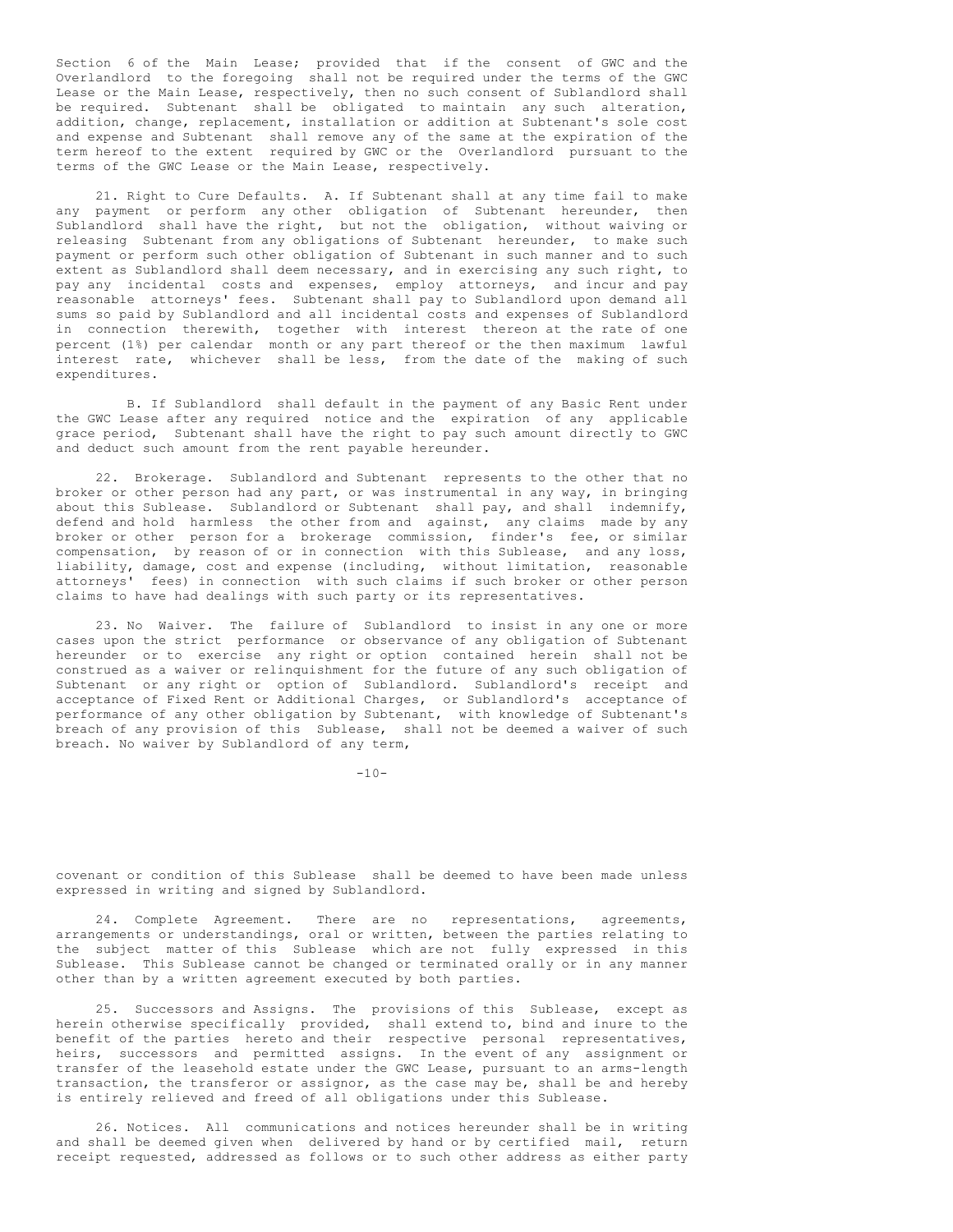may notify the other in accordance with the provisions hereof.

To Sublandlord:

G-III Apparel Group, Ltd. 345 West 37th Street New York, New York 10018-4202 Attn: Mr. Alan Feller

- with a copy to -

Fulbright & Jaworski L.L.P. 666 Fifth Avenue New York, New York 10103 Attn: Neil Gold, Esq.

To Subtenant:

Europe Craft Imports, Inc. 15 Enterprise Avenue Secaucus, New Jersey

 $-11-$ 

- with copies to -

Herrick, Feinstein L.L.P. 2 Park Avenue New York, New York 10016 Attn: Carl F. Schwartz, Esq.

and

Europe Craft Imports, Inc. 475 Fifth Avenue 3rd Floor New York, New York 10016 Attn: Mr. Charles Ramat

All notices except notice of change of address shall be deemed given when sent, and notice of change of address shall be deemed given when received.

27. Insurance Policies. Whenever any insurance coverage is required to be obtained or maintained by Sublandlord under Section 15 of the GWC Lease, Subtenant shall obtain and maintain such insurance coverage with respect to the Subleased Premises only, naming as insureds thereunder GWC, Sublandlord and Subtenant, as their respective interests may appear, and any other party required to be named under the provisions of the GWC Lease.

28. Interpretation. Irrespective of the place of execution or performance, this Sublease shall be governed by and construed in accordance with the laws of the State of New Jersey. If any provision of this Sublease or the application thereof to any person or circumstance shall, for any reason and to any extent, be invalid or unenforceable, the remainder of this Sublease and the application of that provision to other persons or circumstances shall not be affected but rather shall be enforced to the extent permitted by law. The table of contents, captions, headings and titles, if any, in this Sublease are solely for convenience of reference and shall not affect its interpretation. This Sublease shall be construed without regard to any presumption or other rule requiring construction against the party causing this Sublease to be drafted. If any words or phrases in this Sublease shall have been stricken out or otherwise eliminated, whether or not any other words or phrases have been added, this Sublease shall be construed as if the words or phrases so stricken out or otherwise eliminated were never included in this Sublease and no implication or inference shall be drawn from the fact that said words or phrases were so stricken out or otherwise eliminated. Each covenant, agreement, obligation or other provision of this Sublease shall be deemed and construed as a separate and independent covenant of the party bound by, undertaking or making same, not dependent on any other provision of this Sublease unless otherwise expressly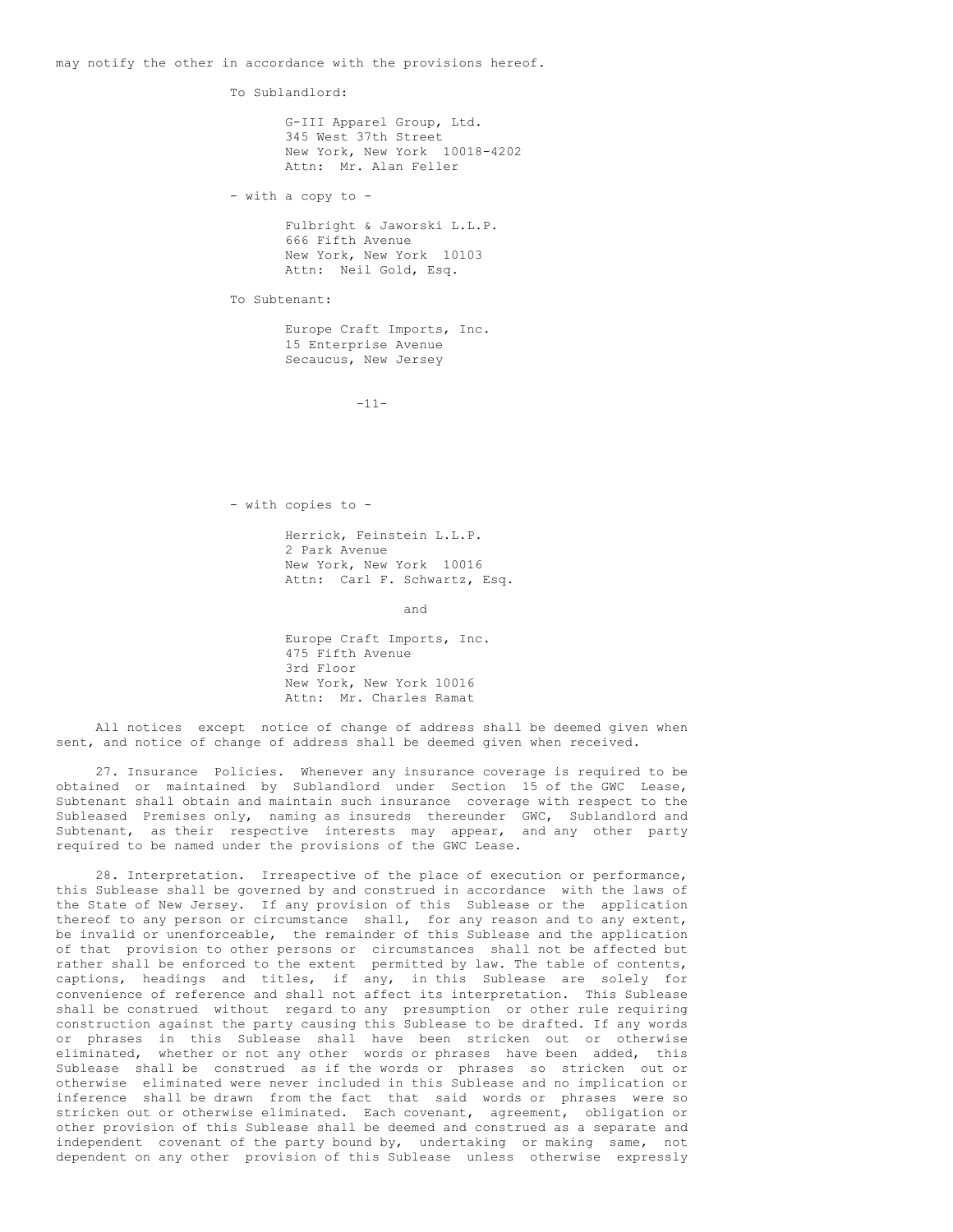provided in this Sublease. All terms and words used in this Sublease, regardless of the number or gender in which they are used, shall be deemed to include any other number and any other gender as the context may

 $-12-$ 

require. The word "person" as used in this Sublease shall mean a natural person or persons, a partnership, a corporation or any other form of business or legal association or entity.

29. Consents. This Sublease shall have no effect until GWC and the Overlandlord shall have given their respective written consents (the "Consents") hereto in a form reasonably satisfactory to Subtenant. Sublandlord shall use its best efforts to obtain the Consents and shall pay all costs, including legal fees, charged by GWC or the Overlandlord for the review hereof and the granting of the Consents. If despite such best efforts, the Consents are not given within sixty (60) days after the date hereof (a) Sublandlord shall not be obligated to take any further action to obtain such consent, and (b) this Sublease shall be deemed null and void and of no effect.

30. Non-disturbance Agreements. Simultaneously with the request for the Consents, Sublandlord shall use its best efforts to obtain from GWC and the Overlandlord Non-Disturbance Agreements in a form substantially similar to the form of Exhibit H to the GWC Lease, for Subtenant under this Sublease with such modifications thereto as Subtenant may reasonably request (including, without limitation, the right to assert against the new landlord Subtenant's defenses against Sublandlord). Sublandlord's use of best efforts shall in no event include the requirement that Sublandlord commence any litigation or similar proceeding or incur any expenses in excess of those expenses incurred in obtaining the Consents. If despite such best efforts, the Non-Disturbance Agreements are not delivered to Subtenant within 60 days from the date hereof (a) Sublandlord shall not be obligated to take any further actions to obtain such Non-Disturbance Agreements and (b) unless this condition shall be waived by Subtenant, this Sublease shall be deemed null and void and of no effect. It is the intention of the parties that the provisions of this paragraph are intended for the benefit of Subtenant only and Subtenant shall have the right to waive the provisions of this paragraph.

31. Termination. Subtenant shall have the right to terminate this Sublease at any time upon not less than six (6) months notice to Sublandlord, provided that Subtenant shall not be in default in any of its monetary obligations hereunder either at the time of the delivery of such notice or on the date of the termination hereof.

 $-13-$ 

In Witness Whereof, Sublandlord and Subtenant have executed this Sublease as of the day and year first above written.

S U B L A N D L O R D:

G-III APPAREL GROUP, LTD.

 $By:$ 

Name: Title:

S U B T E N A N T: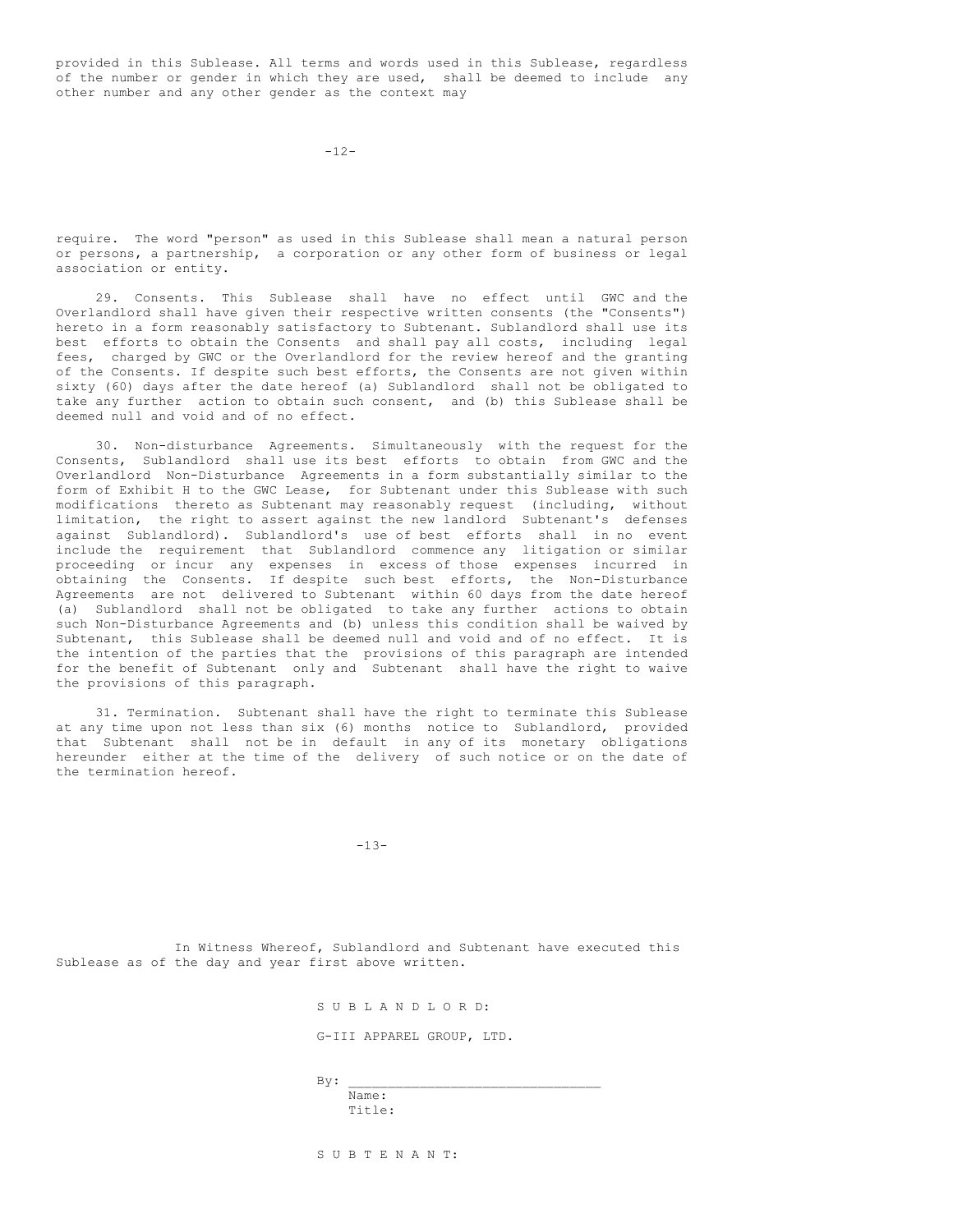EUROPE CRAFT IMPORTS, INC.

| By: |        |  |
|-----|--------|--|
|     | Name:  |  |
|     | Title: |  |

 $-14-$ 

# EXHIBIT A

Description of the Subleased Premises

Copy of blueprint layout of subleased premises indicating layout, dimensions and boundaries.

-15-

# EXHIBIT B

# Fixed Rent Payments

Annual<br>Fixed Rent

Fixed Rent Monthly Installments ---------- --------------------

\$720,000 \$60,000

-16-

EXHIBIT C

Personal Property to Remain in Subleased Premises

racking and conveyor systems

rails

trolleys

packaging tables

wooden pallets

alarm system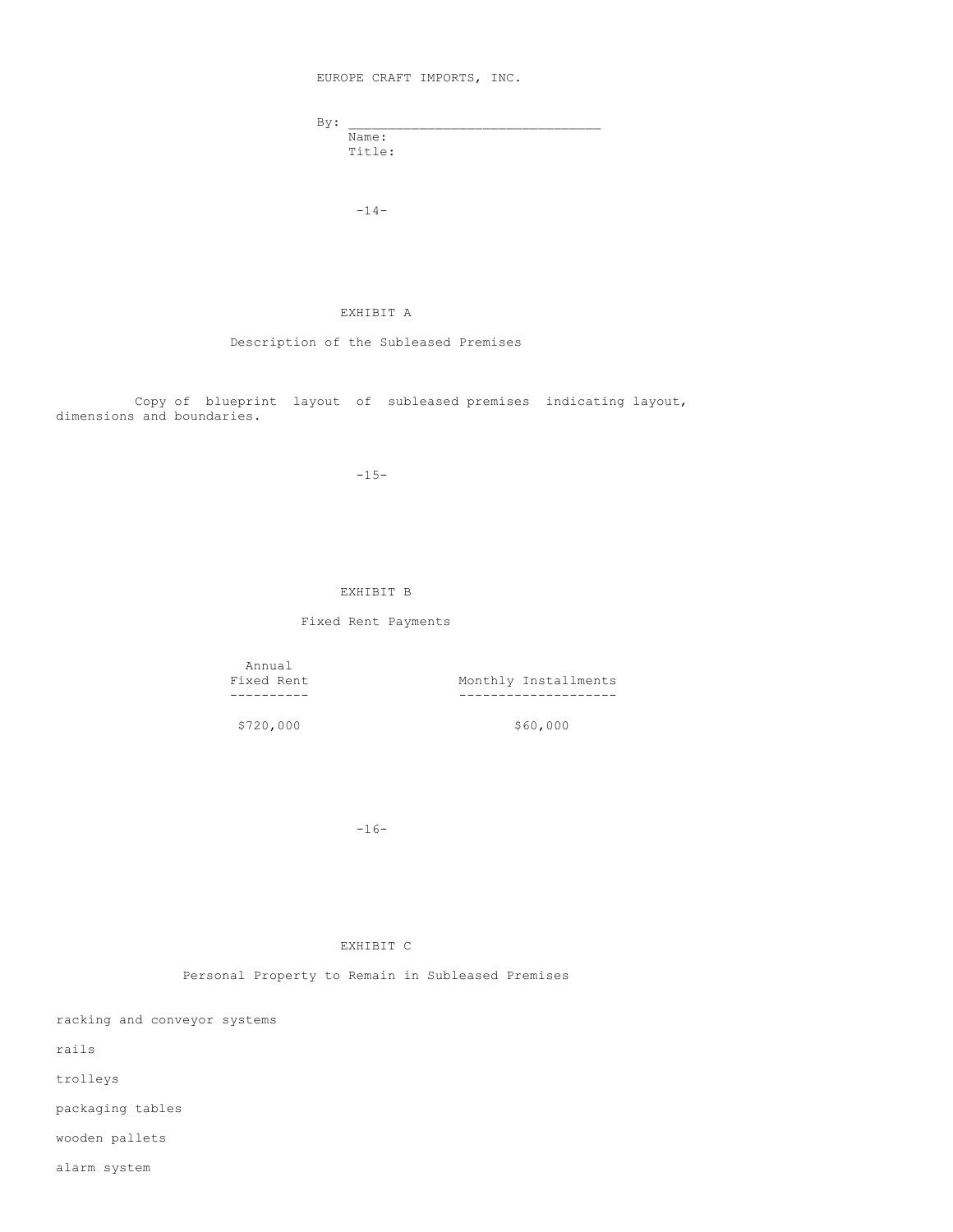#### FIRST AMENDMENT TO AGREEMENT OF SUB-SUBLEASE

This FIRST AMENDMENT TO AGREEMENT OF SUB-SUBLEASE (this "Agreement") dated as of February 16, 1996, between G-III APPAREL GROUP, LTD., a Delaware corporation having an office at 345 West 37th Street, New York, New York 10018-4202 ("Sublandlord") and EUROPE CRAFT IMPORTS, INC., a New Jersey corporation, having an office 15 Enterprise Avenue, Secaucus, New Jersey ("Subtenant")

# W I T N E S S E T H :

WHEREAS, Sublandlord and Subtenant have entered into a certain Agreement of Sub-sublease dated as of December 27, 1995 (the "Sublease") for certain premises (the "Subleased Premises") located at 15 Enterprise Avenue, Secaucus, New Jersey as more particularly described in the Sublease;

WHEREAS, the Subleased Premises is a portion of the premises (the "G-III Premises") subleased to Sublandlord by GWC Investments ("GWC") pursuant to a certain Sublease Agreement dated March 9, 1990 as amended by a certain First Amendment to Sublease Agreement dated December 21, 1993;

WHEREAS, the G-III Premises is a portion of the premises that were leased to GWC by 15 Enterprise Avenue Associates, L.P. (the "Overlandlord") pursuant to a certain Lease defined as the "Lease" under the GWC Lease; and

WHEREAS, Sublandlord and Subtenant desire to amend the Sublease to provide, inter alia, for a reduction in the size of the Subleased Premises, on the terms and conditions hereinafter set forth;

NOW, THEREFORE, for good and valuable consideration, the receipt and sufficiency of which is hereby acknowledged, the parties hereto agree as follows:

1. All capitalized terms used in this Agreement shall have the respective meanings ascribed thereto in the Sublease unless otherwise defined herein.

2. The Subleased Space is hereby reduced by an area consisting of an aggregate of approximately 3,800 square feet (the "G-III Storage Space") in two locations in the warehouse space consisting of approximately 1,230 square feet and 2,570 square feet, respectively, as more particularly shown in cross-hatching on Exhibit A attached hereto. All references in the Sublease to the Subleased Premises are deemed to be to the Subleased Premises reduced as set forth in this Agreement.

3. The annual Fixed Rent payable under the Sublease is hereby reduced by the amount of \$22,800 from \$720,000 to \$697,200. Exhibit B to the Sublease is hereby deleted in its entirety and Exhibit B hereto is hereby inserted in its stead.

4. The following language shall be inserted in Section 1 of the Sublease following the words "Paragraph 30, below": "or (iii) the delivery to Subtenant of proof reasonably satisfactory to Subtenant that Sublandlord has obtained the approval of HMDC to the occupancy by Subtenant of the Subleased Premises (including, without limitation a certificate of continued occupancy)."

5. Section 9 of the Sublease is hereby amended by deleting the percentage "96%" therefrom and inserting the percentage "93%" in its stead.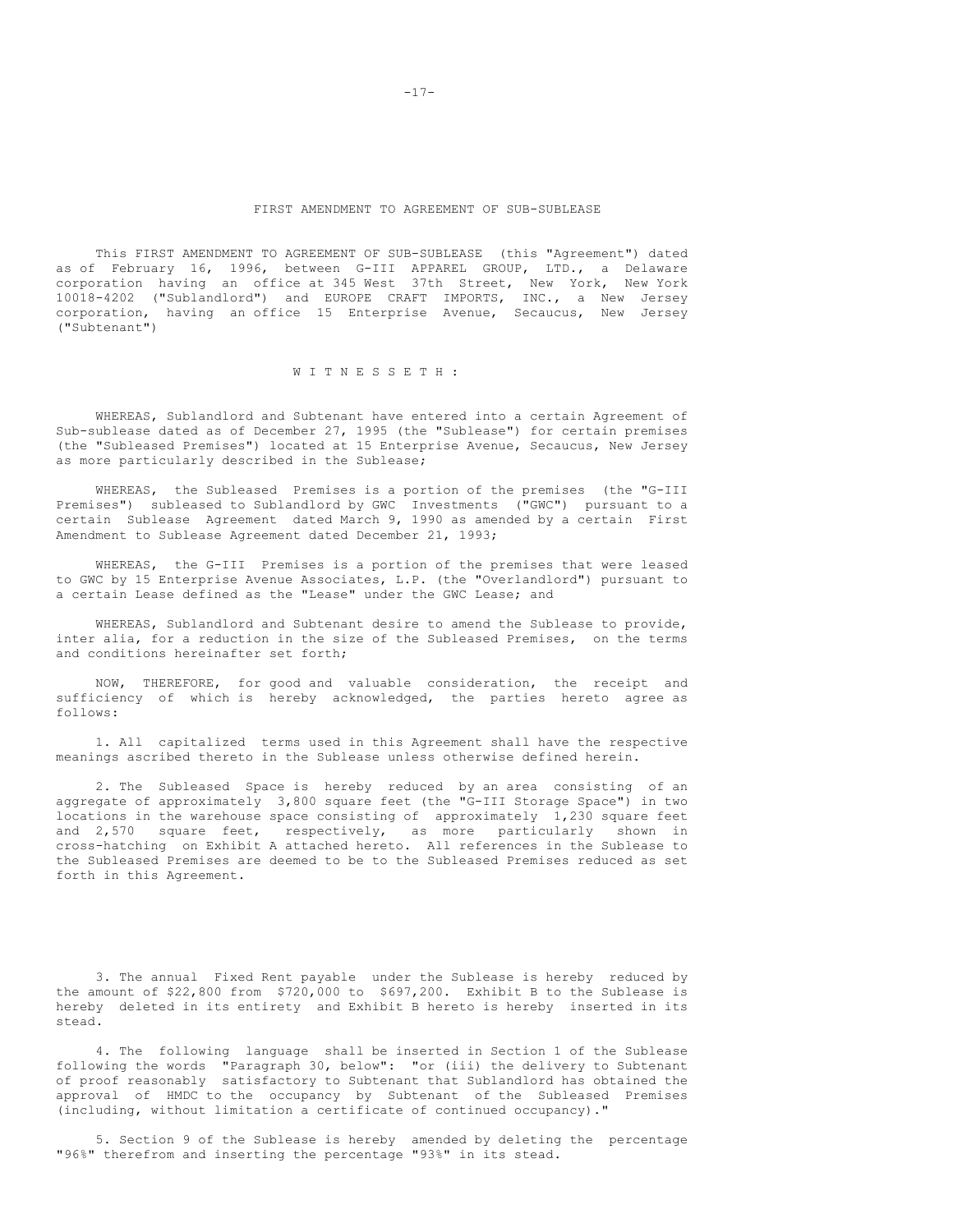6. Prior to the Commencement Date, Sublandlord, at Sublandlord's sole cost and expense, shall install all necessary barriers to separate the Subleased Premises from the G-III Storage Space in accordance with (a) applicable laws and regulations, including, without limitation, the regulations of the Hackensack Meadowlands Development Commission ("HMDC") and (b) specifications reasonably requested by Subtenant in order to provide adequate security for Subtenant's property. Subtenant shall permit Sublandlord reasonable access to the 2,570 square foot portion of the G-III Storage Space located along the northerly wall of the warehouse provided that Sublandlord shall indemnify and hold Subtenant harmless for any damage to Subtenant's property arising from Sublandlord's access to such space.

7. Immediately upon the execution and delivery hereof, Sublandlord shall request that GWC and the Overlandlord give their respective written consents hereto at the same time each of GWC and the Overlandlord give their respective consents to the Sublease. Sublandlord shall obtain such consents in such a form and in such time period as are specified in Section 29 of the Sublease. If the consents required hereunder are not obtained by February 27, 1996, (a) Sublandlord shall not be obligated to take any further action to obtain such consent, and (b) this Agreement shall be deemed null and void and of no effect. Subtenant hereby acknowledges that Subtenant has waived any right Subtenant may have to terminate the Sublease arising from the failure of Sublandlord to obtain a non-disturbance agreement from Overlandlord as required under Section 30 thereof.

8. Promptly upon the occurrence of the Commencement Date, Sublandlord intends to apply to the HMDC for the necessary approval to operate the existing outlet store at the G-III Premises as currently operated (including, without limitation, maintaining the current size of the outlet store) without the requirement that Sublandlord occupy any portion of the G-III Storage Space. If Sublandlord shall obtain such approval, Sublandlord shall have the right to terminate this Agreement (other than the provisions of Paragraph 4 above) at any time upon not less than six (6) months' notice to Subtenant, whereupon (a) at Subtenant's request, Sublandlord shall remove any barriers installed by Sublandlord to separate the G-III Storage Space from

 $-2-$ 

the Subleased Premises and restore the Subleased Premises to its condition prior to the installation of such barriers, (b) this Amendment shall be null and void, (c) the Subleased Premises shall be deemed to include the G-III Storage Space and (d) all of the terms and provisions of the Sublease shall govern thereafter.

9. Except as expressly supplemented by this Agreement, the terms and provisions of the Sublease are hereby ratified and confirmed.

10. This Agreement shall be binding on all parties and their successors and assigns and may not be modified or amended orally, but only in writing signed by Sublandlord and Subtenant.

IN WITNESS WHEREOF, Sublandlord and Subtenant have executed this Agreement as of the day and year first above written.

S U B L A N D L O R D:

G-III APPAREL GROUP, LTD.

 $By:$ Name:

Title:

S U B T E N A N T:

EUROPE CRAFT IMPORTS, INC.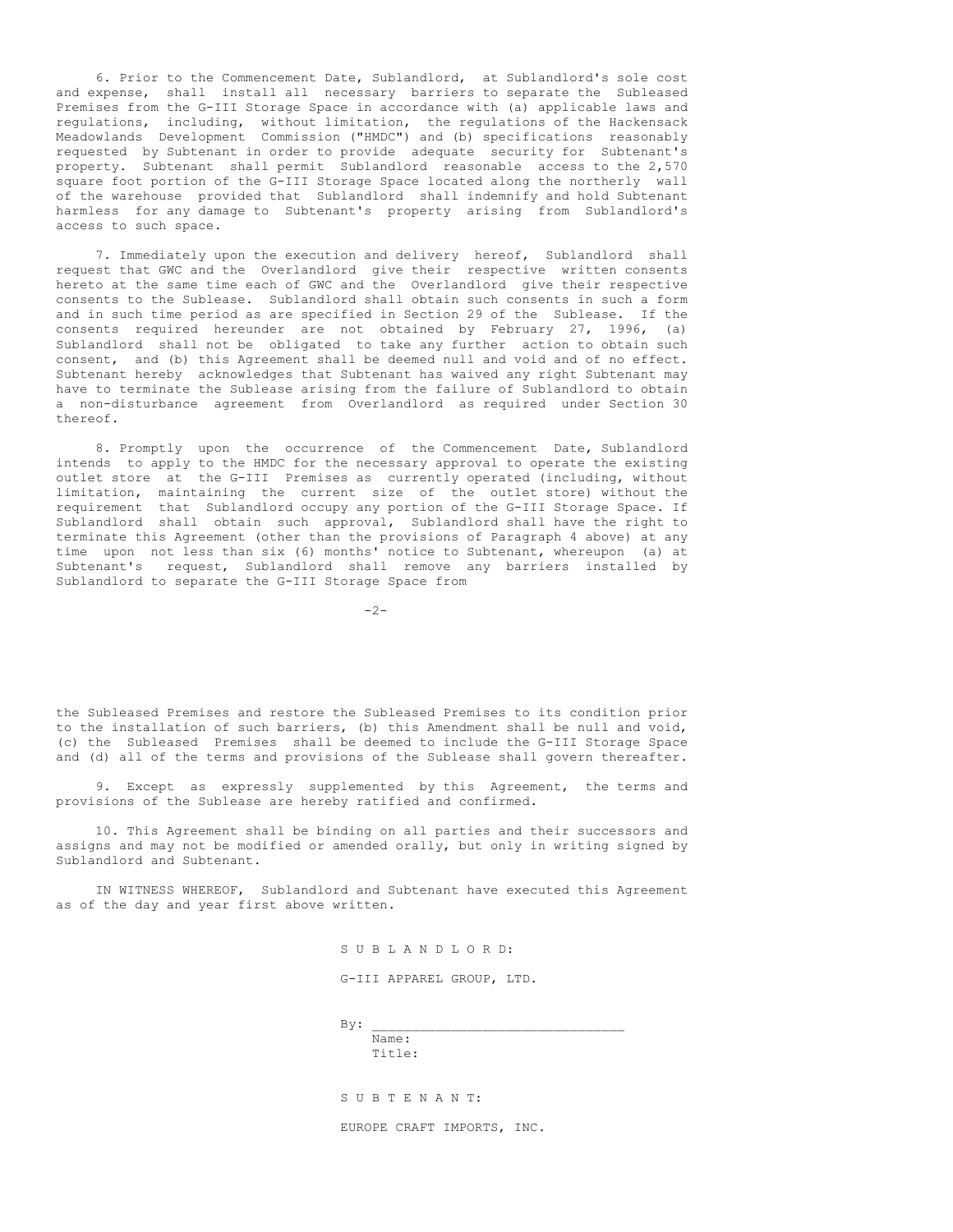$By:$ Name: Title:

-3-

# EXHIBIT A

Description of the G-III Storage Space

 $-4-$ 

# EXHIBIT A

# Description of the G-III Storage Space

Copy of blueprint floorplan of the G-III storage space, indicating layout dimensions and property line.

# EXHIBIT B

# Fixed Rent Payments

Annual<br>Fixed Rent

Fixed Rent Monthly Installments ---------- --------------------

\$697,200 \$58,100

 $-5-$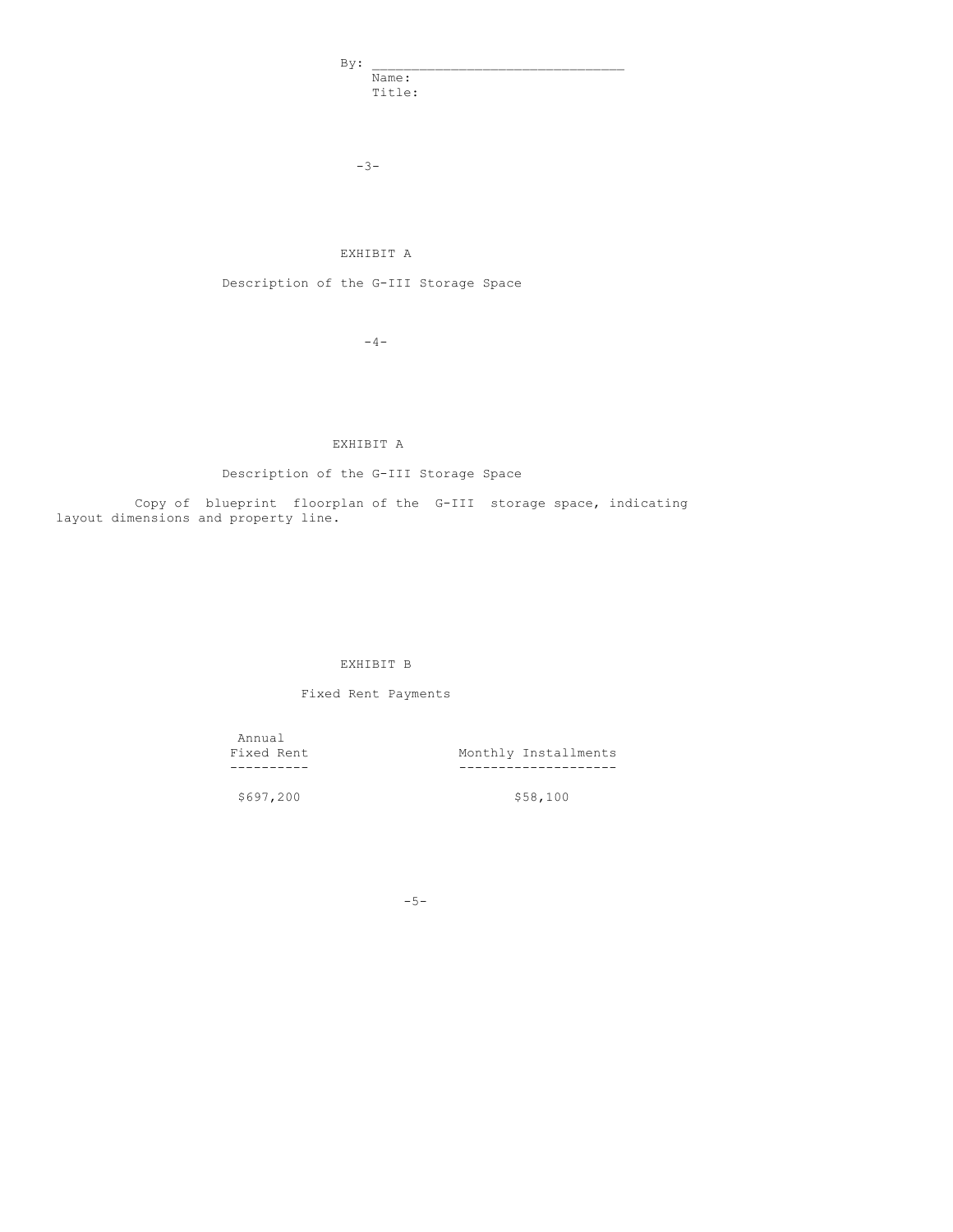## CONSENT OF INDEPENDENT CERTIFIED PUBLIC ACCOUNTANTS

We have issued our report dated April 19, 1996, accompanying the consolidated financial statements of G-III Apparel Group, Ltd. and subsidiaries, appearing in the Annual Report on Form 10-K for the year ended January 31, 1996, which is incorporated by reference in this registration statement. We consent to the incorporation by reference in the registration statement of the aforementioned report and to the use of our name as it appears under the caption, 'Interests of Named Experts and Counsel.'

GRANT THORNTON LLP

New York, New York April 19, 1996